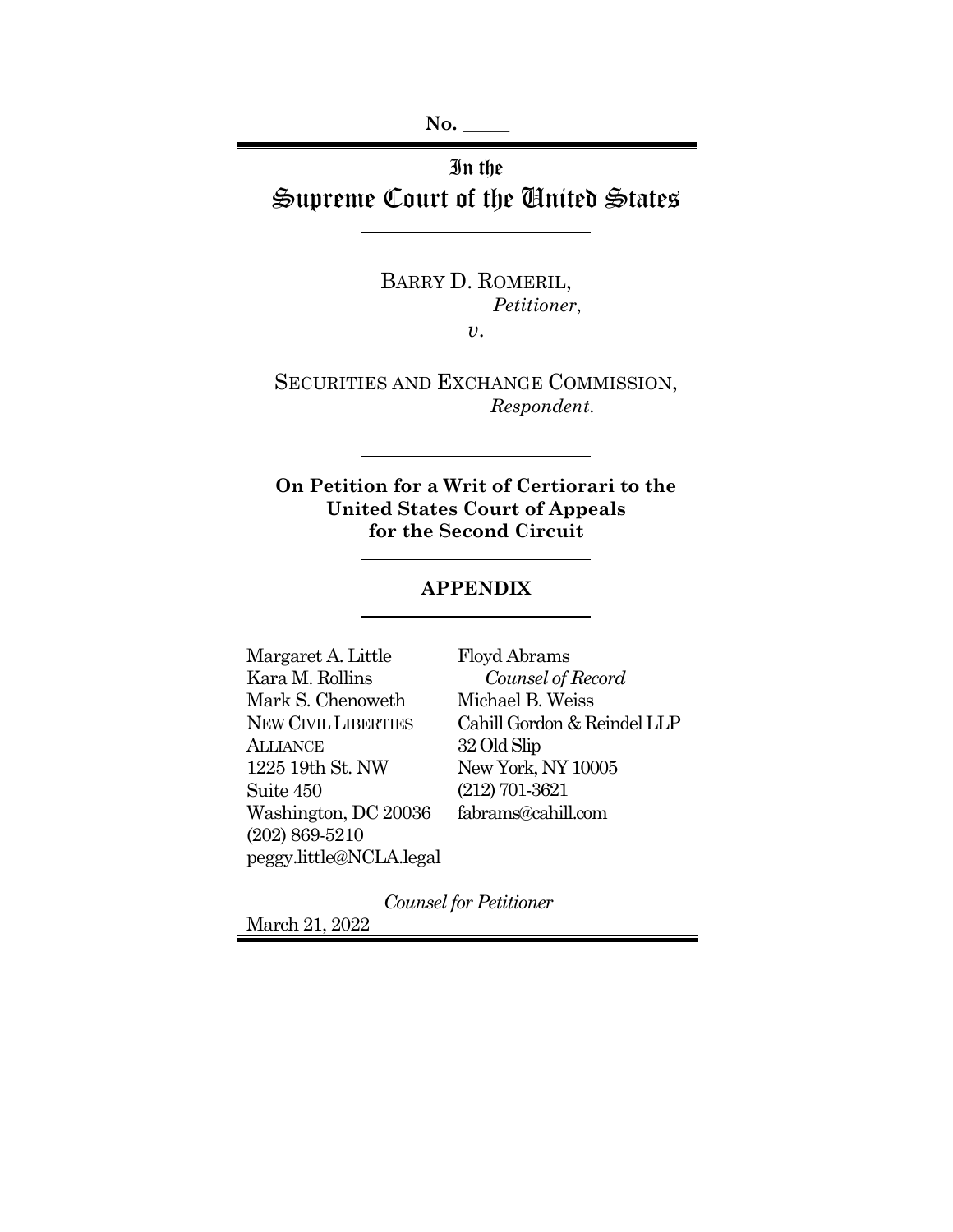# **TABLE OF CONTENTS**

#### **PAGE**

Appendix A Memorandum of the United States Court of Appeals for the Second Circuit, SEC v. Romeril, et al., No. 19-4197-cv (Sept. 27, 2021) ..................... App-1

Appendix B

Opinion and Order Denying Plaintiff's Motion to Vacate of the United States District Court for the Southern District of New York, SEC v. Allaire, et al., 03cv4087 (DLC) (Nov. 18, 2019) .................. App-19

#### Appendix C

Final Judgment as to Defendant Barry D. Romeril of the United States District Court for the Southern District of New York, SEC v. Allaire, et al., 03cv4087 (DLC) (June 11, 2003) (provided by Sec. & Exchange Comm'n) ............... App-28

#### Appendix D

Consent of Defendant Barry D. Romeril, SEC v. Allaire, et al., 03cv4087 (DLC) (May 22, 2003) (provided by Sec. & Exchange Comm'n) ............... App-34

#### Appendix E

Order of the United States Court of Appeals for the Second Circuit Denying Rehearing, SEC v. Romeril, et al., No. 19-4197-cv (Dec. 21, 2021) ..... App-41

#### Appendix F

Constitutional, Statutory, and Regulatory Provisions Involved ........................................................ App-43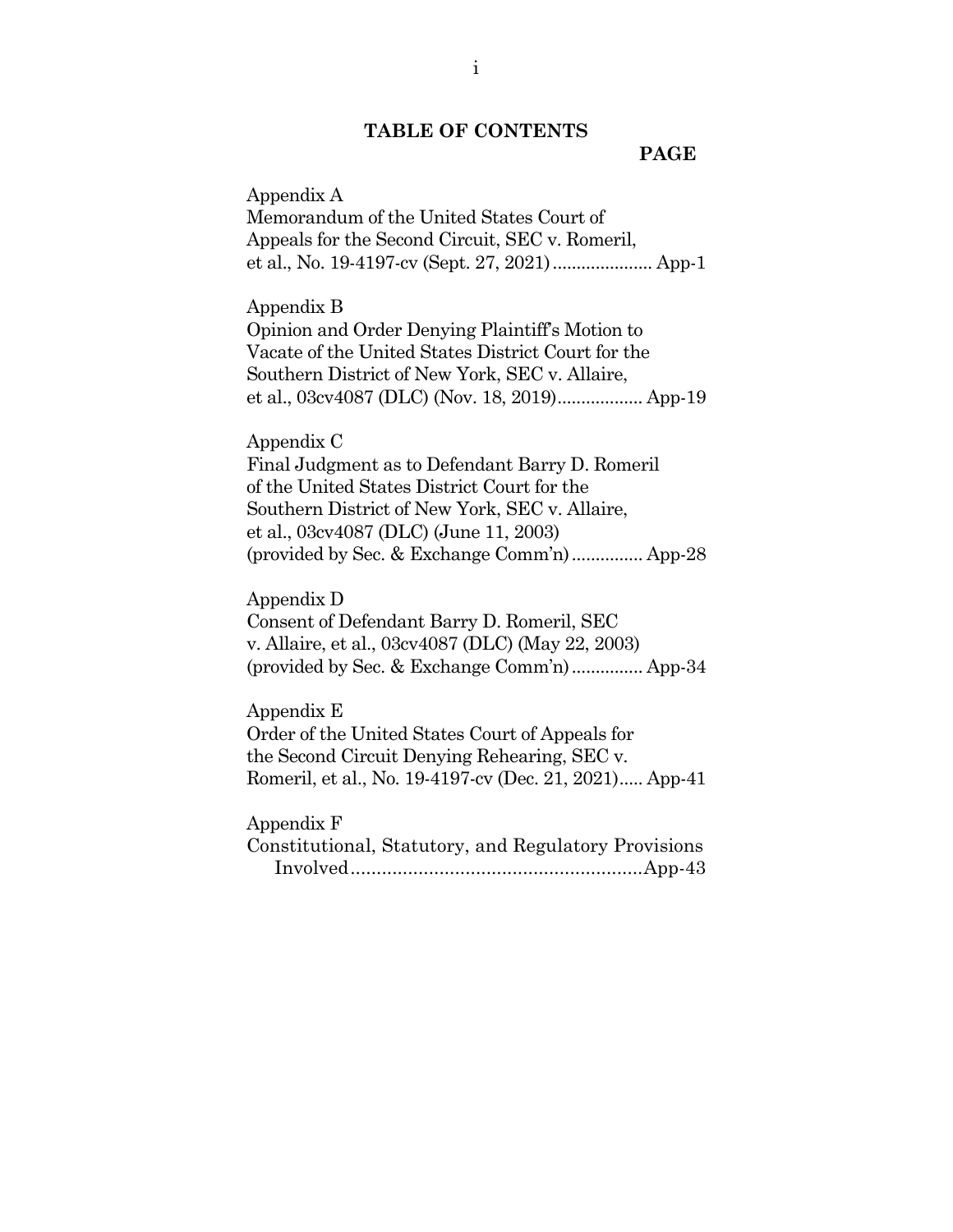| 37 Fed. Reg. 25,224 (Nov. 29, 1972)  App-51 |  |
|---------------------------------------------|--|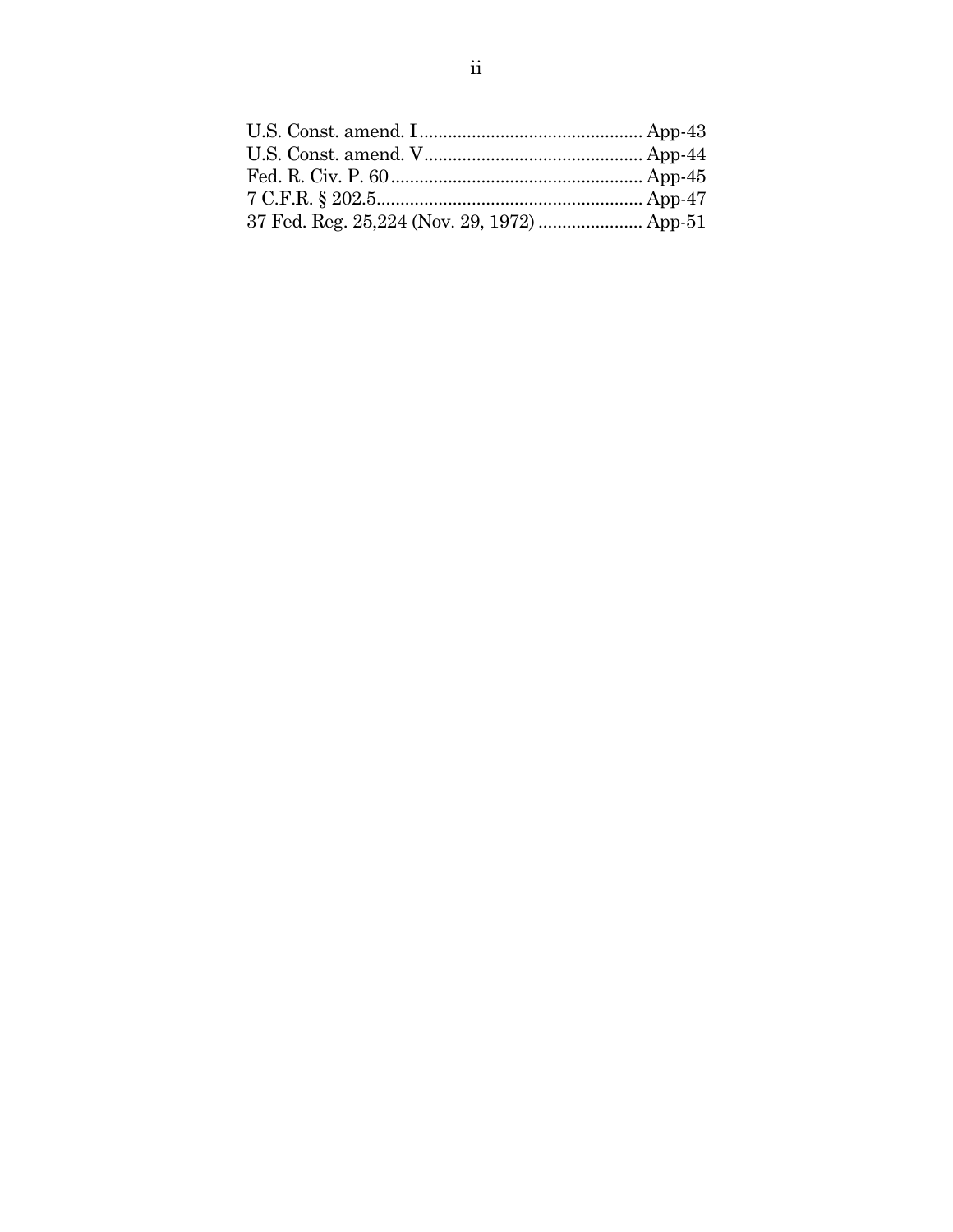# *Appendix A*

19-4197-cv *SEC v. Romeril*

> UNITED STATES COURT OF APPEALS FOR THE SECOND CIRCUIT

> > August Term 2020

(Argued: February 19, 2021 Decided: September 27, 2021)

Docket No. 19-4197-cv

SECURITIES AND EXCHANGE COMMISSION, *Plaintiff-Appellee*,

*v.*

BARRY D. ROMERIL, *Defendant-Appellant,*

PAUL A. ALLAIRE, G. RICHARD THOMAN, PHILIP D. FISHBACH, DANIEL S. MARCHIBRODA, GREGORY B. TAYLER,

*Defendants*.

ON APPEAL FROM THE UNITED STATES DISTRICT COURT FOR THE SOUTHERN DISTRICT OF NEW YORK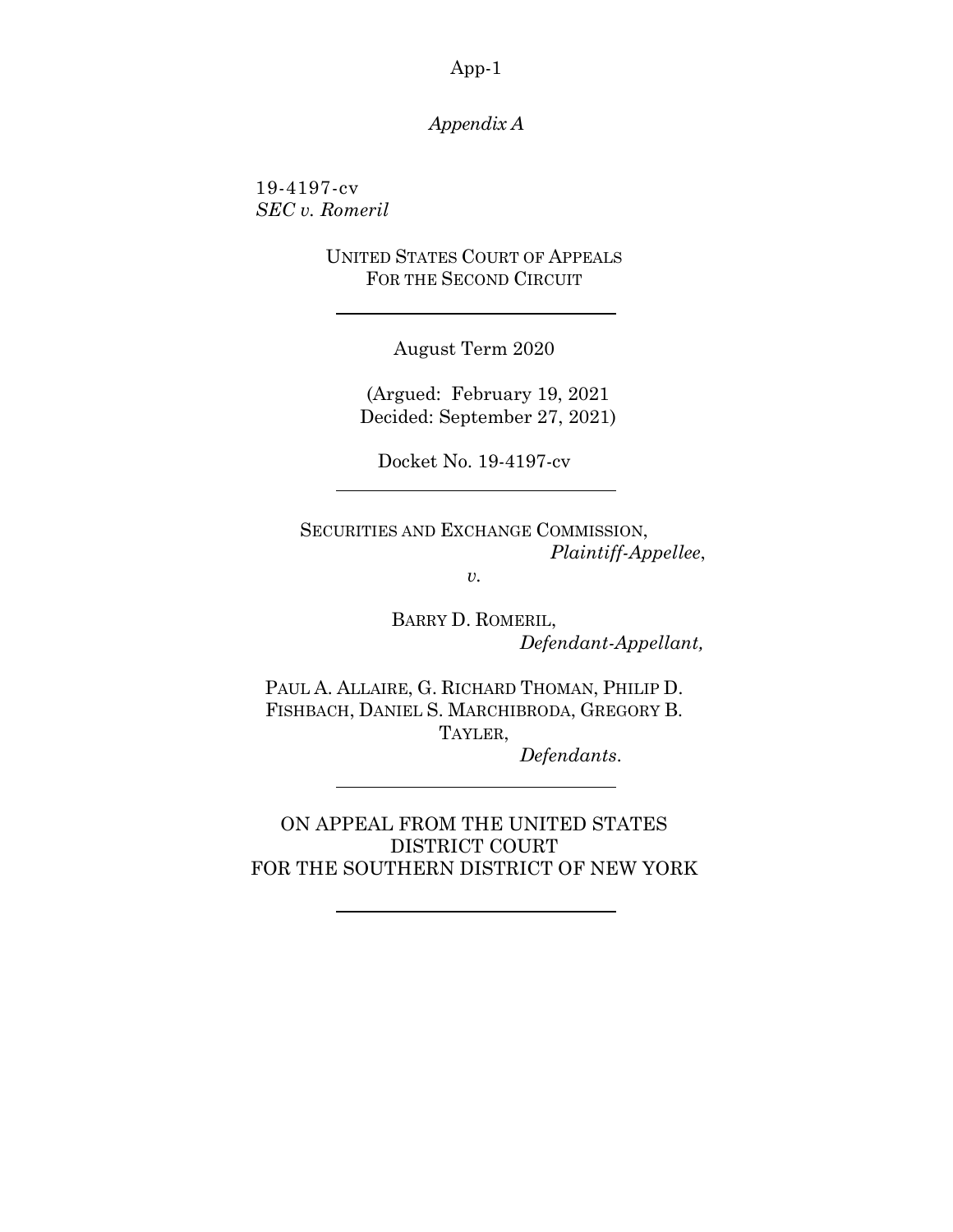# Before: LIVINGSTON, *Chief Judge*, AND CHIN AND BIANCO, *Circuit Judges*.

Appeal from an order of the United States District Court for the Southern District of New York (Cote, *J.*), entered November 18, 2019, denying defendant-appellant's motion pursuant to Federal Rule of Civil Procedure 60(b)(4) for relief from judgment. In 2003, the Securities and Exchange Commission brought a civil enforcement action against defendant-appellant (and others) alleging securities fraud. To resolve the matter, defendant-appellant consented to the entry of a final judgment against him and agreed, *inter alia*, not to deny any of the factual allegations of the complaint. Almost sixteen years later, he sought to invalidate the judgment on the basis that it incorporated a "gag order" that violated the First Amendment and his right to due process. The district court denied the motion, and defendantappellant appeals.

AFFIRMED.

JEFFREY A. BERGER, Senior Litigation Counsel, *for* Robert B. Stebbins, General Counsel, and Michael A. Conley, Solicitor, Securities and Exchange Commission, Washington, D.C., *for Plaintiff- Appellee.*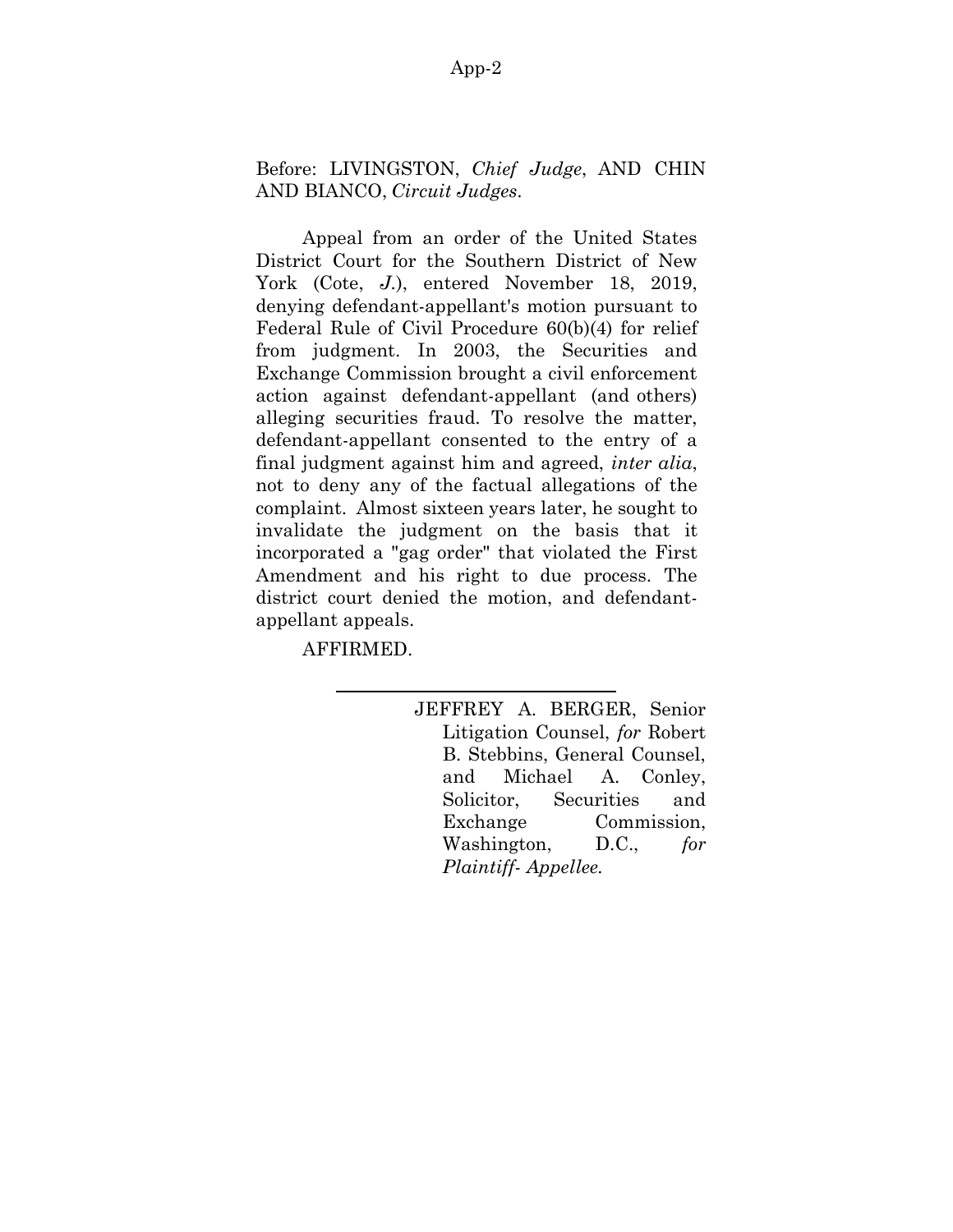- MARGARET A. LITTLE, Senior Litigation Counsel (Kara Rollins, Litigation Counsel, *on the brief*), New Civil Liberties Alliance, Washington, D.C., *for Defendant-Appellant.*
- Paul R. Niehaus, Kirsch & Niehaus PLLC, New York, New York, and Rodney A. Smolla, Wilmington, Delaware, *for Amici Curiae Alan Garfield, Burt Neuborne, Clay Calvert, Rodney Smolla, Reason Foundation, The Goldwater Institute, The Institute for Justice, and The Pelican Institute for Public Policy, in support of Defendant-Appellant.*
- Helgi C. Walker (Brian A. Richman, *on the brief*), Gibson, Dunn & Crutcher LLP, Washington, D.C., *for Amicus Curiae The Competitive Enterprise Institute, in support of Defendant-Appellant.*
- Brian Rosner, Carlton Fields, P.A., New York, New York,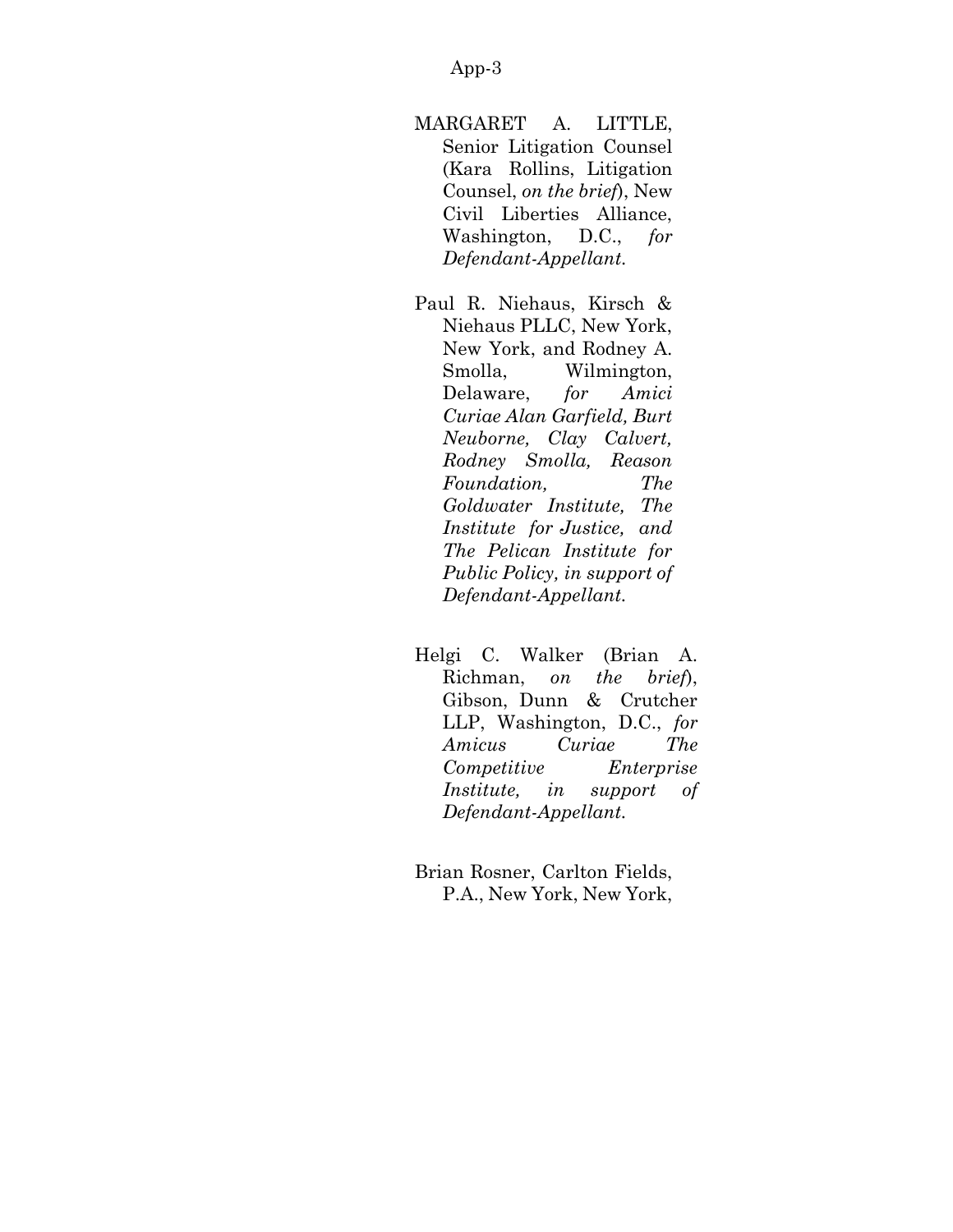*for Amicus Curiae Americans for Prosperity Foundation, in support of Defendant-Appellant.*

### CHIN, *Circuit Judge*:

Almost sixteen years after entering into a consent agreement with the Securities and Exchange Commission (the "SEC") to resolve a civil enforcement action against him, defendant-appellant Barry Romeril moved to set aside the judgment incorporating the agreement, alleging that it contained a "gag order" that violated his First Amendment and due process rights. The district court denied Romeril's motion both on the grounds that it was untimely and on the merits, concluding that he had failed to allege a jurisdictional defect or violation of due process that would permit relief under Rule 60(b)(4) of the Federal Rules of Civil Procedure.

We do not reach the issue of the timeliness of the motion, for we agree with the district court that Romeril's motion fails on the merits because it does not allege a defect that would permit relief under Rule  $60(b)(4)$ .

Accordingly, the district court's order denying the motion is AFFIRMED.

# *BACKGROUND*

**A.** *The SEC's "No-Deny" Policy*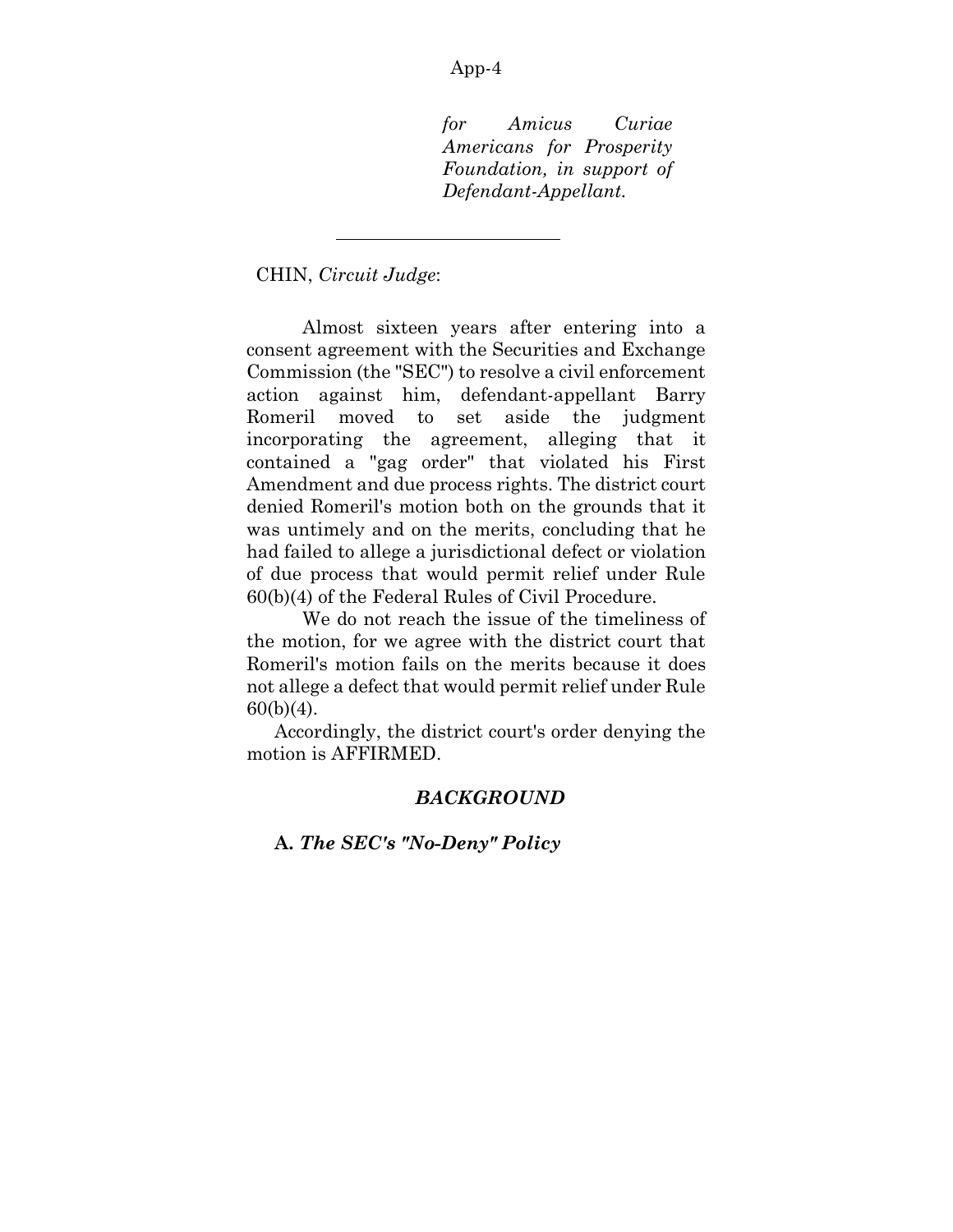For many years the SEC has incorporated into its procedures governing the settlement of civil actions a rule barring defendants who enter into consent decrees from publicly denying the allegations against them. In 1972, the SEC announced that it would not approve agreements that allowed defendants to "consent to a judgment or order that imposes a sanction while denying the allegations in the complaint." 37 Fed. Reg. 25,224 (Nov. 29, 1972). This policy is codified at 17 § C.F.R. 202.5(e), which states as follows:

> The Commission has adopted the policy that in any civil lawsuit brought by it or in any administrative proceeding of an accusatory nature pending before it, it is important to avoid creating, or permitting to be created, an impression that a decree is being entered or a sanction imposed, when the conduct alleged did not, in fact, occur. Accordingly, it hereby announces its policy not to permit a defendant or respondent to consent to a judgment or order that imposes a sanction while denying the allegations in the complaint or order for proceedings. In this regard, the Commission believes that a refusal to admit the allegations is equivalent to a denial, unless the defendant or respondent states that he neither admits nor denies the allegations.

*Id*.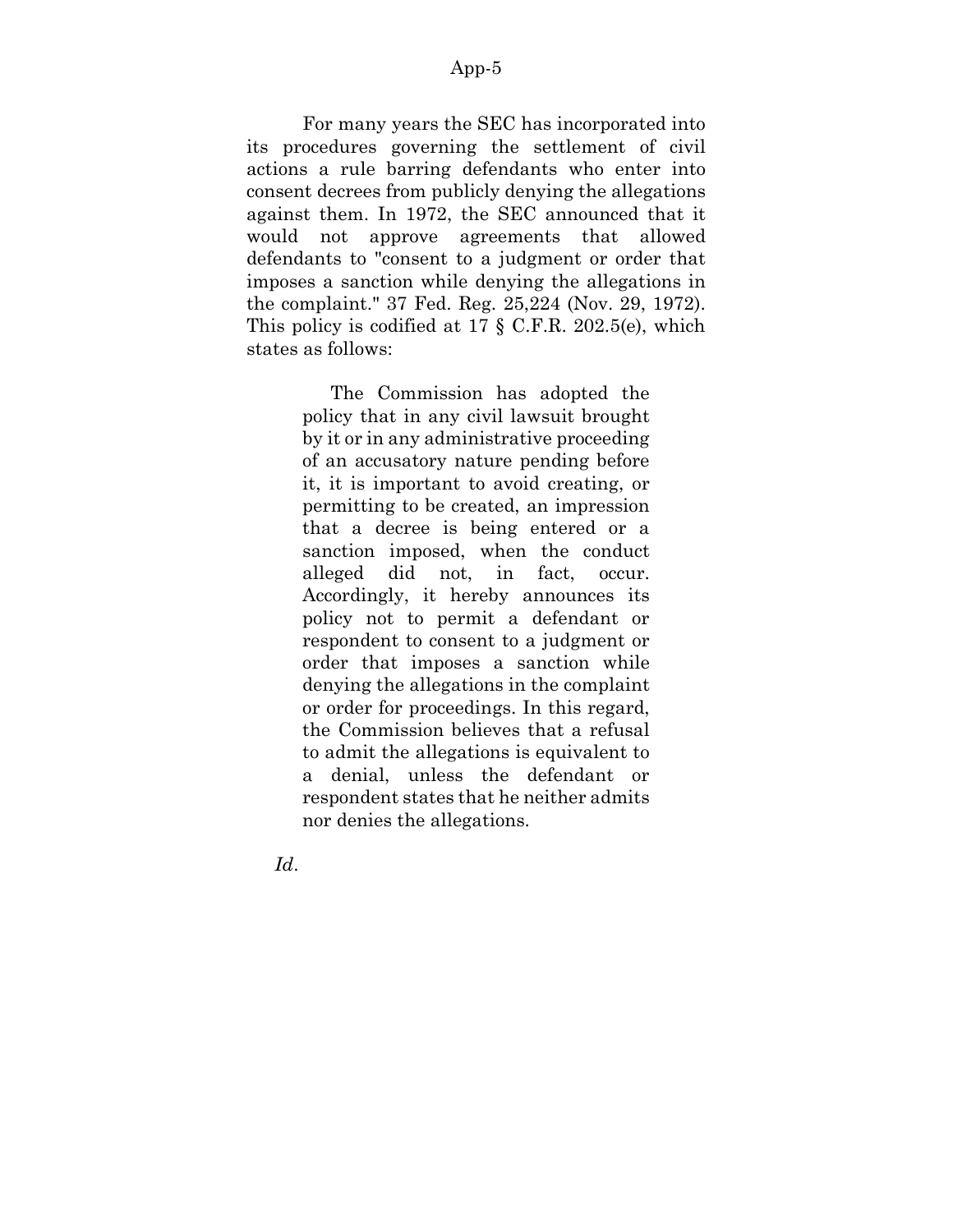# **B.** *The Facts and Proceedings Below*

In 2002, Xerox Corporation ("Xerox") entered into a consent decree with the SEC settling claims that it had violated securities laws. While it neither admitted nor denied the SEC's allegations, it agreed to pay a civil penalty of \$10 million and consented to an order enjoining it from future violations of securities laws.

On June 5, 2003, the SEC filed a civil enforcement action in the Southern District of New York pursuant to Section 21(d) of the Securities Exchange Act of 1934, 15 U.S.C. § 78u(d), alleging that Romeril, the former Chief Financial Officer of Xerox, and other senior executives at Xerox violated securities laws from 1997 to 2000 by manipulating Xerox's reporting of earnings to the SEC and investors. Specifically, the SEC alleged that Romeril "allowed Xerox to file public financial reports with the [SEC] that contained information that was not in conformity with [Generally Accepted Accounting Principles] . . . [and] failed to identify failures in Xerox's internal controls," and that he "engaged in other actions which caused the financial statements to be materially false and misleading." J. App'x at 16- 17.

Romeril settled with the SEC. While represented by counsel, he entered into a consent agreement (the "Consent") in which he conceded the district court's jurisdiction over him and "the subject matter of th[e] action," and agreed, "[w]ithout admitting or denying the allegations of the complaint," J. App'x at 67, to pay more than \$5 million in disgorgement, prejudgment interest, and civil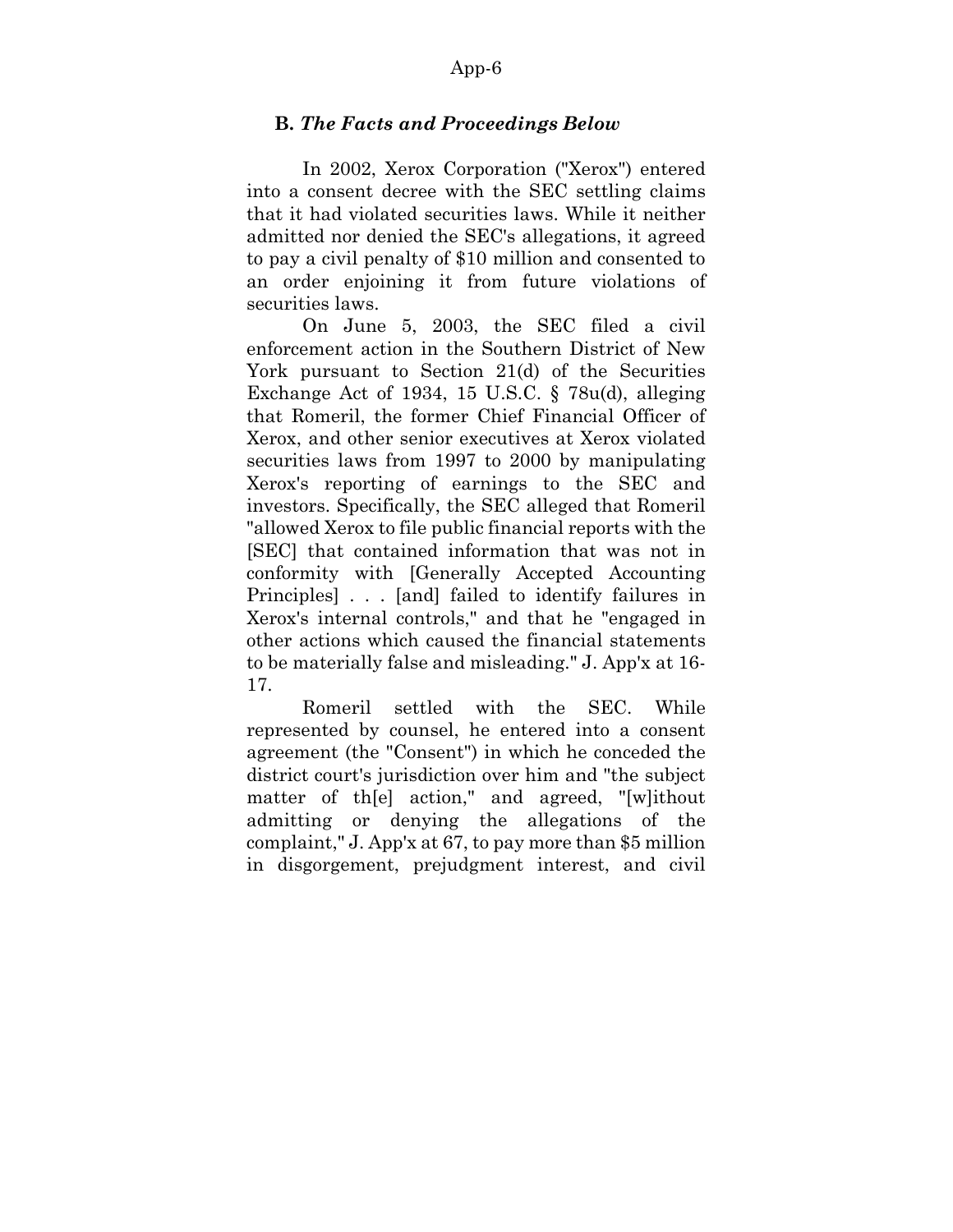penalties.<sup>1</sup> He also agreed to certain injunctive relief. The Consent contained the following provision:

> Defendant understands and agrees to comply with the [SEC]'s policy 'not to permit a defendant . . . to consent to a judgment or order that imposes a sanction while denying the allegation in the complaint . . . .' 17 C.F.R. § 202.5. In compliance with this policy, Defendant agrees not to take any action or to make or permit to be made any public statement denying, directly or indirectly, any allegation in the complaint or creating the impression that the complaint is without factual basis. If Defendant breaches this agreement, the [SEC] may petition the Court to vacate the Final Judgment and restore this action to its active docket. Nothing in this paragraph affects Defendant's: (i) testimonial obligations; or (ii) right to take legal or factual positions in litigation in which the [SEC] is not a party.

J. App'x at 70.

The parties presented the Consent to the district court, which then issued a Final Judgment (the "Judgment") on June 13, 2003. The Judgment

<sup>1</sup> Romeril was one of six Xerox executives who entered into consent agreementswith the SEC and agreed to pay a total of \$22 million.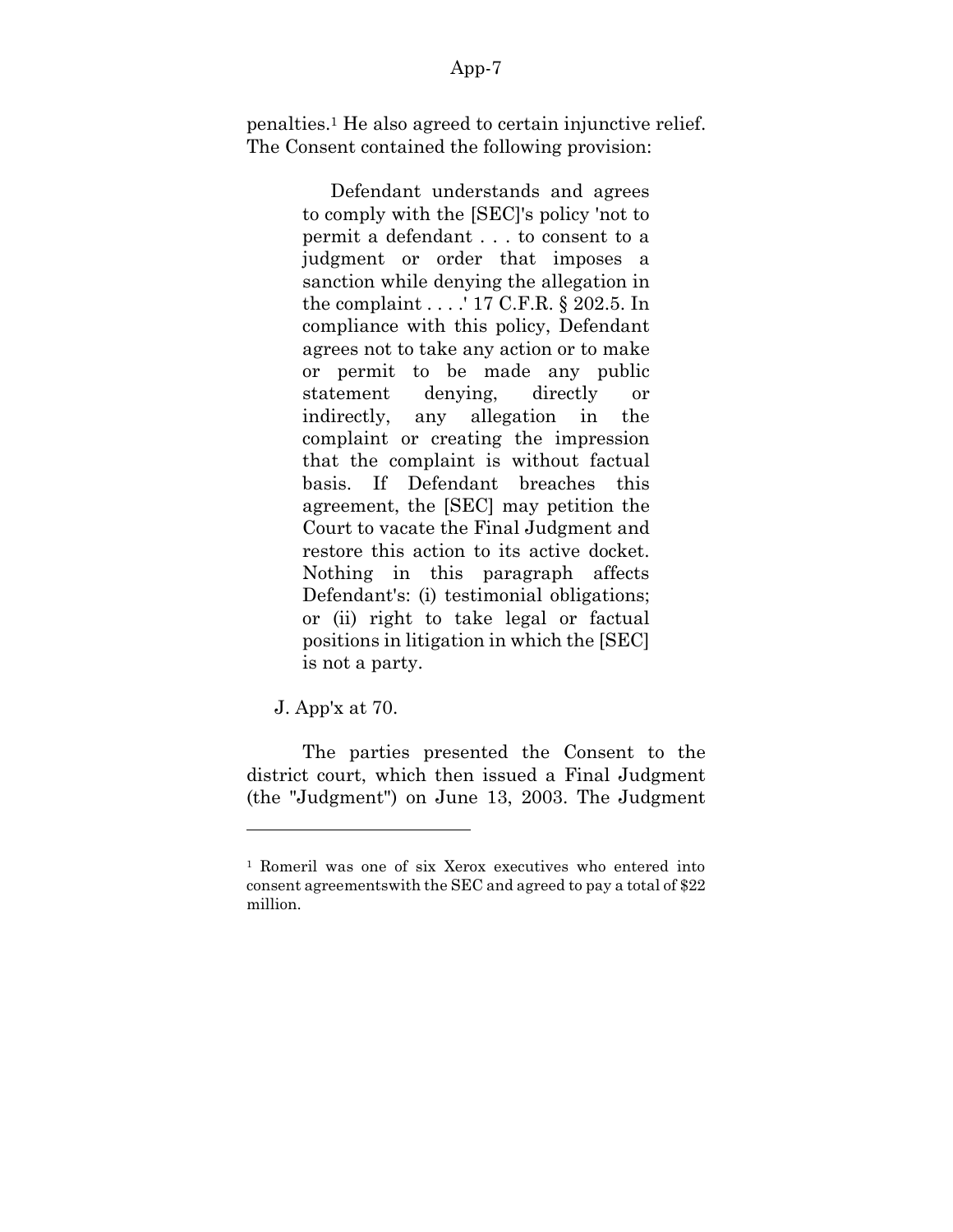incorporated the Consent "with the same force and effect as if fully set forth herein," and ordered Romeril to "comply with all of the undertakings and agreements set forth" in the Consent. J. App'x at 65.

On May 6, 2019, nearly sixteen years after the Judgment was entered, Romeril moved in the district court for relief from the Judgment pursuant to Federal Rule of Civil Procedure 60(b)(4). He argued that the Judgment was void because the provision barring public denials of the allegations against him - - in his words a "gag order" -- constituted a prior restraint that infringes his First Amendment rights and violated his right to due process. Specifically, Romeril argued that the provision deprived him of the right to "speak, write, or publish [his] account of the events leading to" his prosecution, to defend himself in the media, and to petition Congress and the SEC for securities law reform. J. App'x at 83. He contended further that he is unable "to exercise these rights of free expression" because the "gag order is worded so vaguely and reaches so broadly . . . that [he is] unable to speak without fear of a reopened prosecution." J. App'x at 82-83.

Together with the Rule 60(b)(4) motion, Romeril submitted a proposed amended Consent. The proposed amended Consent differed from the original Consent in only one material respect -- it omitted the no-deny provision.

On November 18, 2019, the district court denied Romeril's motion on the grounds that the motion was untimely and that, on the merits, Romeril failed to allege a jurisdictional defect or violation of due process that would render the Judgment void for purposes of Rule 60(b)(4). In particular, the district court concluded that (1) Romeril had acknowledged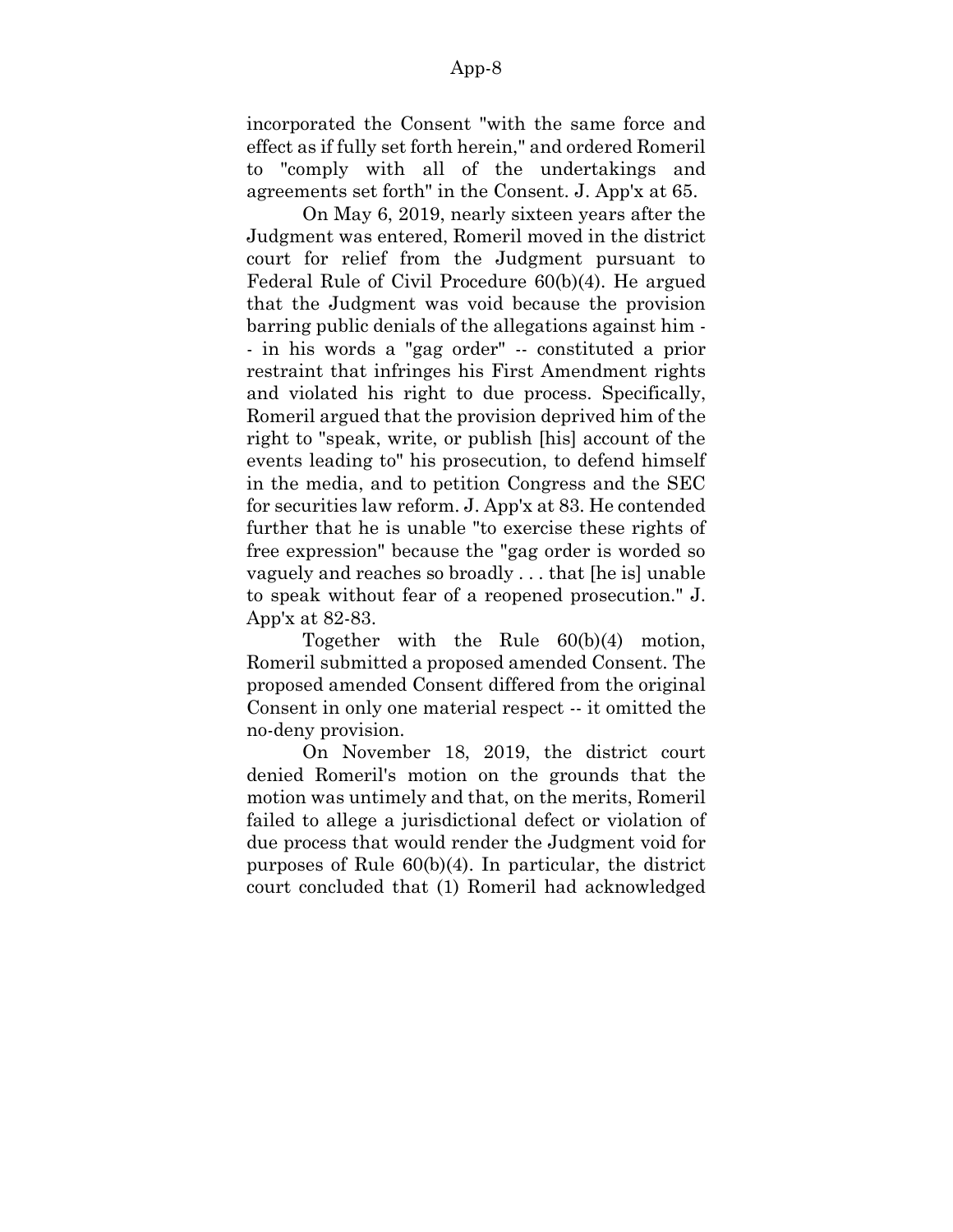the court's jurisdiction over him and the subject matter of the action, (2) he failed to state a violation of his due process rights because he had notice and an opportunity to be heard and executed the Consent and waived his right to trial while represented by counsel, and (3) his constitutional claims did not "implicate" the court's jurisdiction to enter the Judgment.

This appeal followed.

### *DISCUSSION*

"[W]e review de novo a district court's denial of a Rule 60(b)(4) motion." *City of N.Y. v. Mickalis Pawn Shop, LLC*, 645 F.3d 114, 138 (2d Cir. 2011).

### **A.** *Applicable Law*

Rule 60(b)(4) authorizes courts to "relieve a party . . . from a final judgment" when "the judgment is void." Fed. R. Civ. P. 60(b)(4). "[A] void judgment is one so affected by a fundamental infirmity that the infirmity may be raised even after the judgment becomes final." *United Student Aid Funds, Inc. v. Espinosa*, 559 U.S. 260, 270 (2010). "The list of such infirmities is exceedingly short; otherwise, Rule 60(b)(4)'s exception to finality would swallow the rule." *Id.*; *see* 12 Moore's Federal Practice § 60.44[1][a] (2020) ("The concept of void judgments is narrowly construed.").

Rule 60(b)(4) applies only in two situations: "where a judgment is premised either on a certain type of jurisdictional error or on a violation of due process that deprives a party of notice or the opportunity to be heard." *Espinosa*, 559 U.S. at 271; *see also Mickalis Pawn Shop*, 645 F.3d at 138 ("A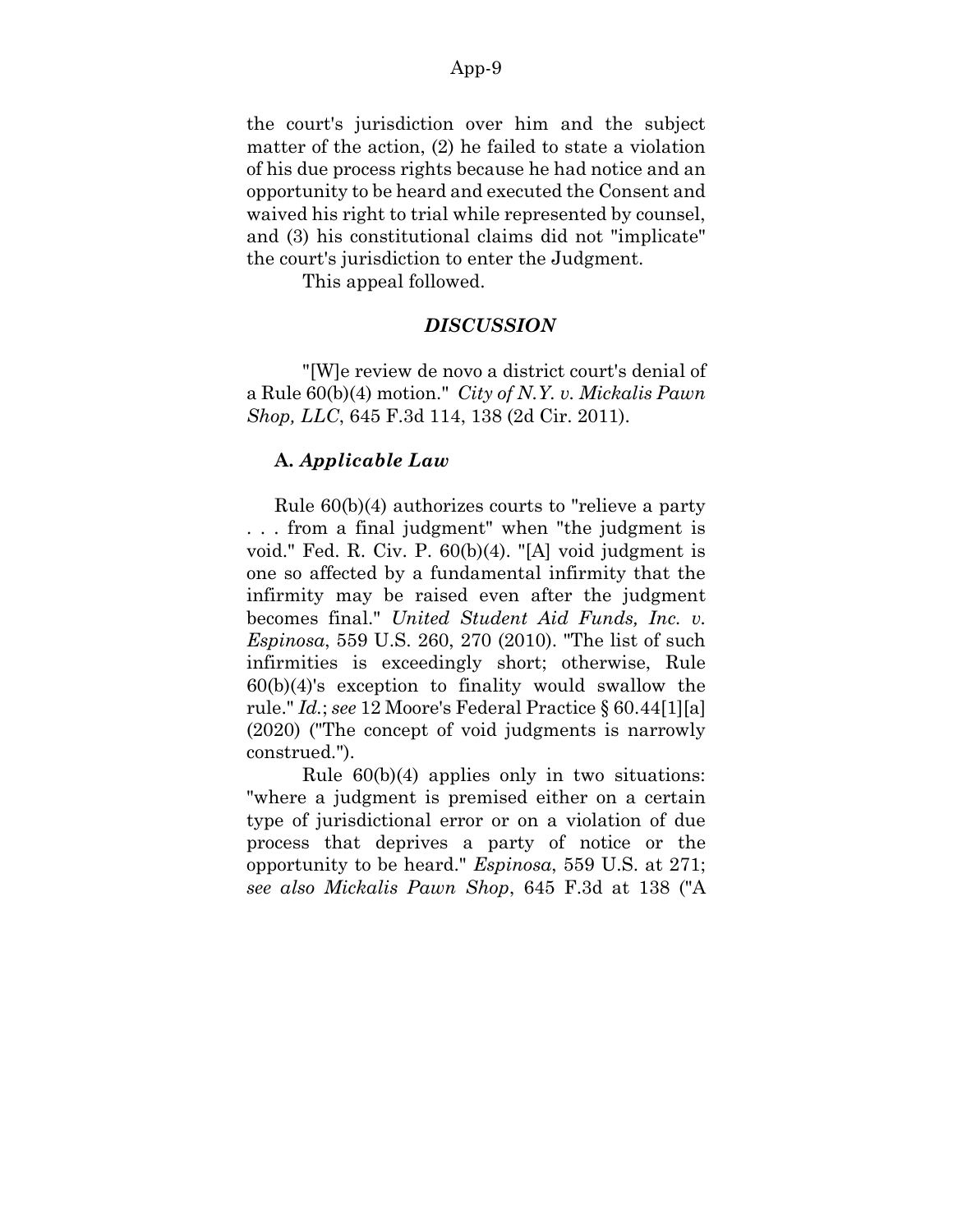judgment is void under Rule 60(b)(4) . . . if the court that rendered it lacked jurisdiction of the subject matter, or of the parties, or if it acted in a manner inconsistent with due process of law." (internal quotation marks and citation omitted)).<sup>2</sup> "A judgment is not void . . . simply because it is or may have been erroneous," and "a motion under Rule 60(b)(4) is not a substitute for a timely appeal." *Espinosa*, 559 U.S. at 270 (internal quotation marks and citations omitted). As for jurisdictional error, a judgment may be declared void for jurisdictional defect only "when there is a total want of jurisdiction and no arguable basis on which [the court] could have rested a finding that it had jurisdiction." *Cent. Vt. Pub. Serv. Corp. v. Herbert*, 341 F.3d 186, 190 (2d Cir. 2003) (internal quotation marks and citation omitted).

# **B.** *Application*

We conclude that the district court's order denying Romeril's Rule 60(b)(4) motion must be affirmed because he failed to show either a jurisdictional error or a due process violation within the meaning of the rule.<sup>3</sup> We consider first Romeril's

<sup>2</sup> Romeril contends that Rule 60(b)(4) is not limited to these two situations, but he cites no authority for the proposition, and the settled law is to the contrary. *See Espinosa*, 559 U.S. at 271; *Mickalis Pawn Shop*, 645 F.3d at 138; *Herbert*, 341 F.3d at 190. Hecites only *Crosby v. Bradstreet Co.*, 312 F.2d 483 (2d Cir.), *cert. denied*, 373 U.S. 911 (1963), which, as we discuss below, predates *Espinosa*, *Mickalis Pawn Shop*, and *Herbert* by many years and in any event does not require a different result.

<sup>3</sup> A Rule 60(b) motion must also be made "within a reasonable time." Fed. R. Civ. P. 60(c)(1). Because Romeril's motion fails on the merits, we need not decide whether a sixteen- year gap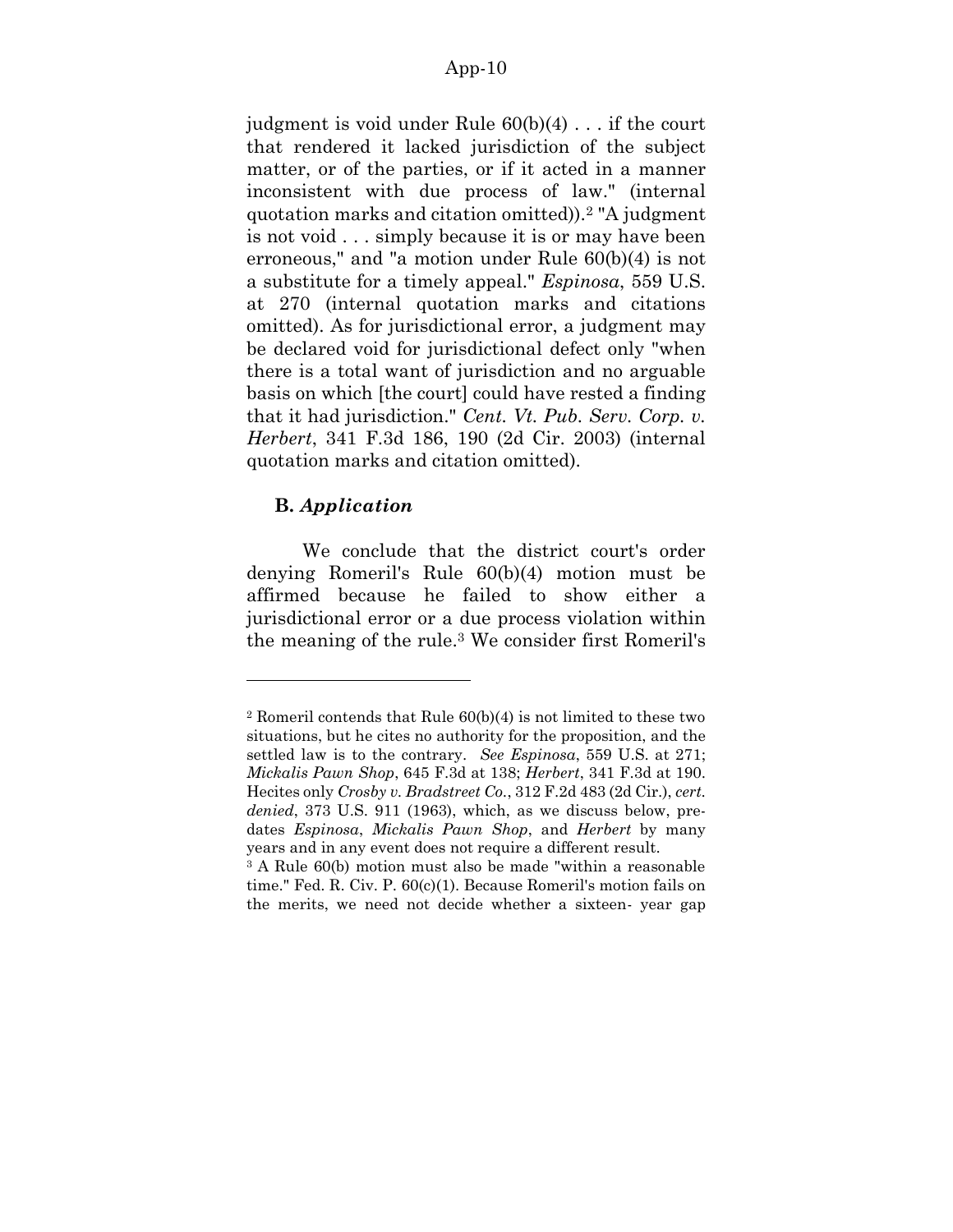claim of jurisdictional error and second his claim of due process violations.

# **1.** *Jurisdiction*

Romeril has not established "a total want of jurisdiction." To the contrary, the district court clearly had jurisdiction over both the subject matter, see 15 U.S.C. §§ 78u, 78aa; 28 U.S.C. § 1331, and his person. Indeed, in the Consent, Romeril "acknowledge[d] having been served with the complaint in this action, enter[ed] a general appearance, and admit[ted] the Court's jurisdiction over [him] and over the subject matter of this action." J. App'x at 67. Rather, relying principally on one case, *Crosby v. Bradstreet Co.*, Romeril argues that he is entitled to relief under Rule 60(b)(4) because the "gag order" was an unconstitutional prior restraint that violated the First Amendment and the district court therefore was "without power" to issue it. Appellant's Br. at 5-7.

As an initial matter, even assuming that Romeril is correct that the no-deny provision violates his First Amendment rights, his reliance on Rule 60(b)(4) is misplaced. Even if the district court somehow erred in incorporating the no-deny provision into the Judgment, the Judgment was not void

between a judgment and Rule 60(b) motion is a reasonable time. We note that "this Court has been exceedingly lenient in defining" the term 'reasonable time,' with respect to voidness challenges. In fact, it has been oft-stated that, for all intents and purposes, a motion tovacate a default judgment as void 'may be made at any time.'" *"R" Best Produce, Inc. v. DiSapio*, 540 F.3d 115, 123- 24 (2d Cir. 2008) (internal quotation marks and citation omitted).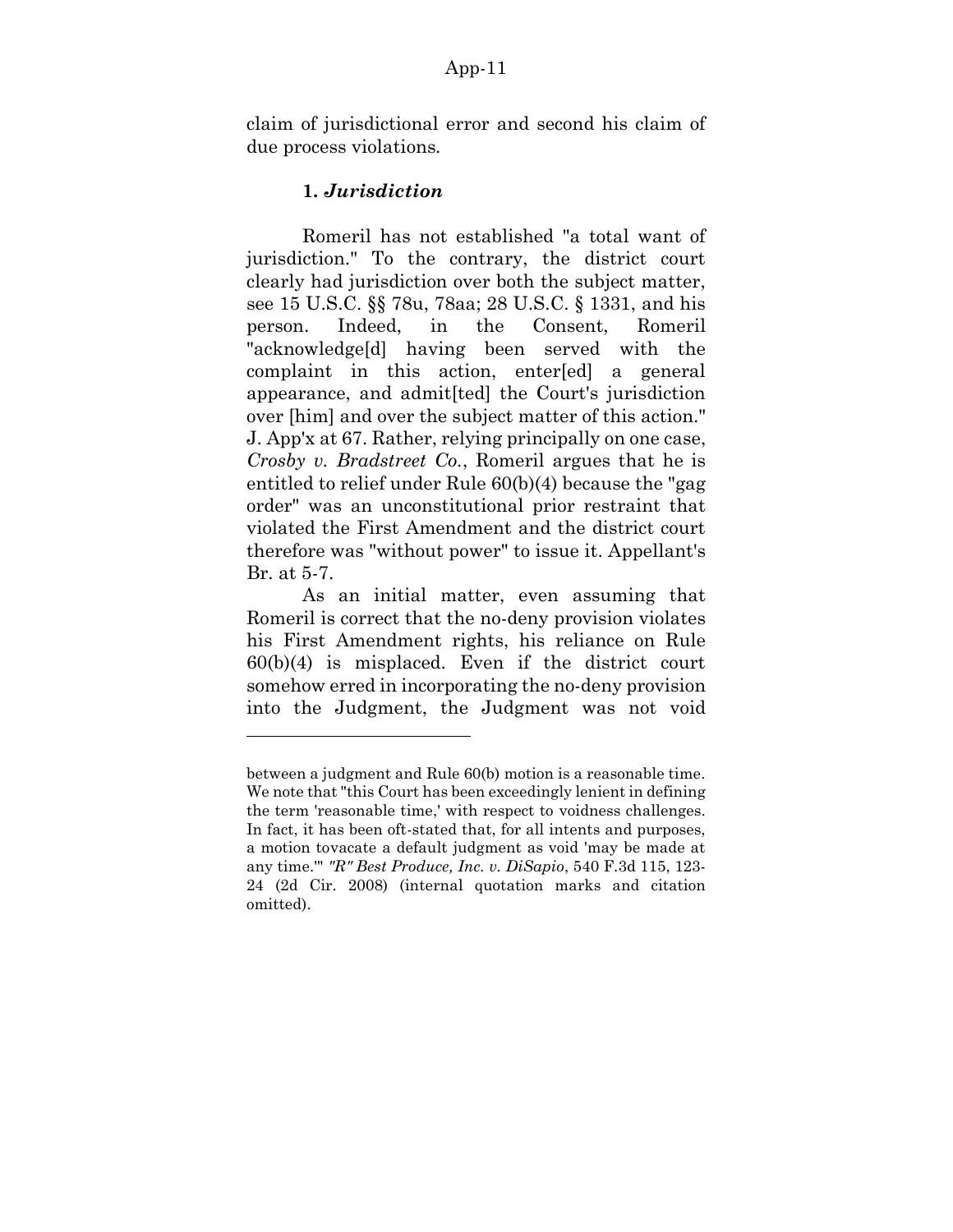"simply because it is or may have been erroneous." *Espinosa*, 559 U.S. at 270; *accord Nemaizer v. Baker*, 793 F.2d 58, 65-66 (2d Cir. 1986) (judgment entered as result of "perhaps an erroneous exercise of federal jurisdiction" was not subject to collateral attack under Rule 60(b)(4)); *In re Texlon Corp.*, 596 F.2d 1092, 1100 (2d Cir. 1979) ("The financing order was within the parameters of the bankruptcy court's authority, '[a]nd even gross error in the decree would not render it void.'" (citation omitted)). Any legal error here was not jurisdictional, for the district court had both subject matter and personal jurisdiction; hence, relief under Rule 60(b)(4) was not available.

Moreover, we reject the claim that there was legal error, for the district court did not err in accepting a decree to which Romeril consented. The Judgment does not violate the First Amendment because Romeril waived his right to publicly deny the allegations of the complaint. A defendant in a civil enforcement action is not obliged to enter into a consent decree; consent decrees are "normally compromises in which the parties give up something they might have won in litigation and waive their rights to litigation." *SEC v. Citigroup Glob. Mkts., Inc.*, 752 F.3d 285, 295 (2d Cir. 2014) (quoting *United States v. ITT Cont'l Baking Co.*, 420 U.S. 223, 235 (1975)). A defendant who is insistent on retaining the right to publicly deny the allegations against him has the right to litigate and defend against the charges. Romeril elected not to litigate.

In the course of resolving legal proceedings, parties can, of course, waive their rights, including such basic rights as the right to trial and the right to confront witnesses. *See Town of Newton v. Rumery*, 480 U.S. 386, 393 (1987) ("[I]t is well settled that plea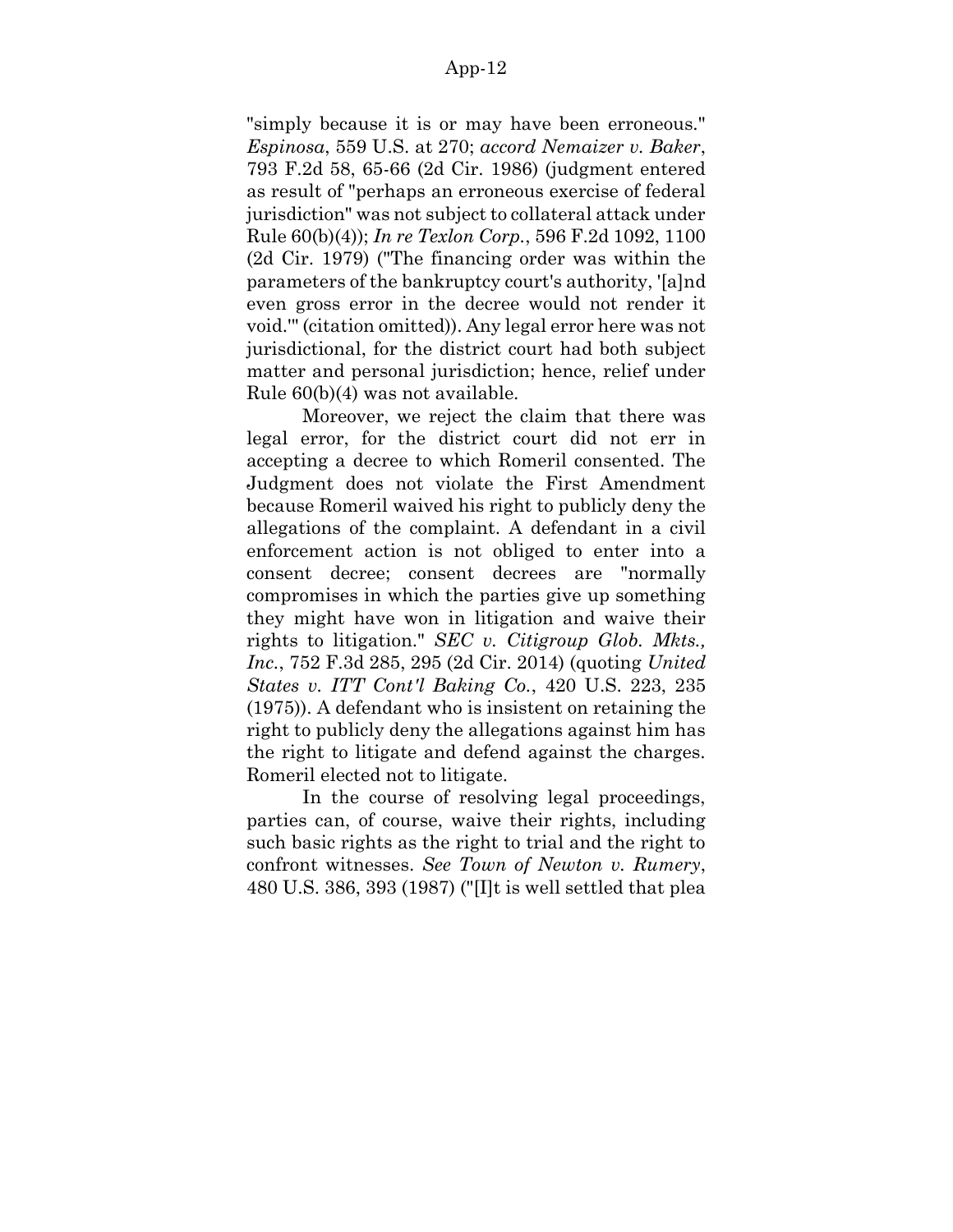bargaining does not violate the Constitution even though a guilty plea waives important constitutional rights."); *INS v. St. Cyr*, 533 U.S. 289, 321-22 (2001) ("Plea agreements involve a *quid pro quo* between a criminal defendant and the government. In exchange for some perceived benefit, defendants waive several of their constitutional rights (including the right to a trial) and grant the government numerous 'tangible benefits, such as promptly imposed punishment without the expenditure of prosecutorial resources.'" (citations omitted)). The First Amendment is no exception, and parties can waive their First Amendment rights in consent decrees and other settlements of judicial proceedings. *See United States v. Int'l Brotherhood of Teamsters*, 931 F.2d 177, 188 (2d Cir. 1991) (holding that union waived claim that restrictions in consent decree on publication of materials for union elections violated First Amendment because it consented to provision in consent decree).<sup>4</sup> To the extent Romeril had the right

<sup>4</sup> *See also, e.g.*, *Leonard v. Clark*, 12 F.3d 885, 889 (9th Cir. 1994) ("First Amendment rights may be waived" as part of settlement as long as that "waiver is knowing, voluntary and intelligent."); *In re George F. Nord Bldg. Corp.*, 129 F.2d 173, 176 (7th Cir. 1942) ("Certainly, one who has been a party to a proceeding wherein a consent decree has been entered and who has been a party to that consent, is in no position to claim that such decree restricts his freedom of speech. He has waived his right and given his consent to its limitations within the scope of that decree."); *accord Snepp v. United States*,444 U.S. 507, 509 n.3 (1980) (per curiam) (rejecting claim that provision in employment agreement obligating employee to submit any proposed publication for prior review constituted unconstitutional "prior restraint on protected speech," where employee voluntarily entered into agreement); *Ronnie Van Zant, Inc. v. Cleopatra Recs., Inc.*, 906 F.3d 253, 257 (2d Cir. 2018) (per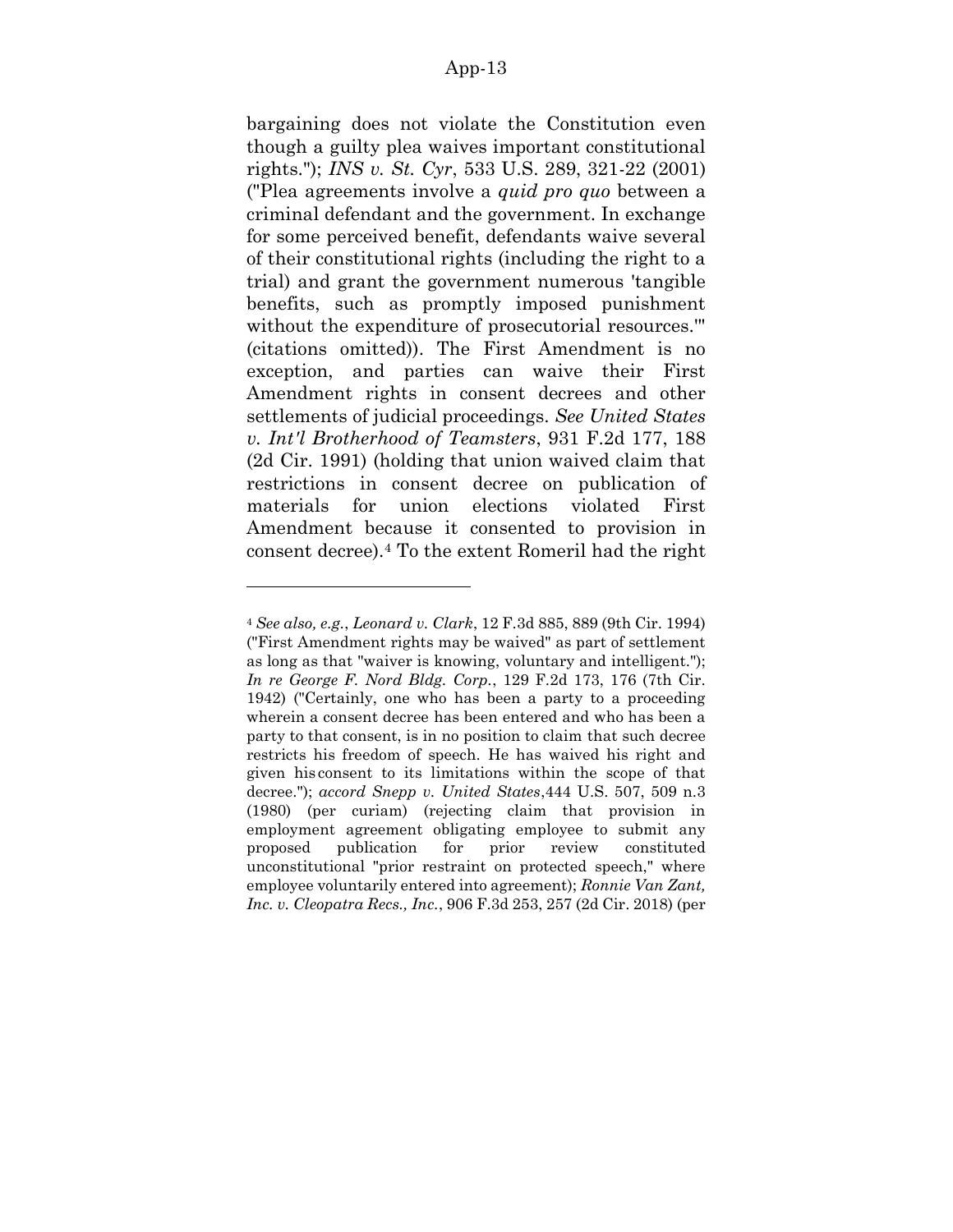to publicly deny the SEC's allegations against him, he waived that right by agreeing to the no-deny provision as part of a consent decree.

Romeril relies on our decision in *Crosby*. There, we held that the district court erred in denying a Rule 60(b) motion to vacate an order entered years earlier as part of the settlement of a libel action, on the ground that the district court was "without power" "to enjoin publication of information about a person, without regard to truth, falsity, or defamatory character of that information." 312 F.2d at 485. We explained:

> Such an injunction, enforceable through the contempt power, constitutes a prior restraint by the United States against the publication of facts which the community has a right to know and which [the defendant] had and has the right to publish. The court was without power to make such an order; that the parties may have agreed to it is immaterial.

*Id*.

While Romeril's reliance on the decision, in light of this broad language, is understandable, Crosby does not control this case. First, it was decided more than fifty years ago, long before *Espinosa* and the other cases discussed above limited the grounds

curiam) ("parties are free to limit by contract publication rights otherwise available").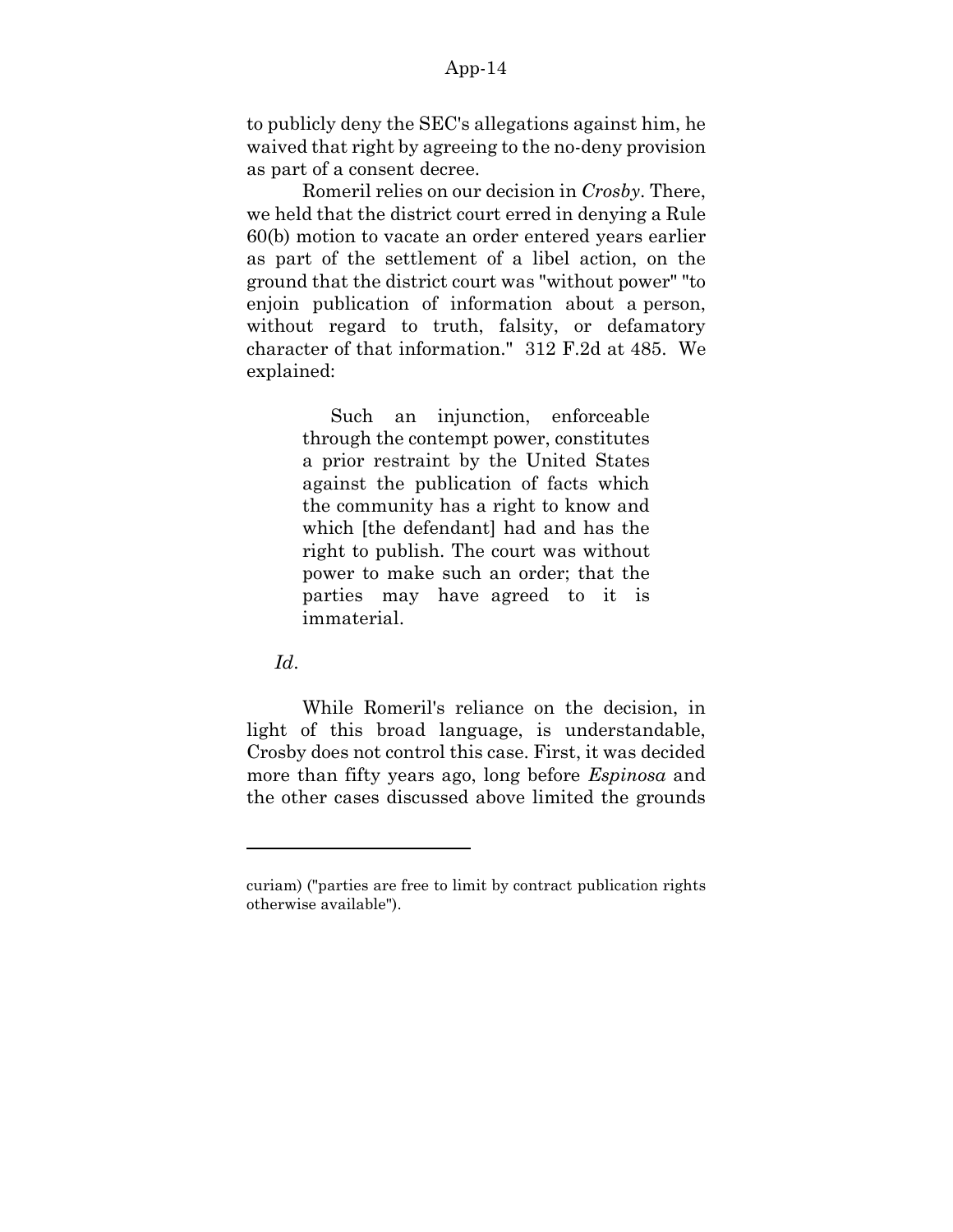for relief under Rule 60(b)(4).<sup>5</sup> Second, *Crosby* is distinguishable, as the rights of non-parties were implicated by the prohibition on public comment at issue in the case.

Stanford Crosby ("Stanford") brought a libel action against Dun & Bradstreet ("D&B"), "the wellknown . . . credit information company." *Id.* at 484. Stanford and D&B settled. Their settlement stipulation, which was so ordered by the district court, prohibited D&B from reporting not only about Stanford but also about his brother Lloyd Crosby ("Lloyd") as well as certain specified other individuals with whom Stanford and Lloyd had been in business. *Id.* The provision barred D&B "from issuing or publishing any report, comment or statement either in writing or otherwise concerning" Stanford, Lloyd, and the other individuals, "or concerning the business activities of any of the foregoing persons[,] . . . whether present, past or future." *Id.* (internal quotation marks omitted).

Some thirty years after the case was settled, Stanford moved to terminate the order, apparently because the absence of a credit listing by D&B was making it difficult for him to get credit. The brothers

<sup>5</sup> We note that the movant in *Crosby* did not seek relief under Rule 60(b)(4). Rather, he moved under Rules 60(b)(5) and (6). As they existed then, subdivision (5) permitted a court to relieve a party from final judgment if "it is no longer equitable thatthe judgment should have prospective application," and subdivision (6) permitted a court to do so for "any other reason justifying relief from the operation of the judgment." *Crosby*, 312 F.2d at 484 n.2 (quoting Fed. R. Civ. P. 60(b)(5), (6)). The Court, however, apparently on its own initiative, relied on Rule  $60(b)(4)$ . *Id*. at 485.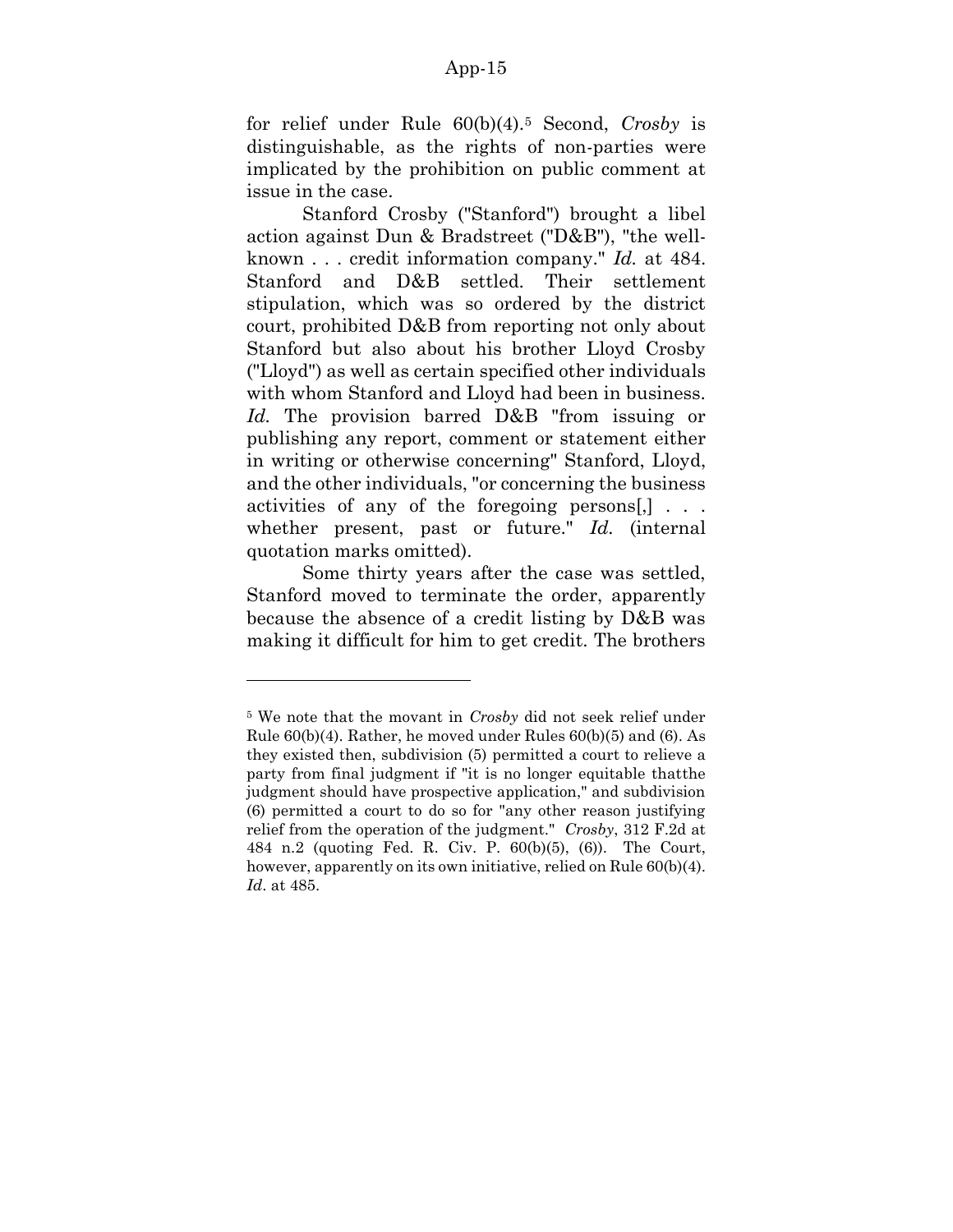had severed their business relations, however, and were competing against each other; Lloyd contended that Stanford's purpose in seeking to terminate the order was to "destroy his business," and thus he opposed the motion. D&B did not oppose termination as long as it could refer to Lloyd in its reports about Stanford. *Id.*

The Court reversed the order. Although the Court did not explicitly frame its reasoning in these terms, the disputed provision barred D&B from making statements not only about Stanford (the only plaintiff in the case), but also about Lloyd and other individuals who were not parties to the litigation that led to the order. In that sense, the district court lacked jurisdiction over these other persons, who were not before the court and likely had not had notice of the proceedings or an opportunity to be heard. *See Texlon Corp.*, 596 F.2d at 1099 ("[A] judgment . . . is void . . . if the court that rendered it lacked jurisdiction . . . of the parties." (citation omitted)). Here, the Judgment affected only Romeril, who was before the court and had an opportunity to be heard.<sup>6</sup> Hence, *Crosby* does

<sup>6</sup> The SEC also argues that *Crosby* is distinguishable because the Court there relied on the rule that "a court in 'equity ha[s] no jurisdiction to enjoin a libel,'" and noting thatthe present case does not involve an injunction against a libel. Appellee's Br. at 13 (quoting *Am. Malting Co. v. Keitel*, 209 F. 351, 354 (2d Cir. 1913)); *see Northridge Church v. Charter Twp. of Plymouth*, 647 F.3d 606, 612 (6th Cir. 2011) (holding that "*Crosby* rested ona unique *jurisdictional* issue that rendered the court entering the order without power todo so," citing general rule that court of equity will not enjoin publication of libel). We need not reach this argument, but we note that the Court in *Crosby* set aside the judgment even assuming that "it is proper for a federal court to enjoin a libel," and observed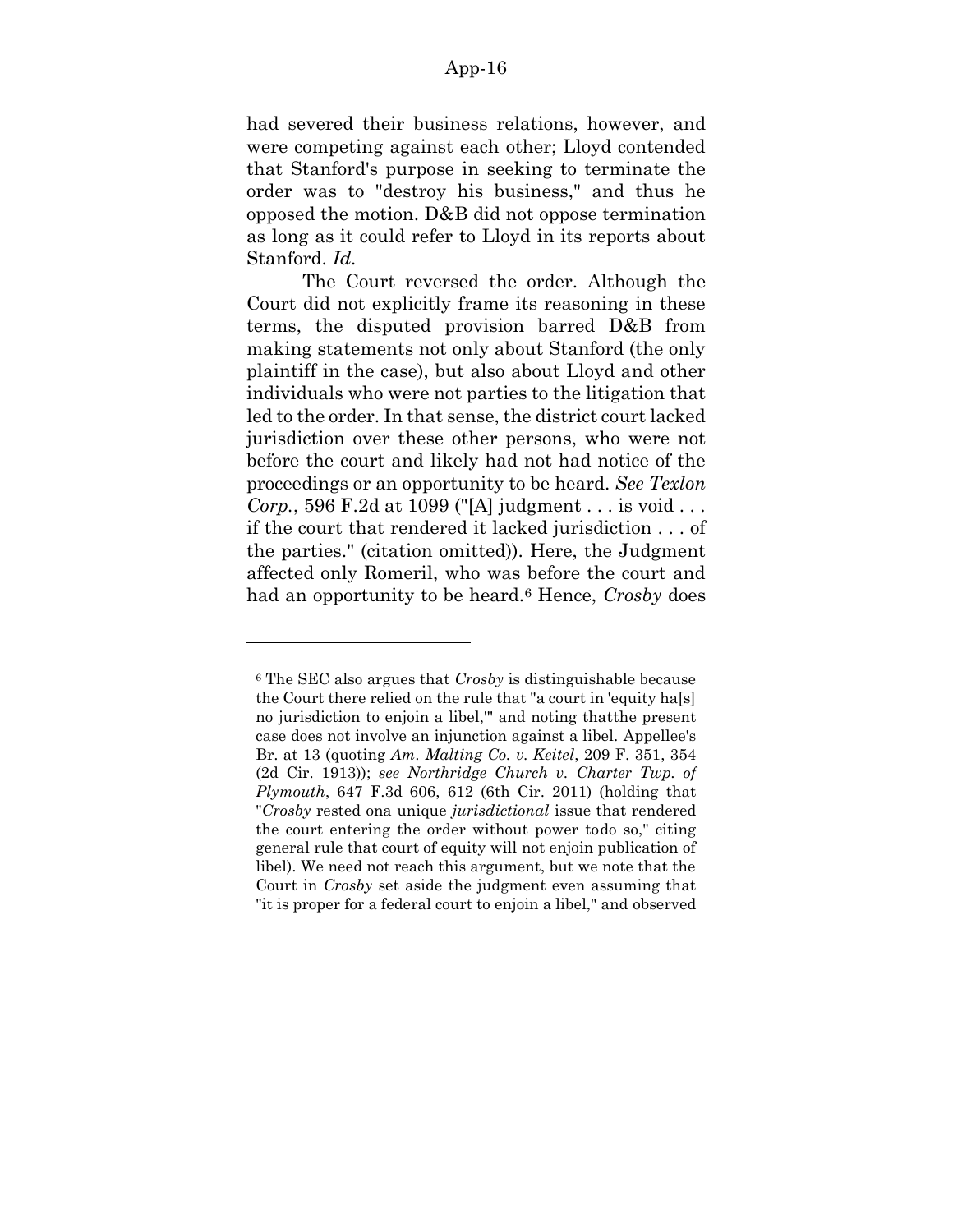not control, and we agree with the district court that Romeril did not establish "a total want of jurisdiction" rendering the Judgment void.

#### **2.** *Due Process*

Romeril contends that his right to due process was violated in several respects: the "gag order" is unconstitutionally vague; the SEC lacked statutory authority to issue the "gag order"; the "gag order" silences him in perpetuity; and the "gag order . . . implicates the judiciary in violating the constitution." Appellant's Br. at 52. We are not persuaded.

First, the due process right implicated by Rule 60(b)(4) is the right to "notice 'reasonably calculated, under all the circumstances, to apprise interested parties of the pendency of the action and afford them an opportunity to present their objections.'" *Espinosa*, 559 U.S. at 272 (quoting *Mullane v. Cent. Hanover Bank & Trust*, 339 U.S. 306, 314 (1950)). As a general matter, there is no "denial of due process for purposes of Rule 60(b)(4) if the party seeking relief received actual notice of the proceedings and had a full and fair opportunity to litigate the merits." 12 Moore's Federal Practice Civil § 60.44[4]; *see Espinosa*, 559 U.S. at 276. The due process right implicated by Rule 60(b)(4) does not extend to the claims of due process asserted by Romeril here. Romeril had actual notice of the proceedings as well as a full and fair opportunity to litigate on the merits. He participated in the

that the order in question was not directed solely at defamatory statements. 312 F.2d at 485.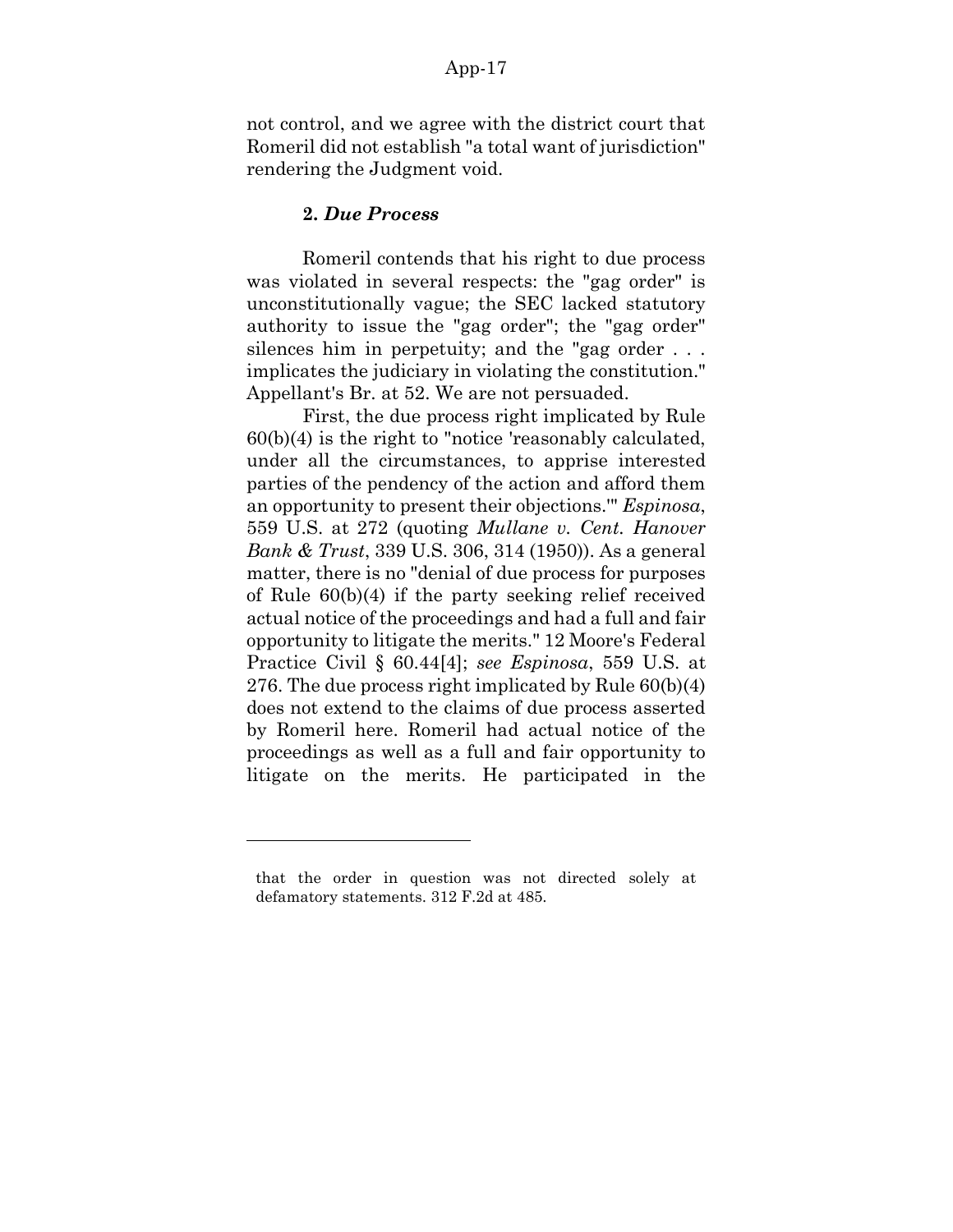proceedings while represented by capable and experienced counsel.

Second, there is no merit in any event to Romeril's claims of a violation of due process, for he willingly agreed to the no-deny provision as part of a consent decree. While he waived certain rights, including the right to trial and the right to publicly deny the allegations against him, he eliminated the expense of further litigation and the risk of an adverse judgment, including higher monetary penalties and judicial findings that he had violated securities laws. We see no basis for not enforcing the Consent and Judgment as written. *See Citigroup Glob. Mkts.*, 752 F.3d at 293 ("Our Court recognizes a 'strong federal policy favoring the approval and enforcement of consent decrees.'" (quoting *SEC v. Wang*, 944 F.2d 80, 85 (2d Cir. 1991))). Romeril cannot complain now, on post- judgment, collateral review, that the provision violates his right to due process.

### *CONCLUSION*

For the reasons set forth above, the district court's order is

AFFIRMED.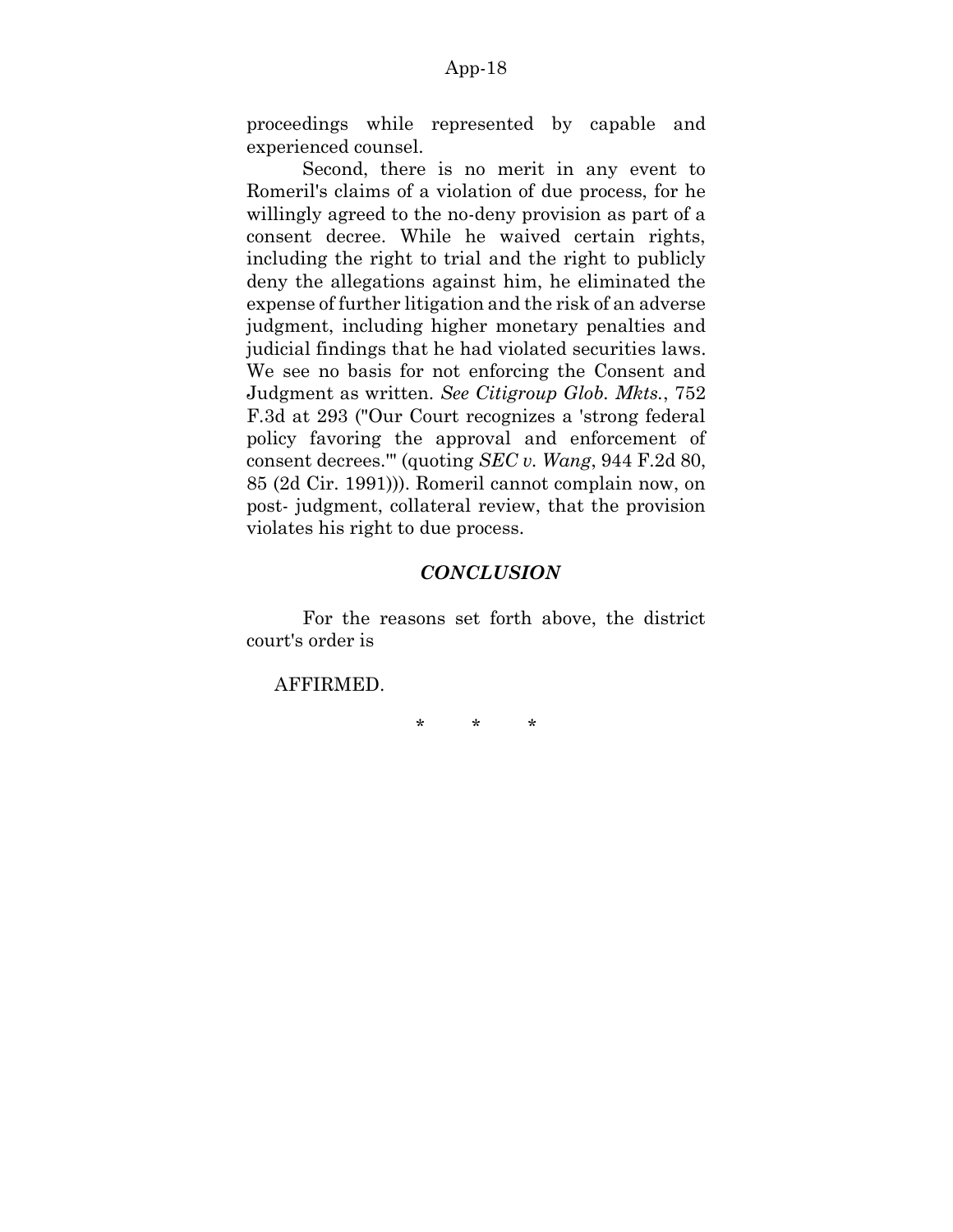# *Appendix B*

# UNITED STATES DISTRICT COURT SOUTHERN DISTRICT OF NEW YORK

| ---------------------------------- | X |             |
|------------------------------------|---|-------------|
| <b>SECURITIES AND</b>              |   |             |
| <b>EXCHANGE</b>                    |   |             |
| COMMISSION,                        |   |             |
|                                    |   | 03cv4087    |
| Plaintiff,                         |   | (DLC)       |
|                                    |   |             |
| $-V -$                             |   | OPINION AND |
|                                    |   | ORDER       |
| PAUL A. ALLAIRE, G.                |   |             |
| RICHARD THOMAN,                    |   |             |
| BARRY D. ROMERIL,                  |   |             |
| PHILIP D. FISHBACH,                |   |             |
| DANIEL S.                          |   |             |
| MARCHIBRODA, and                   |   |             |
| GREGORY B. TAYLOR,                 |   |             |
|                                    |   |             |
| Defendants.                        |   |             |
|                                    | X |             |

APPEARANCES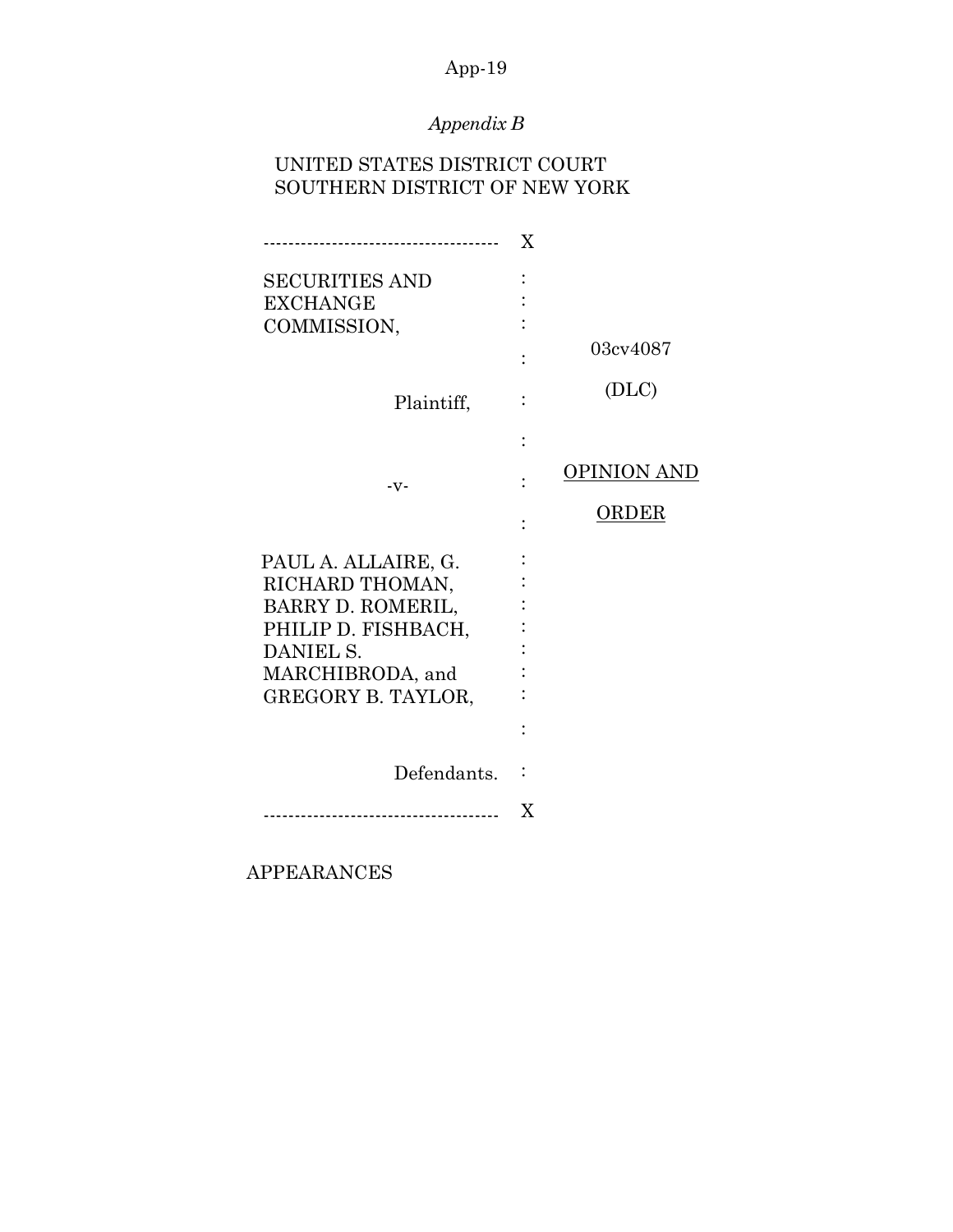For the plaintiff: Matthew S. Ferguson Jeffrey A. Berger David J. Gottesman U.S. Securities and Exchange Commission 100 F Street NE Washington, DC 20549

For defendant Barry D. Romeril: Margaret A. Little Caleb Kurckenberg New Civil Liberties Alliance 1225 19th Street NW, Suite 450 Washington, DC 20036

DENISE COTE, District Judge:

Almost sixteen years after entering a consent agreement ("Consent") with the Securities and Exchange Commission ("SEC"),defendant Barry D. Romeril ("Romeril") moves pursuant to Rule 60(b)(4), Fed. R. Civ. P., to vacate it. Romeril argues that a nodeny provision in the Consent, which was incorporated into an Order of Final Judgment ("Judgment"), violates the First Amendment by forbidding him from publicly denying allegations in the SEC complaint. Romeril's motion is untimely and, in any event, fails to allege a jurisdictional defect or violation of due process that would permit relief under Rule 60(b)(4).

# **Background**

On May 3, 2002, Xerox Corp. ("Xerox") agreed to restate its financial results, pay a \$10 million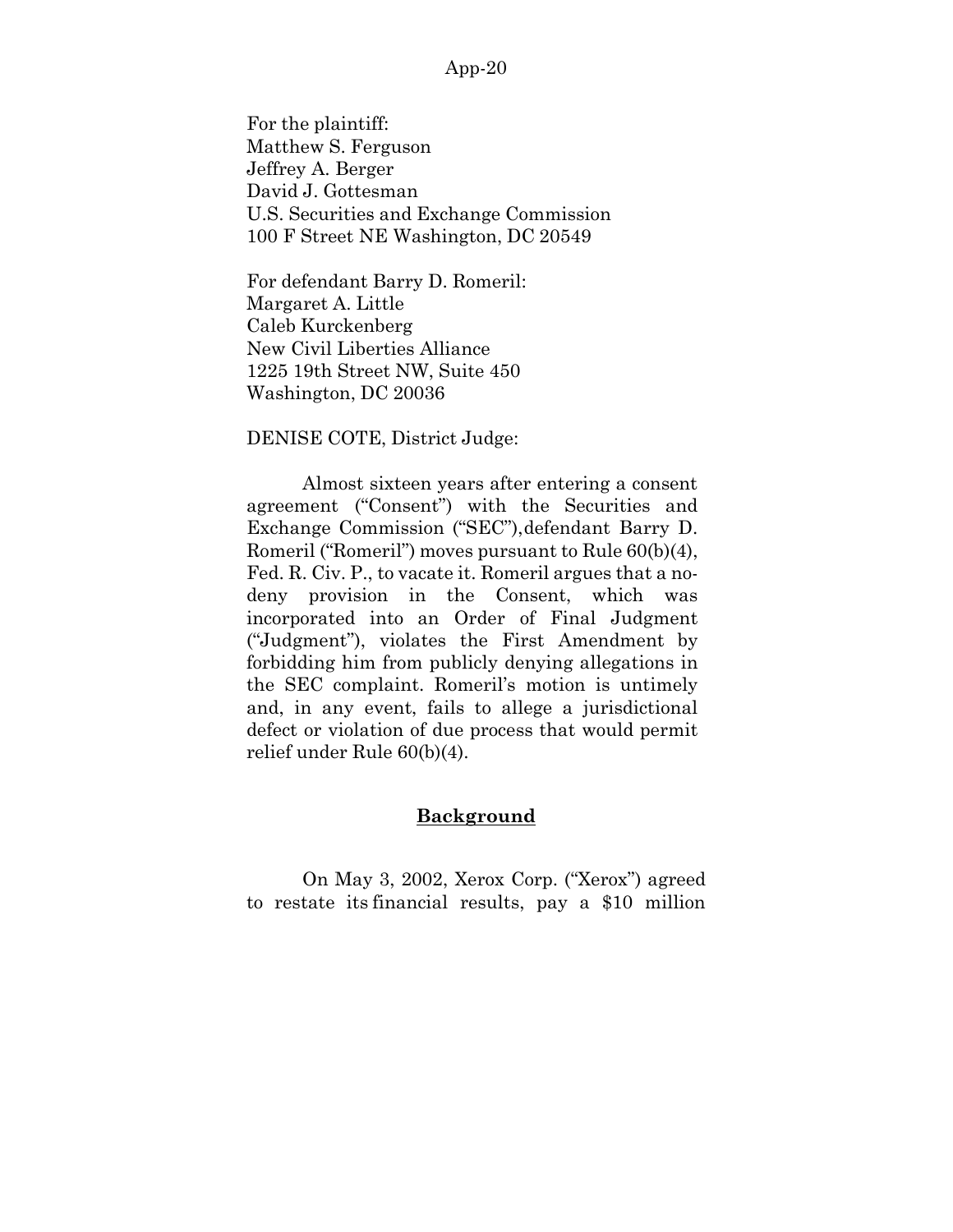penalty, and enter a consent judgment to resolve a multibillion-dollar accounting fraud action brought against Xerox by the SEC. This was the largest corporate penalty imposed as of that date through an SEC action.

On June 5, 2003, the SEC filed a complaint against Romeril and the others alleging their participation in the accounting fraud at Xerox. Romeril was the Chief Financial Officer of Xerox and a central figure in the SEC's complaint.

Romeril promptly settled with the SEC and signed the Consent, which was incorporated into the Judgment entered onJune 13, 2003. In the Consent, Romeril admitted "the Court'sjurisdiction over [him] and over the subject matter of this action." Without admitting or denying the allegations of the SEC complaint (except as to personal and subject matter jurisdiction), he agreed to pay disgorgement, prejudgment interest, and civil penalties in excess of \$5 million and to beenjoined from violating specified securities laws in the future. Romeril further agreed that he had entered into the Consent voluntarily and that "no threats, offers, promises, or inducements of any kind" had been made by the SEC to induce himto enter into the Consent. He agreed that the Consent would beincorporated into the Judgment and that this Court would retain jurisdiction to enforce it. He waived, however, the entry of findings of fact and conclusions of law, as well as any right hemay have to appeal the Judgment.

The Consent contains a no-deny provision. That provisionstates, in pertinent part:

> Defendant understands and agrees to comply with the [SEC]'s policy 'not to permit a defendant . . . to consent to a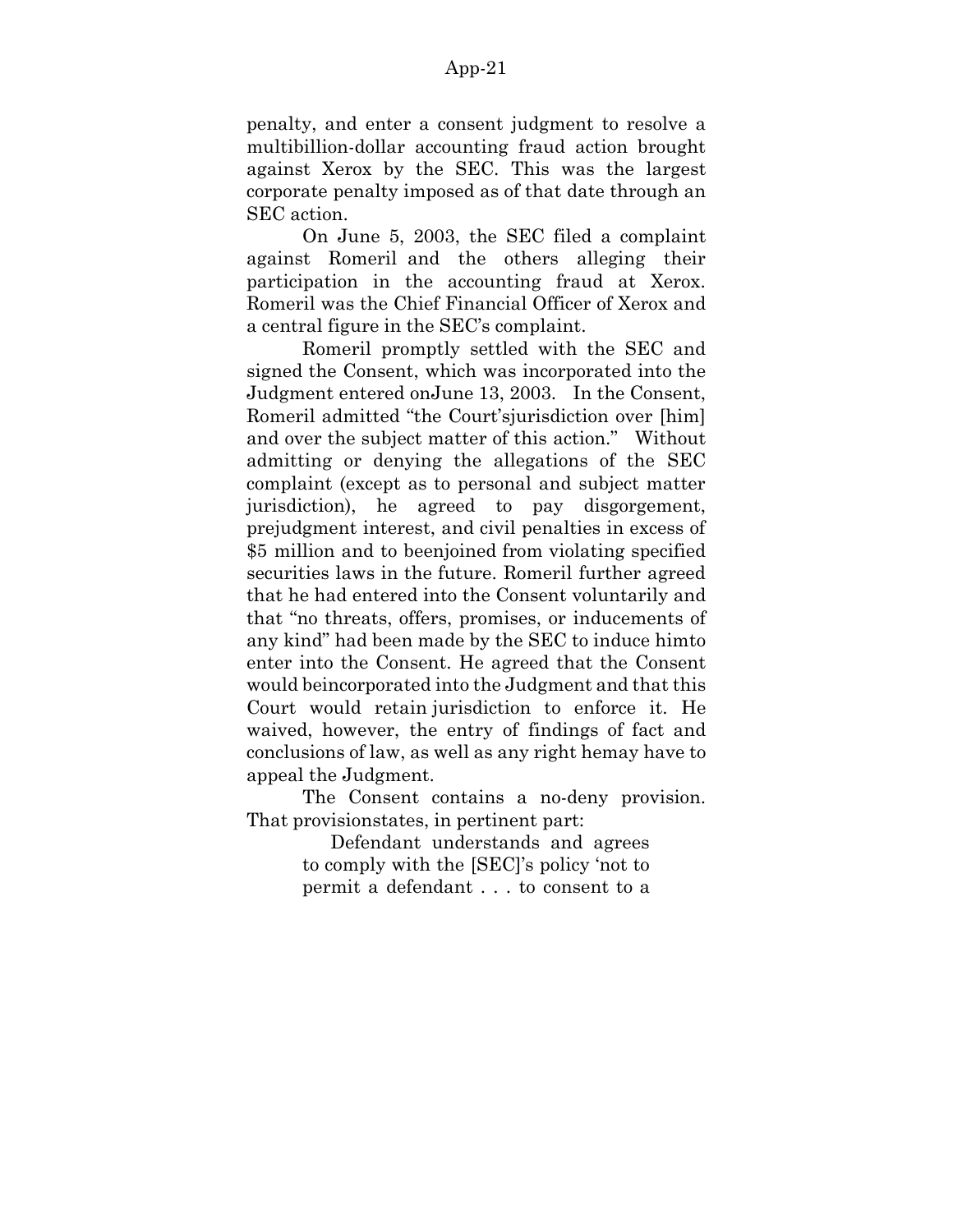judgment or order that imposes a sanctionwhile denying the allegations in the complaint . . . .' 17 C.F.R. § 202.5. In compliance with thispolicy, Defendant agrees not to take any action or tomake or permit to be made any public statement denying, directly or indirectly, any allegation in the complaint or creating the impression that the complaint is without factual basis. If Defendant breaches this agreement, the [SEC] may petition the Court to vacate the Final Judgment and restore this action to its active docket. Nothing in this paragraph affects Defendants: (i) testimonial obligations; or (ii) right to take legal or factual positions in litigation in which the [SEC] is not a party.

The no-deny provision reflects a policy of the SEC, enacted in 1972, to prohibit settlement agreements in which a defendant consents to a judgment that imposes a sanction while denying the allegations in the complaint. See 17 C.F.R. § 202.5(e). The policy was designed to "avoid creating, or permitting to be created, an impression that a decree is being entered or sanction imposed, when the conduct alleged did not, in fact, occur." Id.

On May 6, 2019, Romeril moved under Rule  $60(b)(4)$  to vacate the Judgment to the extent it incorporates the no-deny provisionof the Consent. He asserts that he now wishes to engage in truthful speech concerning the SEC's claims against him, even ifthat speech directly or indirectly denies allegations in the SEC complaint or creates an impression that the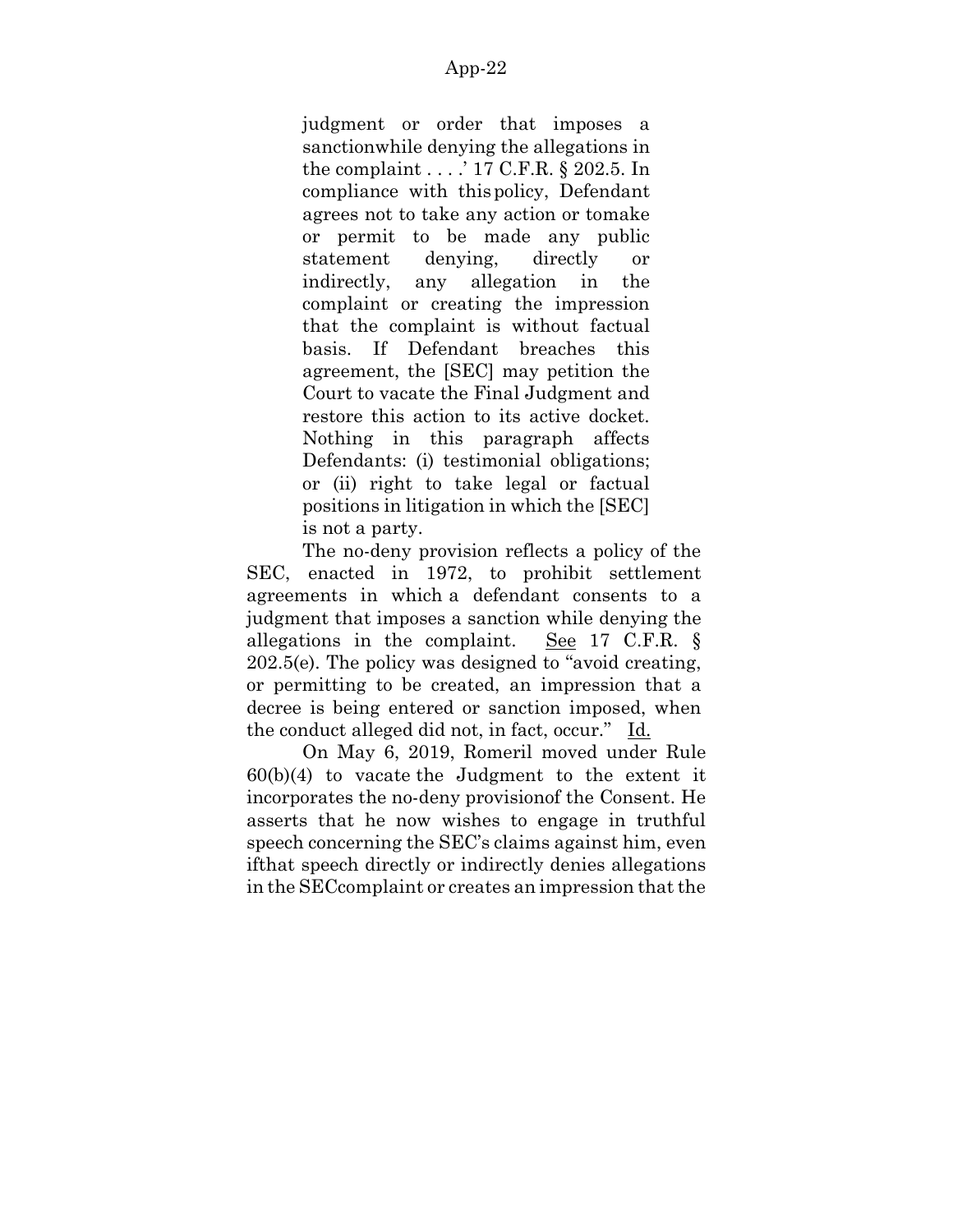complaint is without factual basis. Romeril has submitted a proposed amended consentexcising the offending language.

### **Discussion**

"Relief under Rule 60(b) is generally not favored and is properly granted only upon a showing of exceptional circumstances." Ins. Co. of N. Am. v. Pub. Serv. Mut. Ins. Co.*,*609 F.3d 122, 131 (2d Cir. 2010) (citation omitted). Rule 60(b)(4) authorizes a court to relieve a party from a final judgment only if "the judgment is void." Fed. R. Civ. P. 60(b)(4). A judgment is void if it is "so affected by a fundamental infirmity that the infirmity may be raised even after the judgment becomes final." United Student Aid Funds v. Espinosa, 559 U.S. 260, 270 (2010). The rule "strikes a balance between the need for finality of judgments and the importance of ensuring that litigants have a full and fair opportunity to litigate a dispute." Id. at 276. Accordingly, the list of infirmities that may be raised by a motion under Rule  $60(b)(4)$  "is exceedingly short; otherwise, Rule 60(b)(4)'s exception to finality would swallow the rule." Id. at 270. A judgment is not void, for example, merely because it is erroneous. Id. Nor is a motion under Rule 60(b)(4) "a substitute for a timelyappeal." Id.

Relief from a judgment pursuant to Rule  $60(b)(4)$  will be "rare"; it is available in only two circumstances. *Id*. at 271. The movant must demonstrate either "a certain type of jurisdictional error" or "a violation of due process that deprives a party of notice or the opportunity to be heard." Id.; see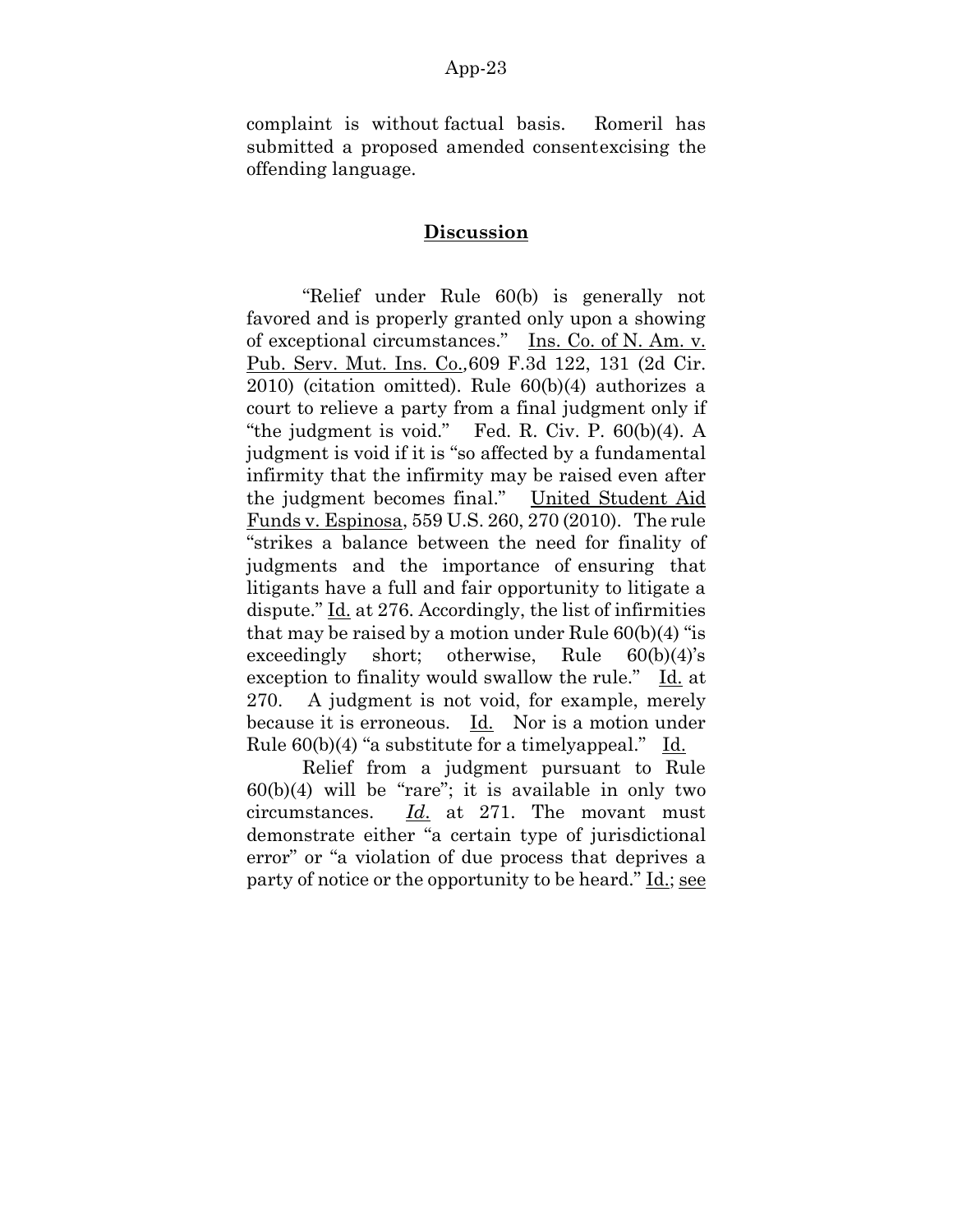also City of New York v. Mickalis Pawn Shop, LLC, 645 F.3d 114, 138 (2d Cir. 2011).

To qualify for relief under Rule 60(b)(4), an alleged jurisdictional defect will not render a judgment void unless the court that entered the judgment "lacked even an 'arguable basis' for jurisdiction." Espinosa, 559 U.S. at 271 (citation omitted). "Total want of jurisdiction must be distinguished from an error in the exercise of jurisdiction, and only rare instances of a clear usurpation of power will render a judgment void." Id. (citation omitted). Accordingly, for purposes of Rule 60(b)(4), "jurisdiction" refers to the court's adjudicatory authority. Reed Elsevier, Inc. v. Muchnick, 559 U.S. 154, 160-61 (2010); see also Nemaizer v. Baker, 793 F.2d 58, 65 (2d Cir. 1985); 12 Moore's Federal Practice § 60.44[2][a] (2019).

Separately, a motion for relief pursuant to Rule  $60(b)(4)$  must be made "within a reasonable time." Fed. R. Civ. P. 60(b)(4). Federal courts have been lenient in defining the term"reasonable time" with respect to voidness challenges to judgments entered in default. "R" Best Produce, Inc. v. DiSapio, 540 F.3d 115, 124 (2d Cir. 2008). Where a party moves under Rule 60(b)(4) to vacate a default judgment, courts have often stated that the motion "may be made at any time." Id. (citation omitted). Whether delay by a movant is reasonable, however, depends on the facts of the case. See, e.g., Grace v. Bank Leumi Tr. Co. of N.Y., 443 F.3d 180, 190-91 (2d Cir. 2006); Days Inns Worldwide, Inc. v. Patel, 445 F.3d 899, 906 (6th Cir. 2006).

Romeril's motion is denied for two independent reasons. First, the motion was not brought within a reasonable time. Romeril brings this motion nearly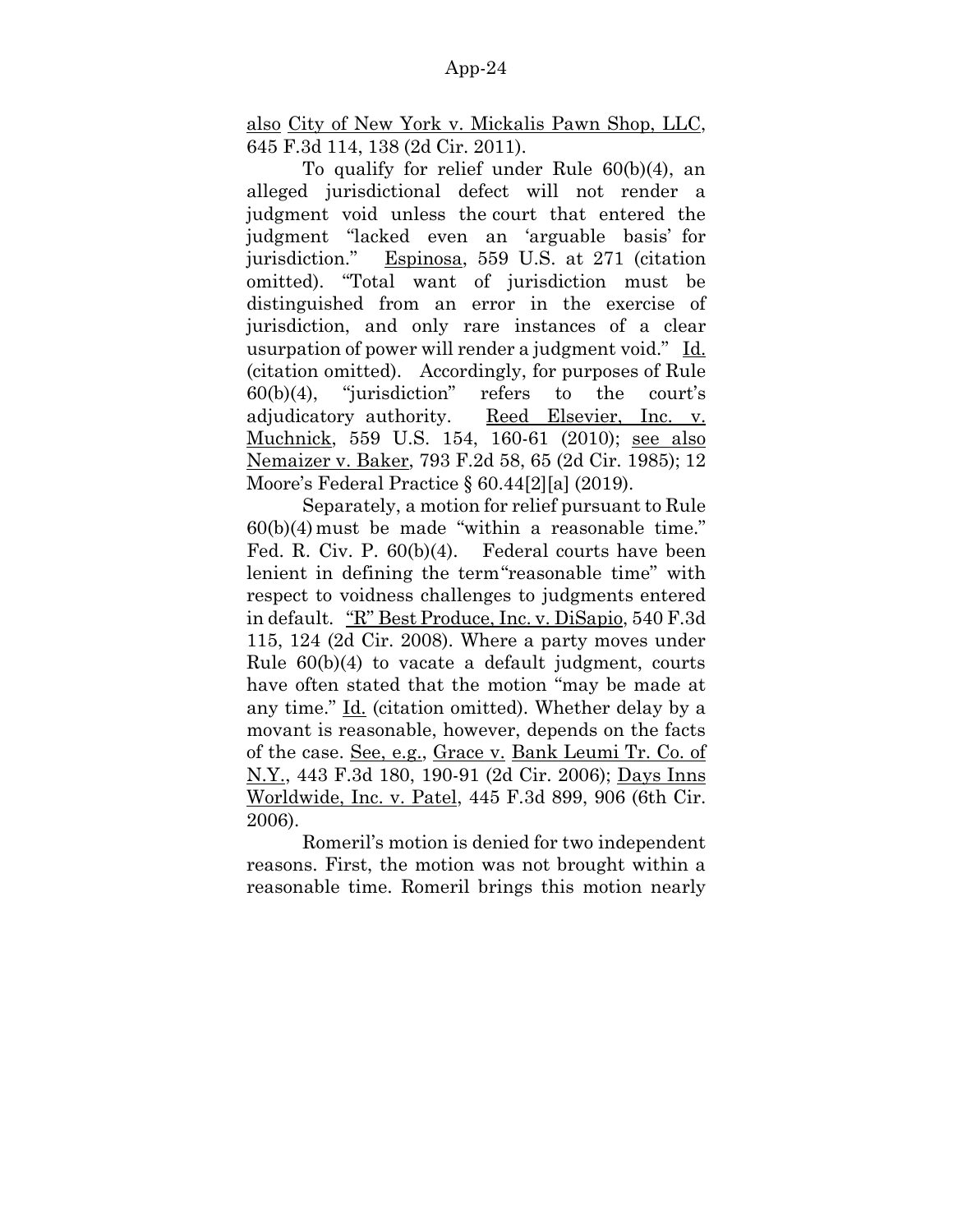sixteen years after the Judgment was entered. While the SEC does not explicitly opposeRomeril's motion on the ground that it is untimely, its opposition highlights that Romeril has enjoyed the benefits of his settlement with the SEC for the entirety of the sixteen years between the Judgment and Romeril's motion. Even now, Romeril does not seek a trial; he seeks to keep the Consent in place while excising its no-deny provision. But Romeril does not contend that he lacked notice of the terms of the Consent or the Judgment. At the time he executed the Consent, he was represented by competent and experienced counsel. Nor does he suggest that any interim action by the SEC contributed to his extraordinary delay in bringing this motion. Romeril's sixteen-year delay is unreasonable.

Second, even if the motion could be found to be timely, andit cannot, Romeril has not identified a jurisdictional defect orviolation of due process that would render the Judgment void forpurposes of Rule 60(b)(4). Romeril does not dispute personal jurisdiction. And this Court properly exercised subject matter jurisdiction over the SEC's claims pursuant to 15 U.S.C. §§ 78u(d) and 78aa (jurisdiction to enforce Securities Act of1933 and Securities Exchange Act of 1934), as well as 28 U.S.C § 1331 (federal question jurisdiction). In the Consent, Romerilacknowledged this Court's jurisdiction over him and the subject matter of the action. In his proposed amended consent and judgment, he continues to acknowledge this Court's jurisdiction.

Romeril's motion likewise does not suggest that the Judgment is void due to a violation of his due process rights. He does not, and could not, argue that he was deprived of noticeof the SEC action or of an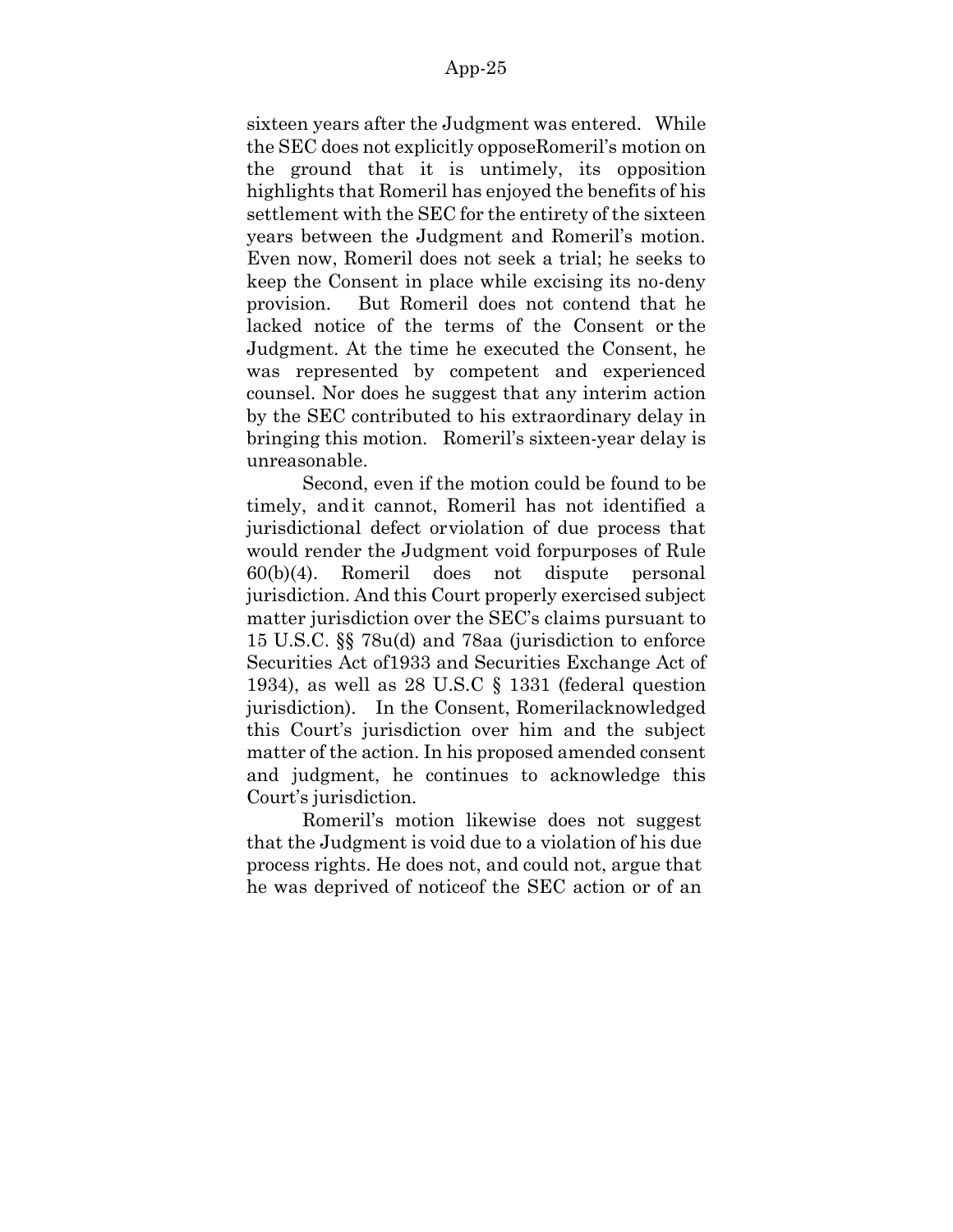opportunity to be heard. While represented by counsel, he executed the Consent and waived his right to trial. Had he chosen to contest the SEC's claims, he would have been able to present his defense to a jury and appealany adverse verdict.

Romeril argues that, because a judgment containing a no- deny provision is an unconstitutional prior restraint in violation of the First Amendment, the Judgment is void for purposes of Rule  $60(b)(4)$ .<sup>7</sup> In support of this claim, Romeril principally relies on Crosby v. Bradstreet Co., 312 F.2d 483 (2dCir. 1963). In Crosby, the Court of Appeals vacated an "extremely broad" order, entered on consent, that prohibited the defendant from publishing "any report, past, present, or future,about certain named persons." Id. at 485. The Court held that that injunction constituted a prior restraint, that a court is "without power" to make such an order, and that it is "immaterial" that the parties agreed to it. Id.

Crosby is of no assistance to Romeril. As the Supreme Court recently explained in Espinosa, a party must identify "a certain type of jurisdictional error" if it seeks to invoke Rule60(b)(4) because of an asserted jurisdictional deficiency in thejudgment. 559

<sup>7</sup> Romeril also argues, in a footnote in his reply, that the Judgment is void under Rule 60(b)(4) because the no-deny provision is unconstitutionally vague. An argument mentioned only in a footnote is not adequately raised and need not be considered. See Niagra Mohawk Power Corp. v. Hudson River-BlackRiver Regulating Dist., 673 F.3d 84, 107 (2d Cir. 2012). In anyevent, this iteration of his challenge to the no-deny provision does not reflect the type of due process violation that could render a judgment "void" under Rule 60(b)(4).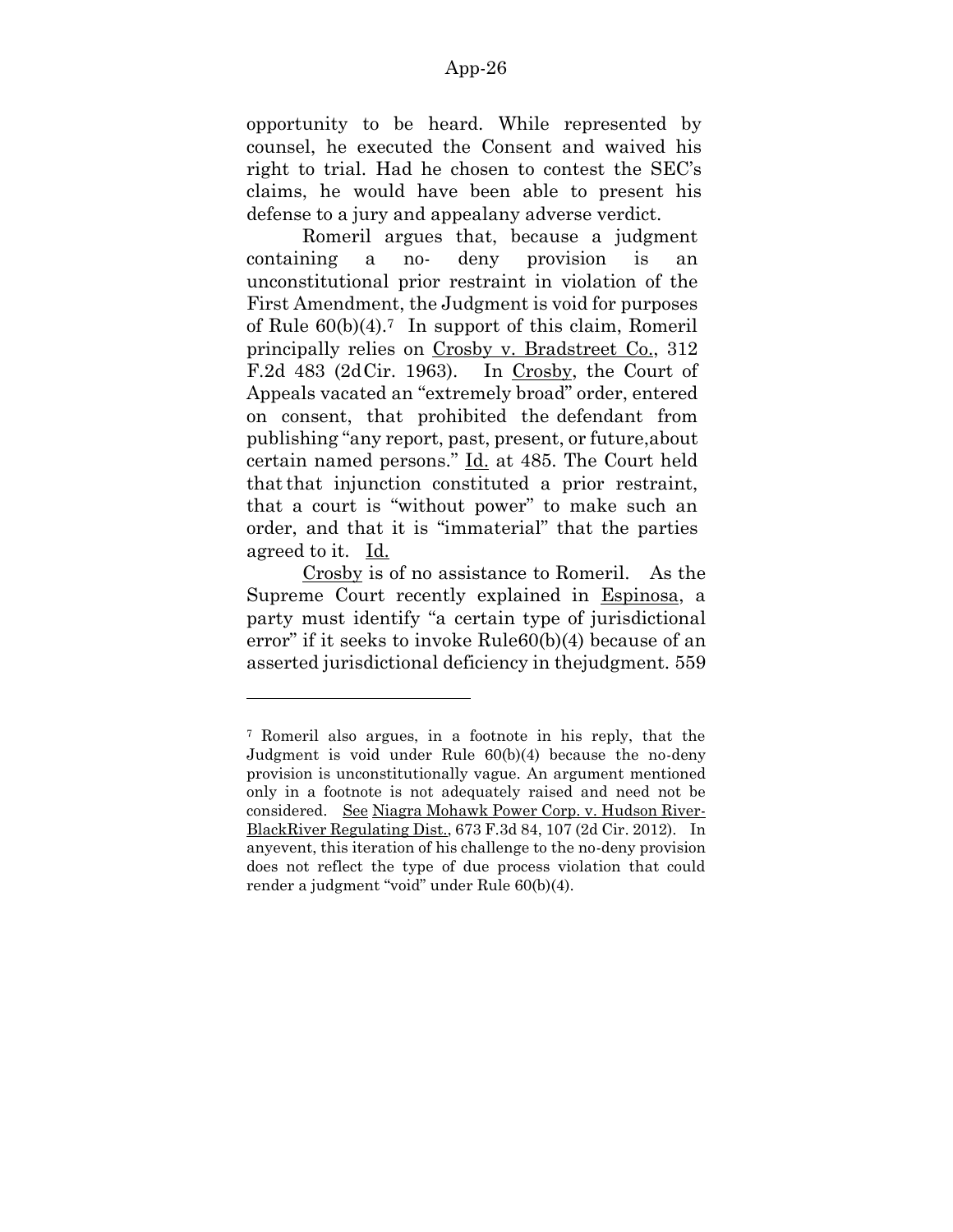U.S. at 171. There is no such jurisdictional error here. This Court had subject matter jurisdiction over this securities action and the authority to enter the Judgment.

Even assuming Crosby survives Espinosa, an issue that it is unnecessary to reach, its holding is inapplicable to Romeril'sargument here. The Court of Appeals in Crosby appeared to conclude that it had no power to enjoin the publication of information without regard to its truth or falsity. 312 F.2d at 485. As explained by the Sixth Circuit, Crosby turned on a unique jurisdictional issue. Northridge Church v. Charter Twp.of Plymouth, 647 F.3d 606, 612 (6th Cir. 2011). The scope of the Judgment entered in this case presents no comparable jurisdictional issue. The nodeny provision does not implicate this Court's jurisdiction to enter the Judgment in this securities action.

# **Conclusion**

Romeril's May 6, 2019 motion for relief from the Judgmentis denied.

Dated: New York, New York November 18, 2019

> DENISE COTE United States District Judge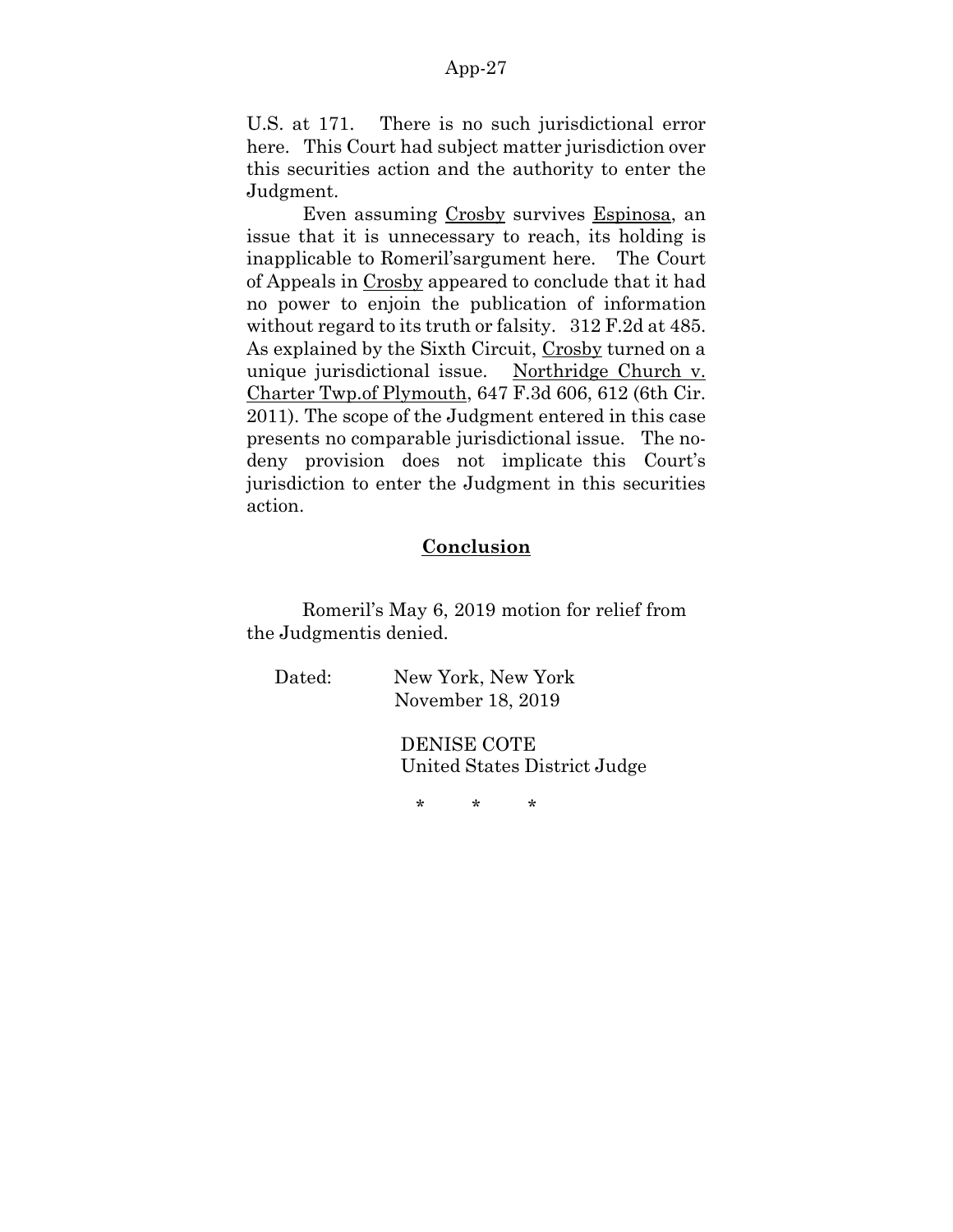#### *Appendix C*

# **UNITED STATES DISTRICT COURT SOUTHERN DISTRICT OF NEW YORK**

# **SECURITIES AND EXCHANGE COMMISSION, Plaintiff,**

**v.**

# **PAUL A. ALLAIRE, G. RICHARD THOMAN, BARRY D. ROMERIL, PHILIP D. FISHBACH, DANIEL S. MARCHIBRODA, AND GREGORY B. TAYLER,**

#### **Defendants.**

# **Civil Action No. 03cv4087(DLC)**

# **FINAL JUDGMENT AS TO DEFENDANT BARRY D. ROMERIL**

The Securities and Exchange Commission having filed a Complaint and Defendant Barry D. Romeril ("Defendant") having entered a general appearance; consented to the Court's jurisdiction over Defendant and the subject matter of this action; consented to entry of this Final Judgment without admitting or denying the allegations of the Complaint (except as to jurisdiction, which is admitted); waived findings of fact and conclusions of law; and waived any right to appeal from this Final Judgment:

**I.**

# **IT IS HEREBY ORDERED, ADJUDGED,**

**AND DECREED** that Defendant, Defendant's agents, servants, employees, attorneys, assigns, and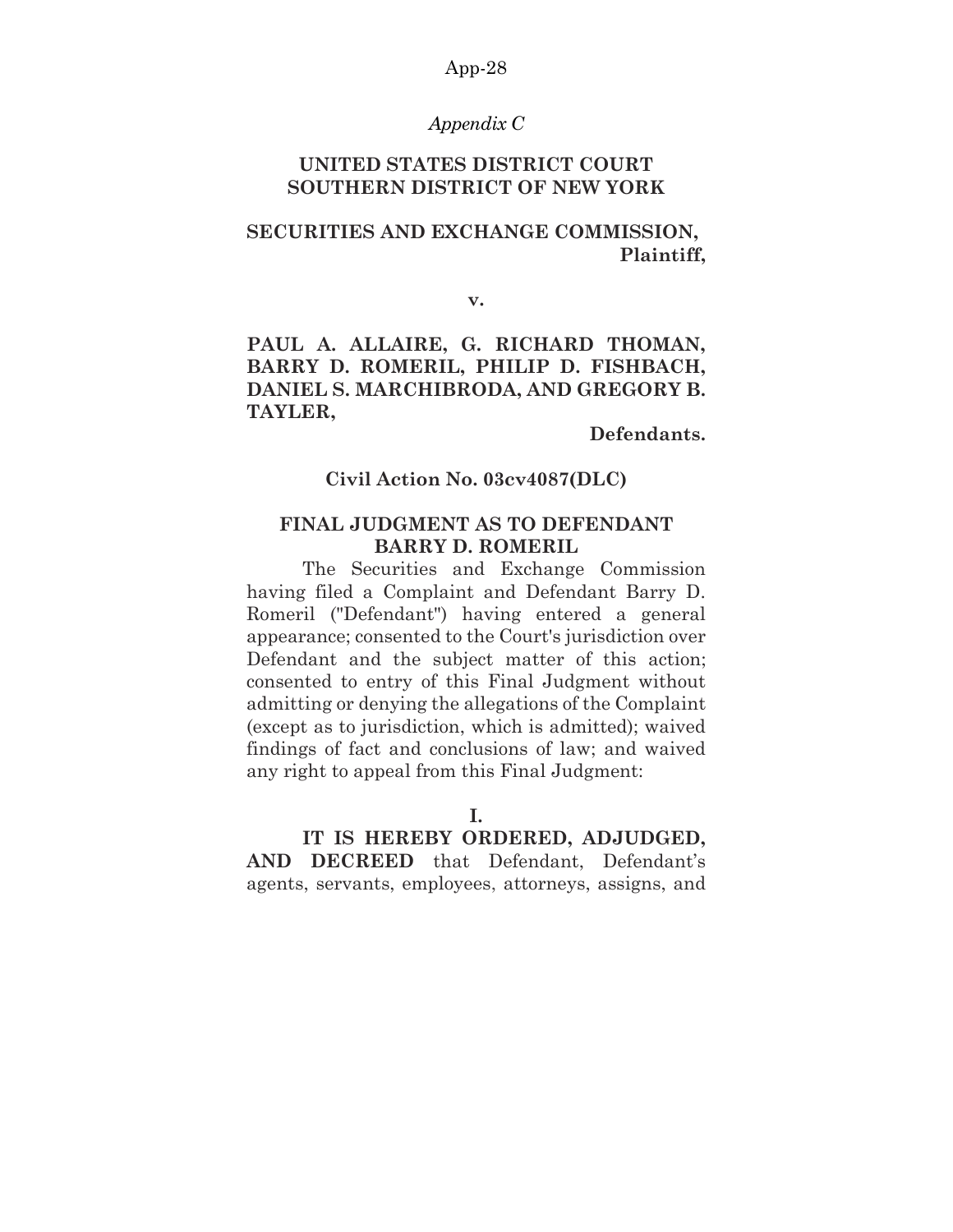all persons in active concert or participation with them who receive actual notice of this Final Judgment by personal service or otherwise are permanently restrained and enjoined from violating, directly or indirectly, Section l0(b) of the Securities Exchange Act of 1934 (the "Exchange Act") [15 U.S.C. § 78j(b)] and Rule l0b-5 promulgated thereunder [17 C.F.R. § 240.l0b-5], by using any means or instrumentality of interstate commerce, or of the mails, or of any facility of any national securities exchange:

- (a) to employ any device, scheme, or artifice to defraud;
- (b) to make any untrue statement of a material fact or to omit to state a material fact necessary in order to make the statements made, in the light of the circumstances under which they were made, not misleading; or
- (c) to engage in any act, practice, or course of business which operates or would operate as a fraud or deceit upon any person,
- in connection with the purchase or sale of any security.

# **II.**

# **IT IS HEREBY FURTHER ORDERED,**

**ADJUDGED, AND DECREED** that Defendant, Defendant's agents, servants, employees, attorneys, assigns, and all persons in active concert or participation with them who receive actual notice of this Final Judgment by personal service or otherwise are permanently restrained and enjoined from violating, directly or indirectly, Section 13(b)(5) of the Exchange Act [15 U.S.C. § 78m(b)(5)] and Rule 13b2-l thereunder [17 C.F.R. §240.13b2-l] by knowingly circumventing or knowingly failing to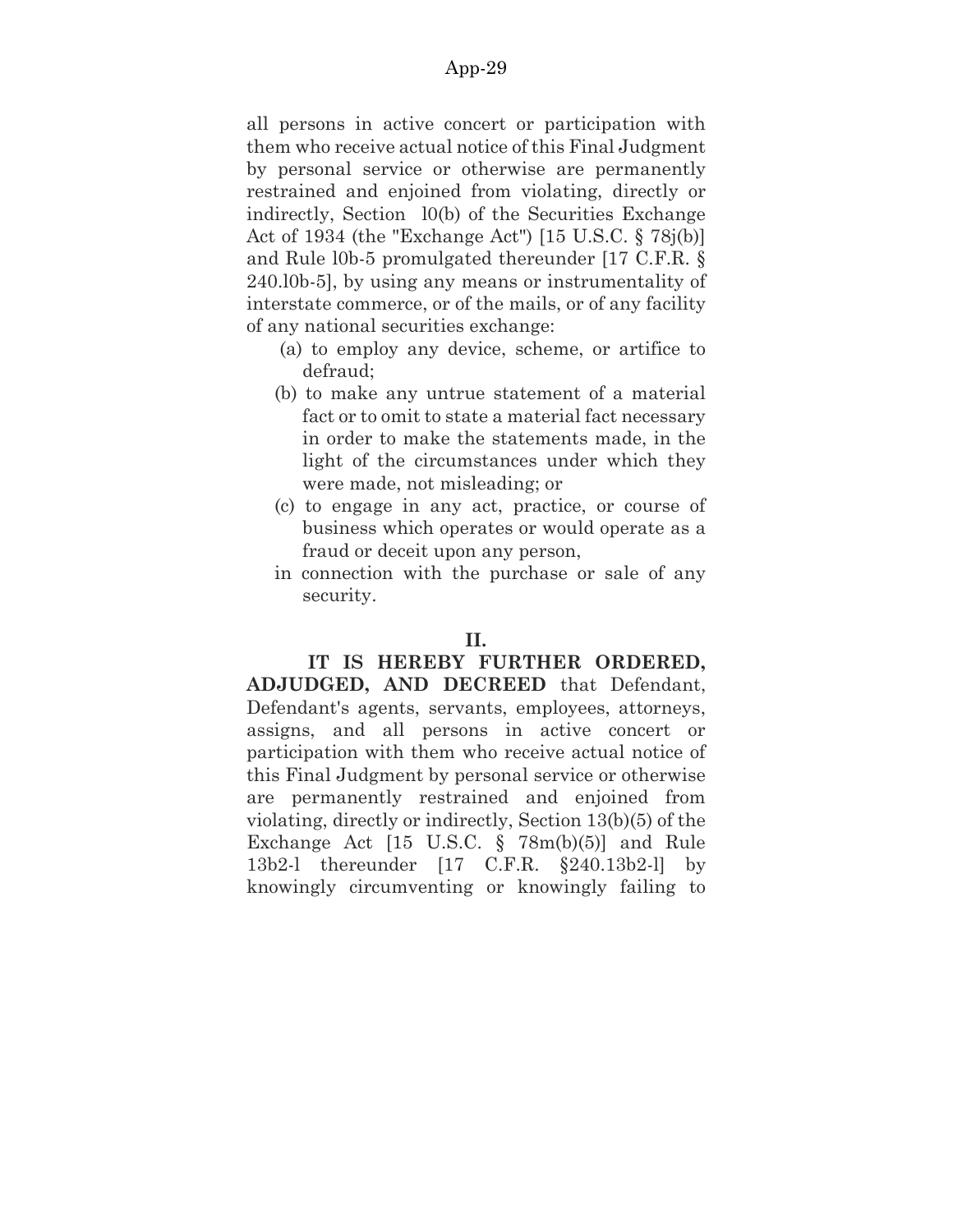implement a system of internal accounting controls or knowingly falsify any book, record, or account for any issuer which has a class of securities registered pursuant to Section 12 of the Exchange Act [15 U.S.C. § 78l] and any issuer which is required to file reports pursuant to Section 15(d) of the Exchange Act [15 U.S.C. § 78o(d)].

#### **III.**

**IT IS HEREBY FURTHER ORDERED, ADJUDGED, AND DECREED** that Defendant, Defendant's agents, servants, employees, attorneys, assigns, and all persons in active concert or participation with them who receive actual notice of this Final Judgment by personal service or otherwise are permanently restrained and enjoined from aiding and abetting violations of Section 13(a) of the Exchange Act [15 U.S.C. §78m(a)] and Rules 13a-1, 13a-13 and 12b-20 thereunder [17 C.F.R. §§ 240.13a-1, 240.13a-13, 240.12b-20] by, directly or indirectly, in a report filed with the Commission:

- (1) making or causing to be made a materially false or misleading statement; or
- (2) omitting to state, or causing another person to omit to state, any material fact necessary in order to make statements made, in light of the circumstances under which such statements were made, not misleading.

#### **IV.**

**IT IS HEREBY FURTHER ORDERED, ADJUDGED, AND DECREED** that Defendant, Defendant's agents, servants, employees, attorneys, assigns, and all persons in active concert or participation with them who receive actual notice of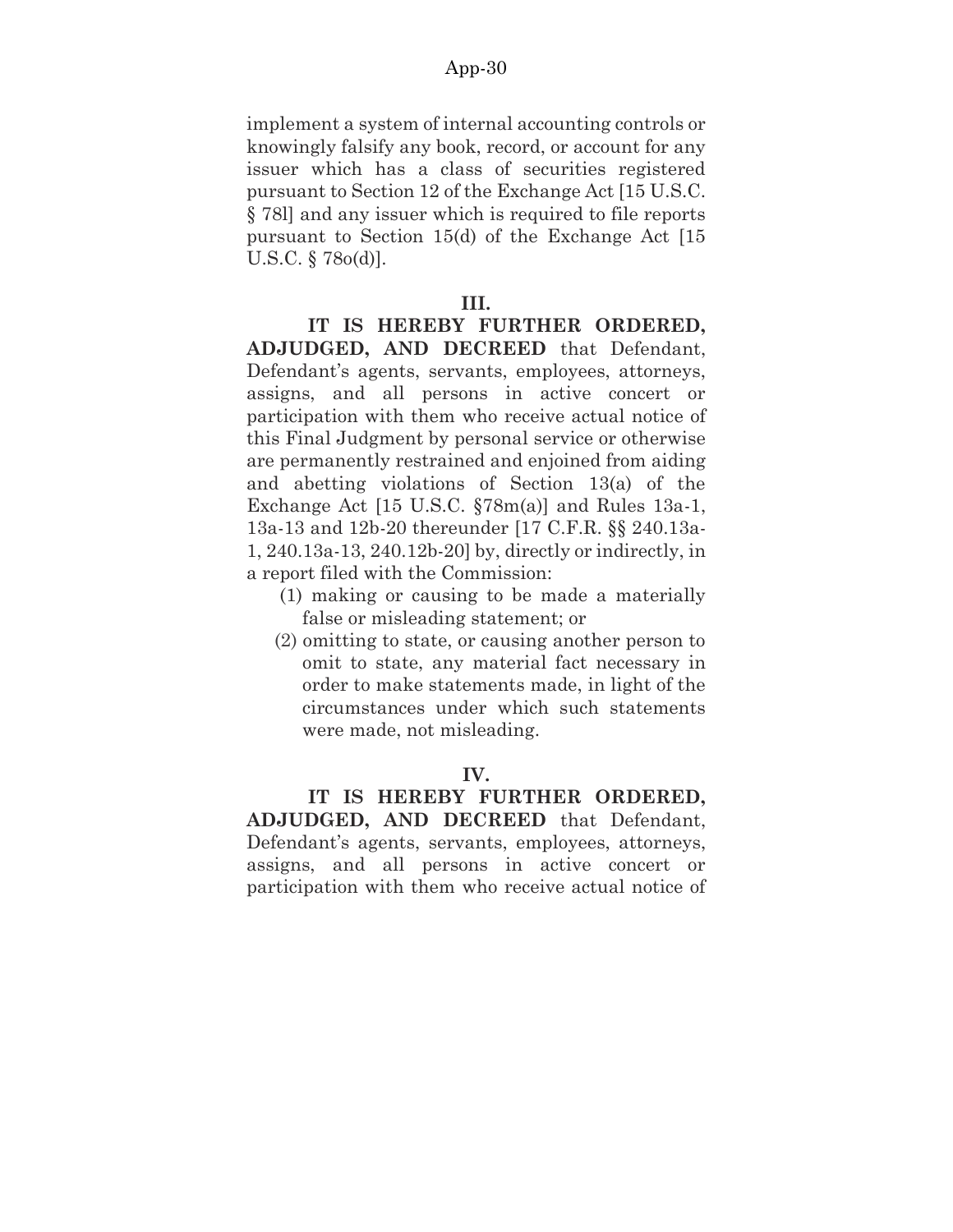this Final Judgment by personal service or otherwise are permanently restrained and enjoined from aiding and abetting violations of Sections 13(b)(2)(A) and 13(b)(2)(B) of the Exchange Act [15 U.S.C. §§  $78m(b)(2)(A)$  and  $78m(b)(2)(B)$  by, directly or indirectly, in regard to any issuer that has a class of securities registered pursuant to Section 12 of the Exchange Act or is required to file reports pursuant to Section 15(d) of the Exchange Act:

- (1) failing to make and keep books, records and accounts which in reasonable detail fairly and accurately reflect the transactions and disposition of the assets of the issuer; or
- (2) failing to devise and maintain a system of internal accounting controls sufficient to provide reasonable assurances that transactions are recorded as necessary to permit the preparation of financial statements in conformity with generally accepted accounting principles or any other criteria applicable to such statements.

#### **V.**

**IT IS HEREBY FURTHER ORDERED, ADJUDGED, AND DECREED** that Defendant disgorge \$2,987,282 representing profits gained as a result of the conduct alleged in the Complaint, together with prejudgment interest thereon in the amount of \$1,227,688, and pay a civil penalty in the amount of  $$1,000,000$  pursuant to Section  $2I(d)(3)$  of the Exchange Act [15 U.S.C. § 78u(d)], for a total of \$5,214,970. Defendant shall satisfy this obligation by paying \$5,214,970 within thirty (30) business days to the Clerk of this Court, together with a cover letter identifying Barry D. Romeril as a defendant in this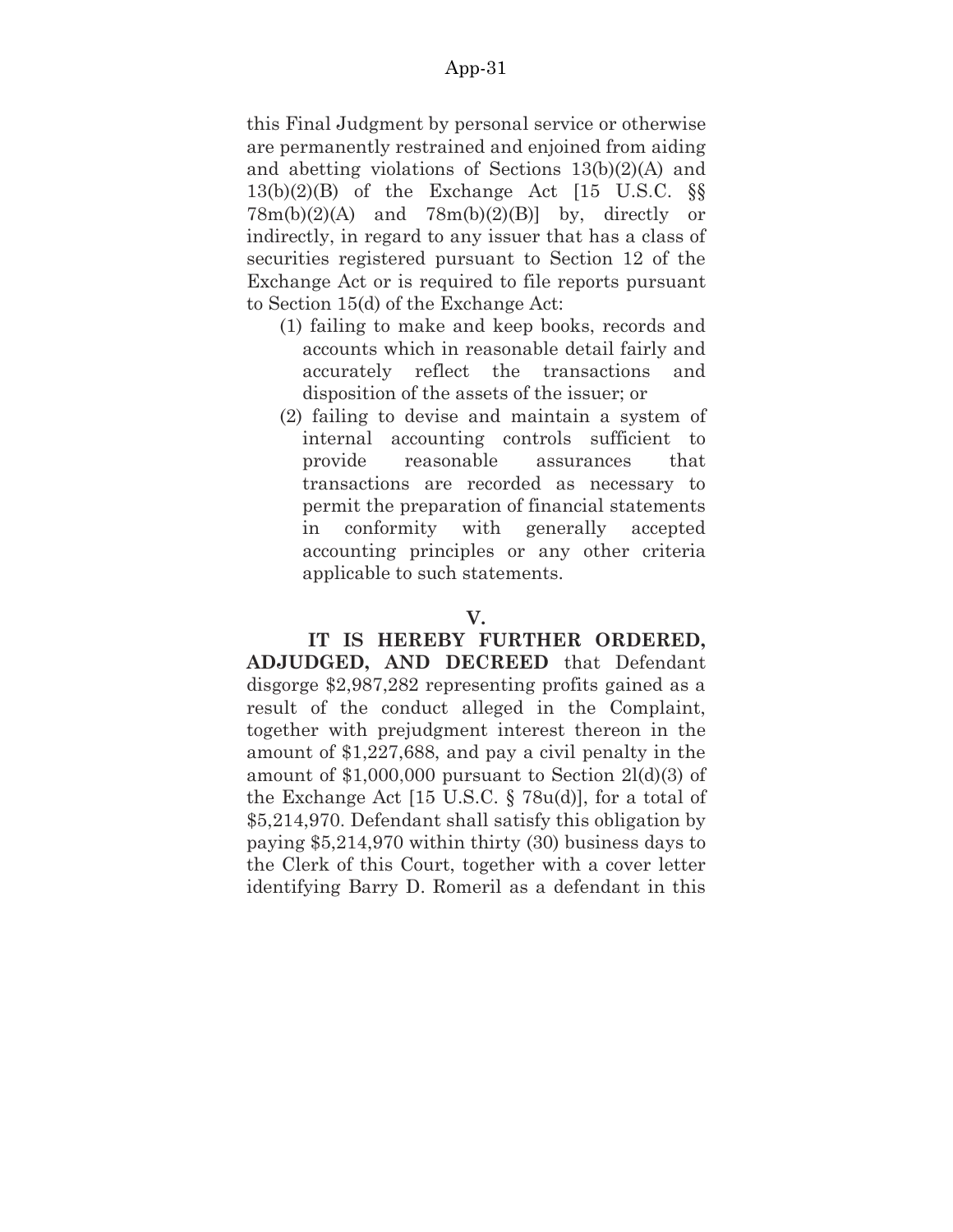action; setting forth the title and civil action number of this action and the name of this Court; and specifying that payment is made pursuant to this Final Judgment. Defendant shall simultaneously transmit photocopies of such payment and letter to the SEC's counsel in this action. By making this payment, Defendant relinquishes all legal and equitable right, title, and interest in such funds, and no part of the funds shall be returned to Defendant. The Clerk shall deposit the funds into an interest bearing account with the Court Registry Investment System ("CRIS"). These funds, together with any interest and income earned thereon (collectively, the "Fund"), shall be held by the CRIS until further order of the Court. In accordance with the guidelines set by the Director of the Administrative Office of the United States Courts, the Clerk is directed, without further order of this Court, to deduct from the income earned on the money in the Fund a fee equal to ten percent of the income earned on the Fund. Such fee shall not exceed that authorized by the Judicial Conference of the United States. The Commission may by motion propose a plan to distribute the Fund subject to the Court's approval. Such a plan may provide that Fund shall be distributed pursuant to the Fair Fund provisions of Section 308(a) of the Sarbanes-Oxley Act of 2002. Regardless of whether any such Fair Fund distribution is made, amounts ordered to be paid as civil penalties pursuant to this Final Judgment shall be treated as penalties paid to the government for all purposes, including all tax purposes.

# **VI.**

# **IT IS FURTHER ORDERED, ADJUDGED AND DECREED** that Defendant be, and hereby is,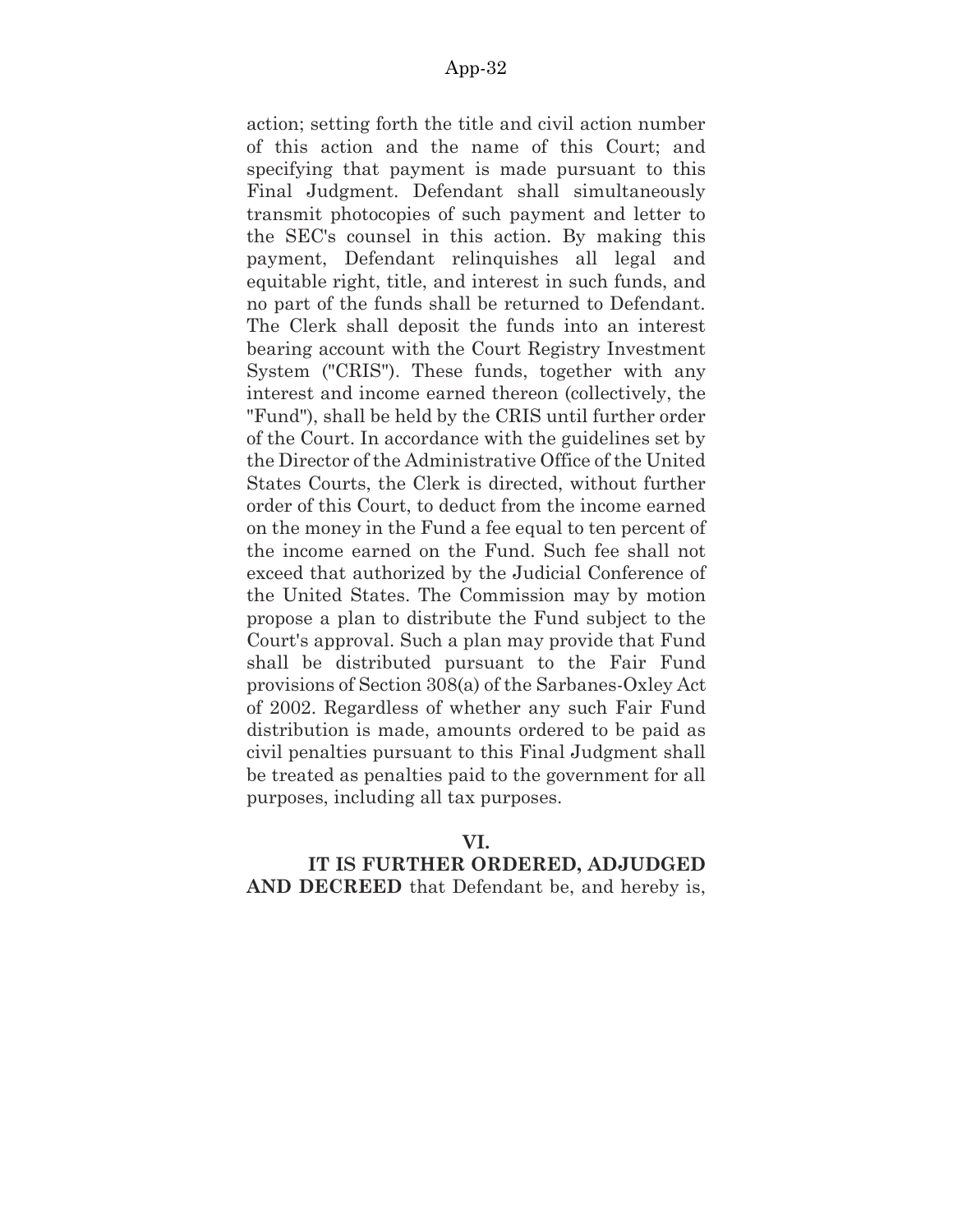pursuant to Section  $2I(d)(2)$  of the Exchange Act [15] U.S.C. §78u(d)(2)], permanently prohibited from acting as an officer or director of any issuer that has a class of securities registered pursuant to Section 12 of the Exchange Act [15 U.S.C. § 78l] or that is required to file reports pursuant to Section 15(d) of the Exchange Act [15 U.S.C. § 78o(d)].

#### **VII.**

# **IT IS FURTHER ORDERED, ADJUDGED,**

**AND DECREED** that the Consent is incorporated herein with the same force and effect as if fully set forth herein, and that Defendant shall comply with all of the undertakings and agreements set forth therein.

#### **VIII.**

#### **IT IS FURTHER ORDERED, ADJUDGED,**

**AND DECREED** that this Court shall retain jurisdiction of this matter for the purposes of enforcing the terms of this Final Judgment.

#### **IX.**

There being no just reason for delay, pursuant to Rule 54(b) of the Federal Rules of Civil Procedure, the Clerk is ordered to enter this Final Judgment forthwith and without further notice.

Dated: June 11, 2003 New York, New York

> DENISE COTE United States District Judge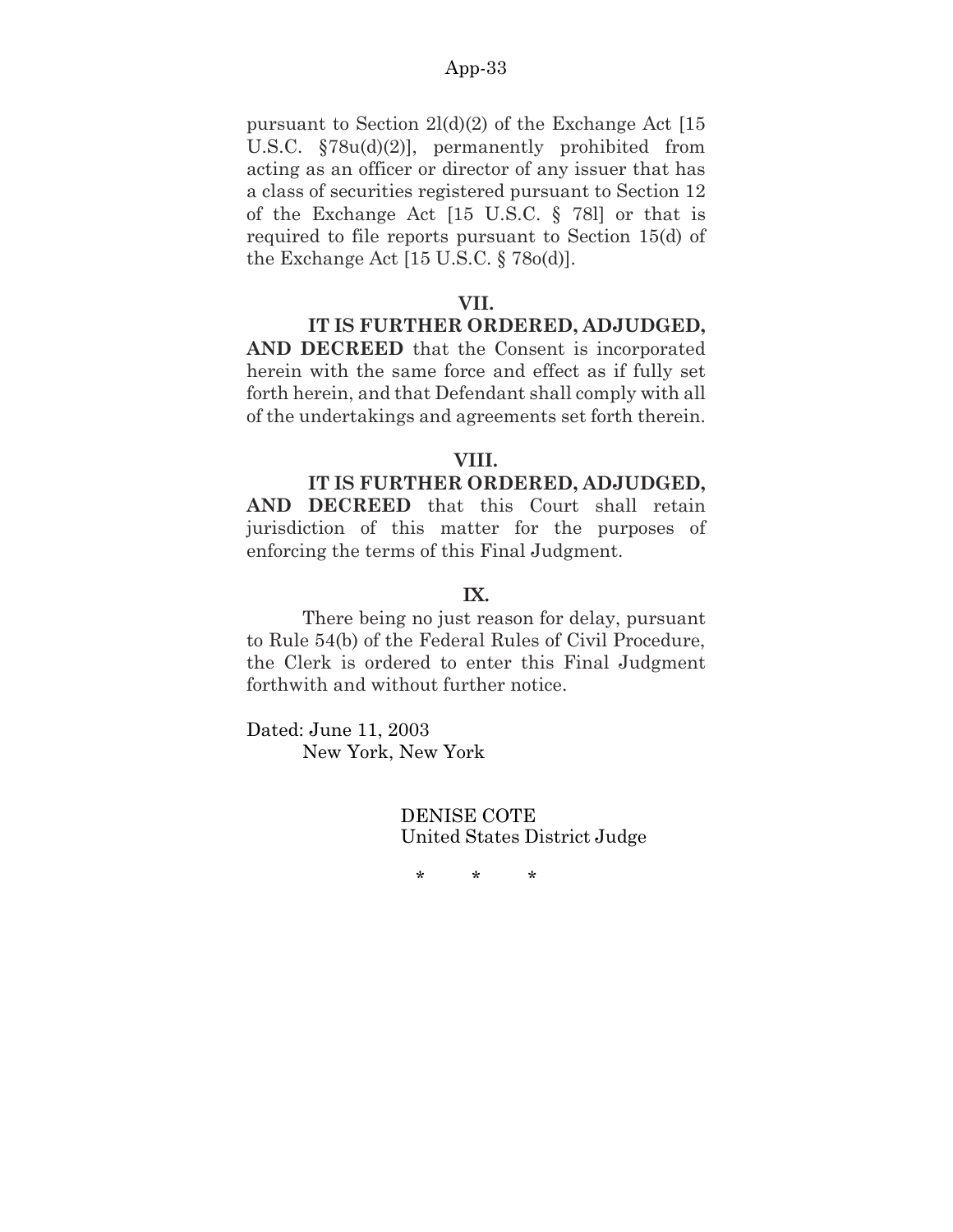#### *Appendix D*

# **UNITED STATES DISTRICT COURT SOUTHERN DISTRICT OF NEW YORK**

# **SECURITIES AND EXCHANGE COMMISSION,**

**Plaintiff,** 

**v.**

# **PAUL A. ALLAIRE, G. RICHARD THOMAN, BARRY D. ROMERIL, PHILIP D. FISHBACH, DANIEL S. MARCHIBRODA, AND GREGORY B. TAYLER,**

**Defendants.** 

# **Civil Action No. 03cv4087(DLC)**

# **CONSENT OF DEFENDANT BARRY D. ROMERIL**

1. Defendant Barry D. Romeril ("Defendant") acknowledges having been served with the complaint in this action, enters a general appearance, and admits the Court's jurisdiction over Defendant and over the subject matter of this action.

2. Without admitting or denying the allegations of the complaint (except as to personal and subject matter jurisdiction, which Defendant admits), Defendant hereby consents to the entry of the Final Judgment in the form attached hereto and incorporated by reference herein, which, among other things:

(a) permanently restrains and enjoins Defendant from violation of Sections l0(b) and 13(b)(5) of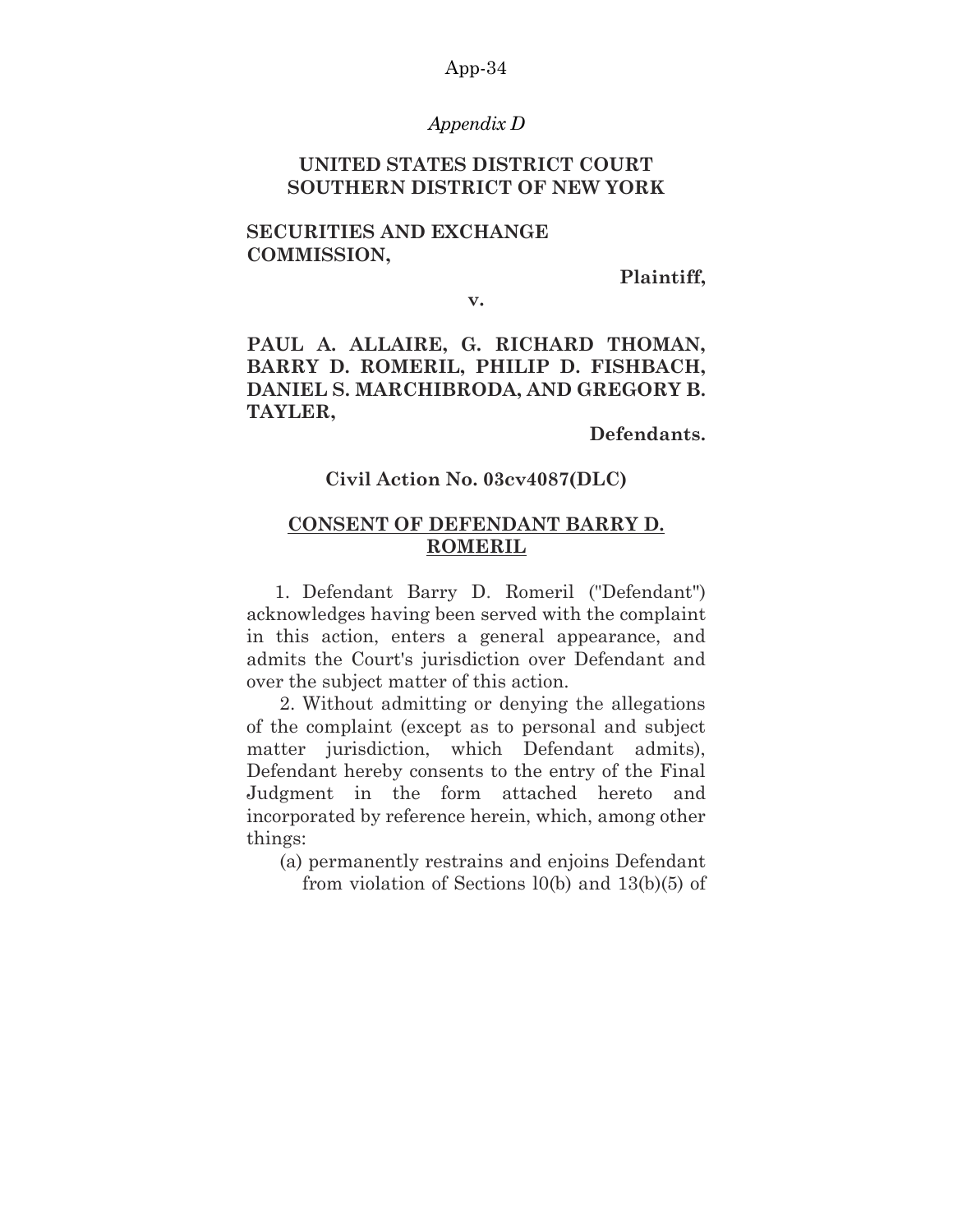the Securities Exchange Act of 1934 ("Exchange Act") [15 U.S.C. §§ 78j(b); 78m(b)(5)] and Rules l0b-5 and 13b2-1 promulgated thereunder, (17 CFR §§ 240.l0b-5; 240.13b2-1];

- (b) permanently restrains and enjoins Defendant from aiding and abetting violations of Sections 13(a), 13(b)(2)(A) and 13(b)(2)(B) of the Exchange Act, [15 U.S.C. §§ 78m(a), 78m(b)(2)(A) and 78m(b)(2)(B)] and Rules 12b-20, 13a-l, and 13a-13 promulgated thereunder, [17 CFR §§ 240.12b-20, 240.13a-l and 240.13a-13];
- (c) orders Defendant to pay disgorgement in the amount of \$2,987,282 plus prejudgment interest thereon in the amount of \$1,227,688;
- (d) orders Defendant to pay a civil penalty in the amount of \$1,000,000 under Section 21(d)(3) of the Exchange Act [15 U.S.C. §78u(d))]; and
- (e) permanently prohibits Defendant, pursuant to Section 21(d)(2) of the Exchange Act [15 U.S.C. § 78u(d)(2)], from acting as an officer or director of any issuer that has a class of securities registered pursuant to Section 12 of the Exchange Act [15 U.S.C. § 78l] or that is required to file reports pursuant to Section 15(d) of the Exchange Act [15 U.S.C. § 78o(d)].

3. Defendant agrees that Defendant shall not seek or accept, directly or indirectly, reimbursement or indemnification, including but not limited to payment made by any issuer or pursuant to any insurance policy, with regard to the civil penalty amounts that Defendant shall pay pursuant to the Final Judgment, regardless of whether such penalty amounts or any part thereof are added to a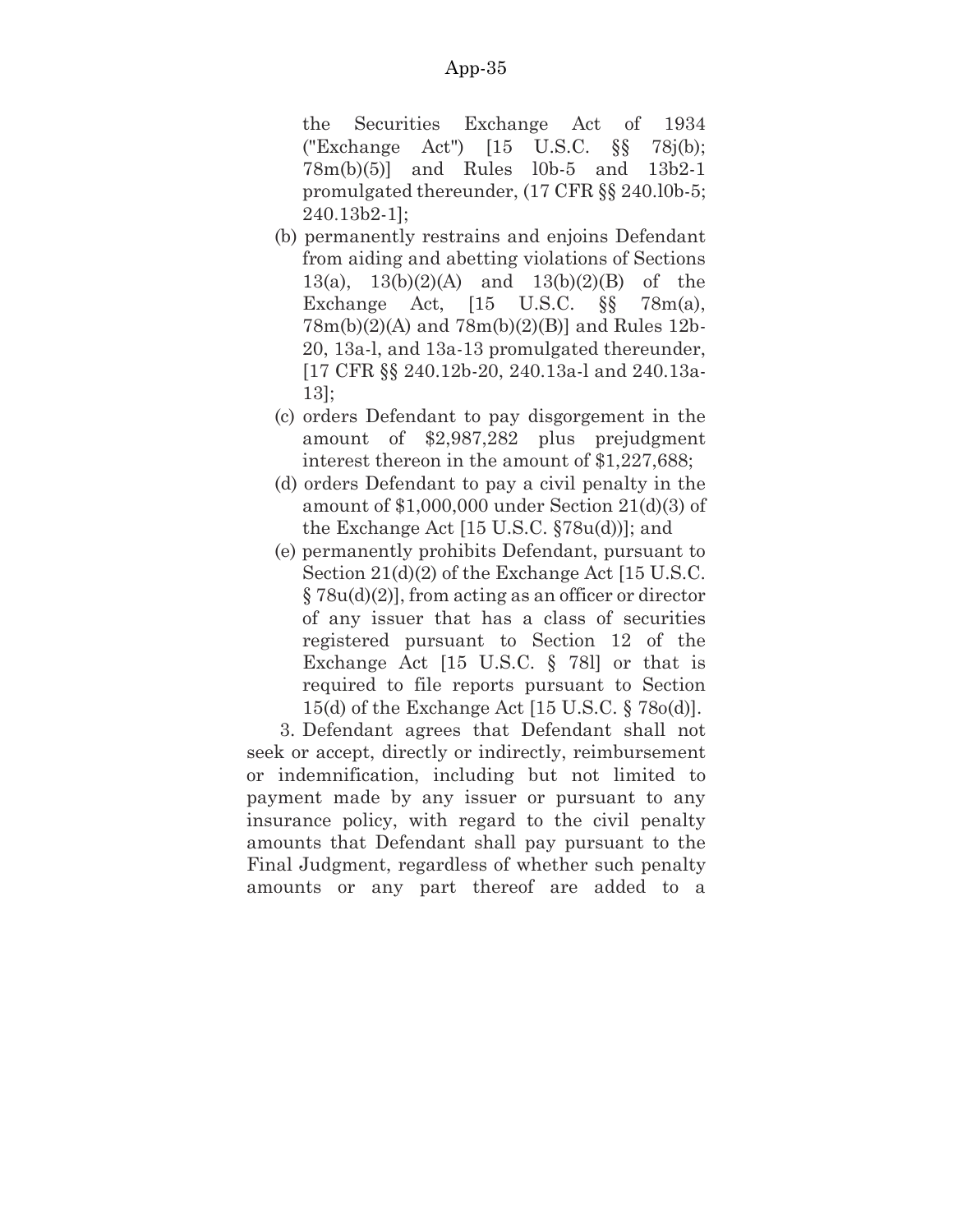distribution fund or otherwise used for the benefit of investors. Defendant further agrees that Defendant shall not claim, assert, or apply for a tax deduction or tax credit with regard to any federal, state, or local tax for the civil penalty amounts that Defendant shall pay pursuant to the Final Judgment, regardless of whether such penalty amounts or any part thereof are added to a distribution fund or otherwise used for the benefit of investors.

4. Defendant waives the entry of findings of fact and conclusions of law pursuant to Rule 52 of the Federal Rules of Civil Procedure.

5. Defendant waives the right, if any, to appeal from the entry of the Final Judgment.

6. Defendant enters into this Consent voluntarily and represents that no threats, offers, promises, or inducements of any kind have been made by the Commission or any member, officer, employee, agent, or representative of the Commission to induce Defendant to enter into this Consent.

7. Defendant agrees that this Consent shall be incorporated into the Final Judgment with the same force and effect as if fully set forth therein.

8. Defendant will not oppose the enforcement of the Final Judgment on the ground, if any exists, that it fails to comply with Rule 65(d) of the Federal Rules of Civil Procedure, and hereby waives any objection based thereon.

9. Defendant waives service of the Final Judgment and agrees that entry of the Final Judgment by the Court and filing with the Clerk of the Court will constitute notice to Defendant of its terms and conditions.

10. Consistent with 17 C.F.R. § 202.5(f), this Consent resolves only the claims asserted against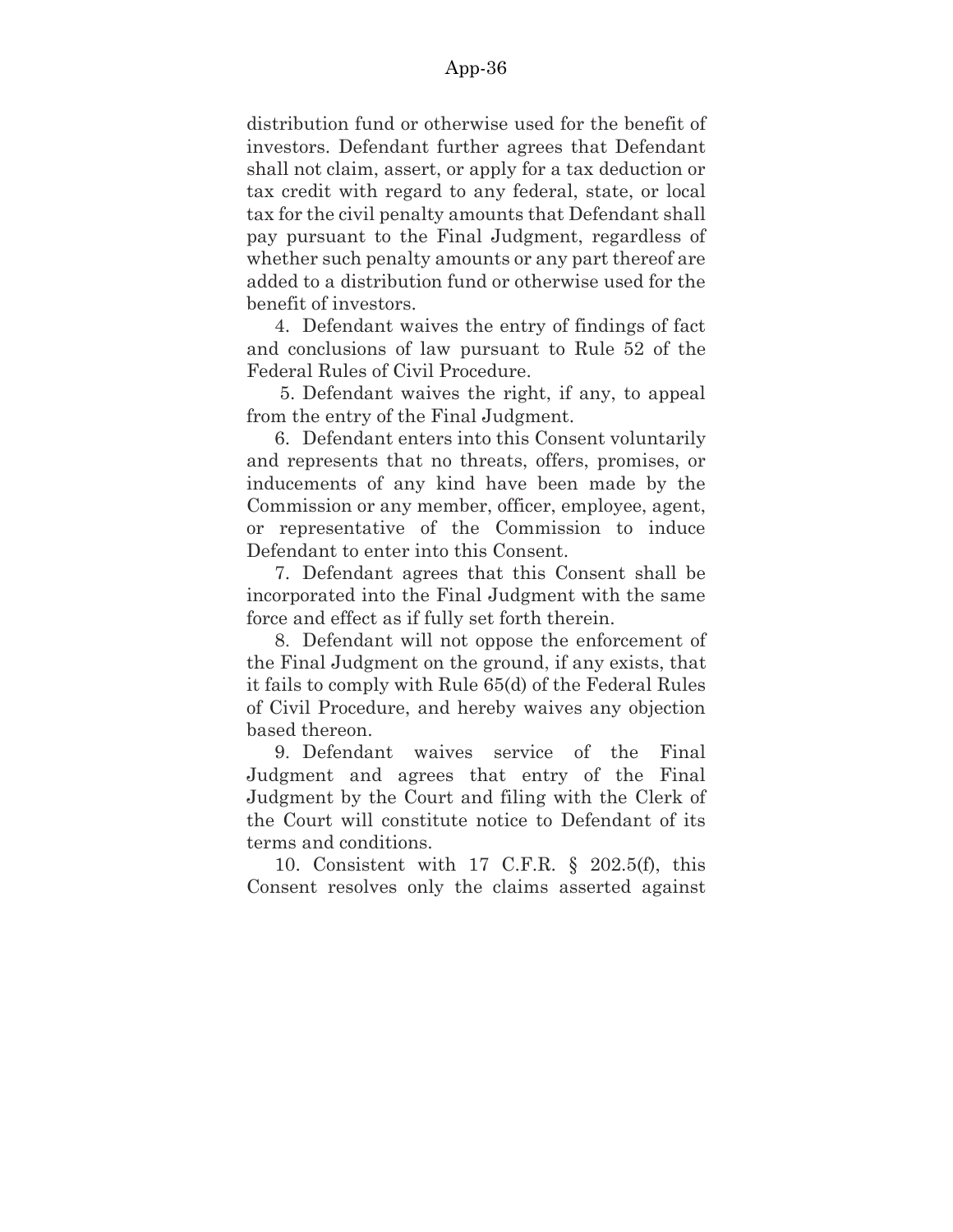Defendant in this civil proceeding. Defendant waives any claim of Double Jeopardy based upon the settlement of this proceeding, including the imposition of any remedy or civil penalty herein. Defendant further acknowledges that the Court's entry of a permanent injunction may have collateral consequences under federal or state law and the rules and regulations of self-regulatory organizations, licensing boards, and other regulatory organizations. Such collateral consequences include, but are not limited to, a statutory disqualification with respect to membership or participation in, or association with a member of, a self-regulatory organization. This statutory disqualification has consequences that are separate from any sanction imposed in an administrative proceeding.

11. Defendant understands and agrees to comply with the Commission's policy "not to permit a defendant or respondent to consent to a judgment or order that imposes a sanction while denying the allegation in the complaint or order for proceedings." 17 C.F.R. § 202.5. In compliance with this policy, Defendant agrees not to take any action or to make or permit to be made any public statement denying, directly or indirectly, any allegation in the complaint or creating the impression that the complaint is without factual basis. If Defendant breaches this agreement, the Commission may petition the Court to vacate the Final Judgment and restore this action to its active docket. Nothing in this paragraph affects Defendant's: (i) testimonial obligations; or (ii) right to take legal or factual positions in litigation in which the Commission is not a party.

12. Defendant hereby waives any rights under the Equal Access to Justice Act, the Small Business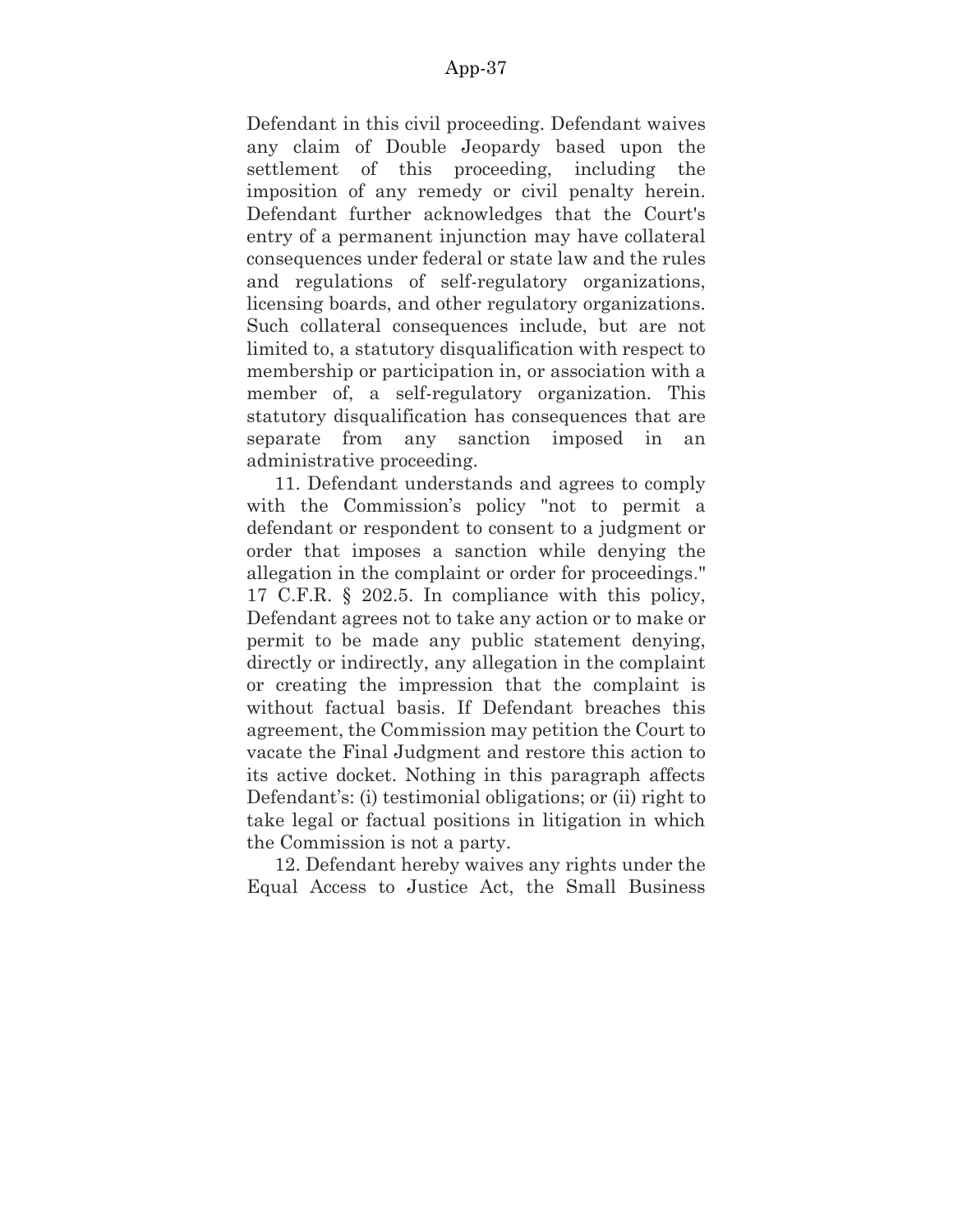Regulatory Enforcement Fairness Act of 1996, or any other provision of law to pursue reimbursement from the United States, or any agency, or any official of the United States acting in his or her official capacity, of attorney's fees or other fees, expenses, or costs expended by Defendant to defend against this action. For these purposes, Defendant agrees that Defendant is not the prevailing party in this action since the parties have reached a good faith settlement.

13. In connection with this action and any related judicial or administrative proceeding or investigation commenced by the Commission or to which the Commission is a party, Defendant (i) will accept service by mail or facsimile transmission of notices or subpoenas for documents or testimony at depositions, hearings, or trials, or in connection with any related investigation by Commission staff; (ii) appoints Defendant's undersigned attorney as agent to receive service of such notices and subpoenas; (iii) with respect to such notices and subpoenas, waives the territorial limits on service (but not attendance) contained in Rule 45 of the Federal Rules of Civil Procedure and any applicable local rules, provided that the party requesting the testimony reimburses Defendant's travel, lodging, and subsistence expenses at the then-prevailing U.S. Government per diem rates; (iv) pursuant to a subpoena served in compliance with paragraph 12(i)-(iii), will attend a deposition, hearing or trial and/or produce and permit the inspection and copying of documents at a place within 100 miles from the place where he resides, is employed, or regularly transacts business in person or within 100 miles of the United States District Court in which SEC v. KPMG. et al. is pending; and (v) for purposes of enforcing any subpoena served in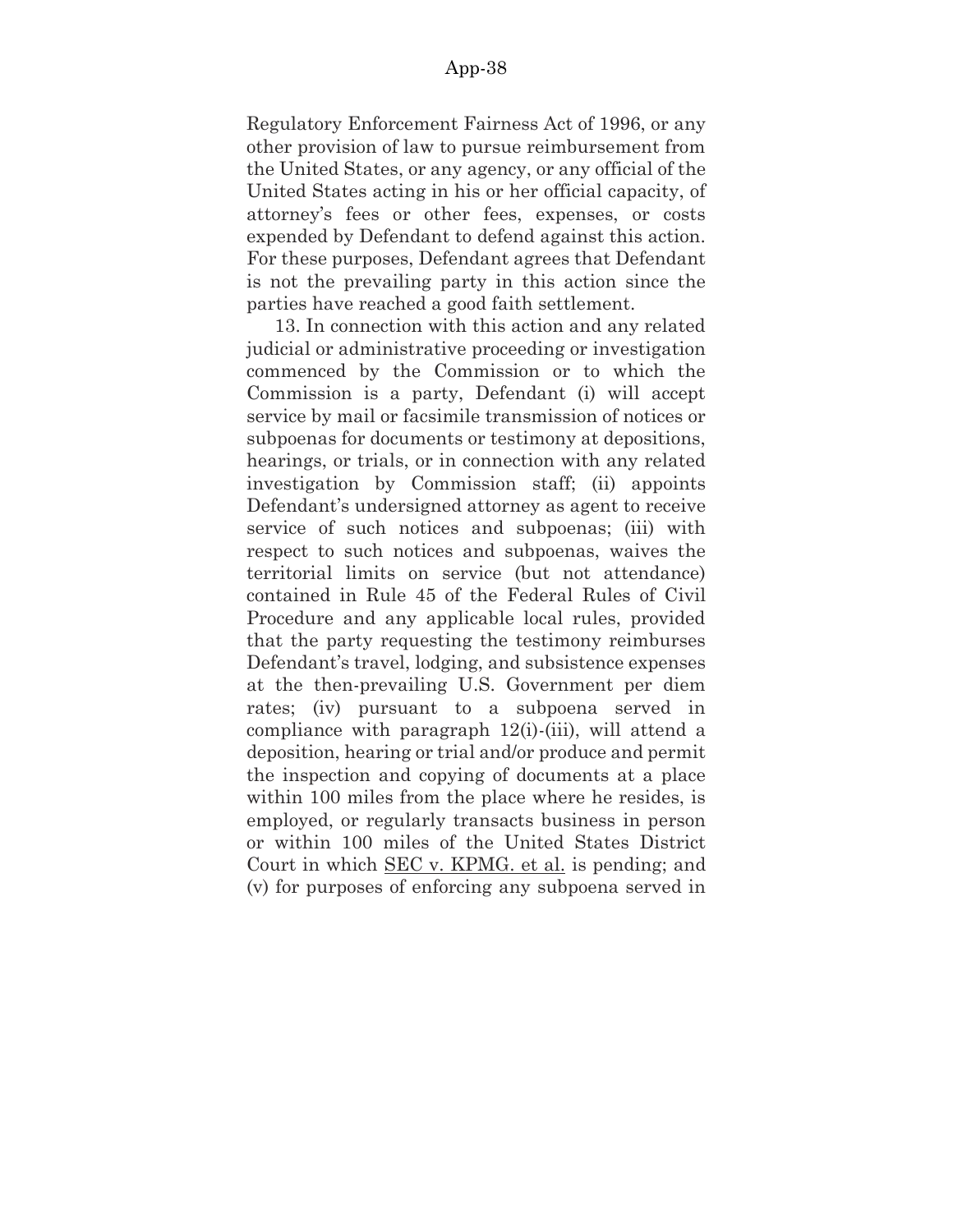compliance with paragraph 12(i)-(iii) and specifying a place permitted under paragraph 12(iv), consents to personal jurisdiction in the United States District Court in which SEC v. KPMG, et al. is pending.

14. Defendant agrees that the Commission may present the Final Judgment to the Court for signature and entry without further notice.

15. Defendant agrees that this Court shall retain jurisdiction over this matter for the purpose of enforcing the terms of the Final Judgment.

16. Except as explicitly provided in this Final Judgment and Consent, nothing herein is intended to or shall be construed to have created, compromised, settled or adjudicated any claims, causes of action, or rights of any person whomsoever, other than as between the Commission and Defendant, in accordance with the Consent.

17. Defendant states that it is his intention that this Consent, the Complaint and Final Judgment not constitute collateral estoppel as to any issue of law or fact nor constitute a record, report, statement or data compilation within the meaning of Rule 803(8) of the Federal Rule of Evidence. Defendant understands that the Commission takes no position concerning Defendant's statement or his intention.

Dated: 5/22/03

/s/ Barry D. Romeril Barry D. Romeril

On May 22, 2003, Barry D. Romeril, a person known to me, personally appeared before me and acknowledged executing the foregoing Consent.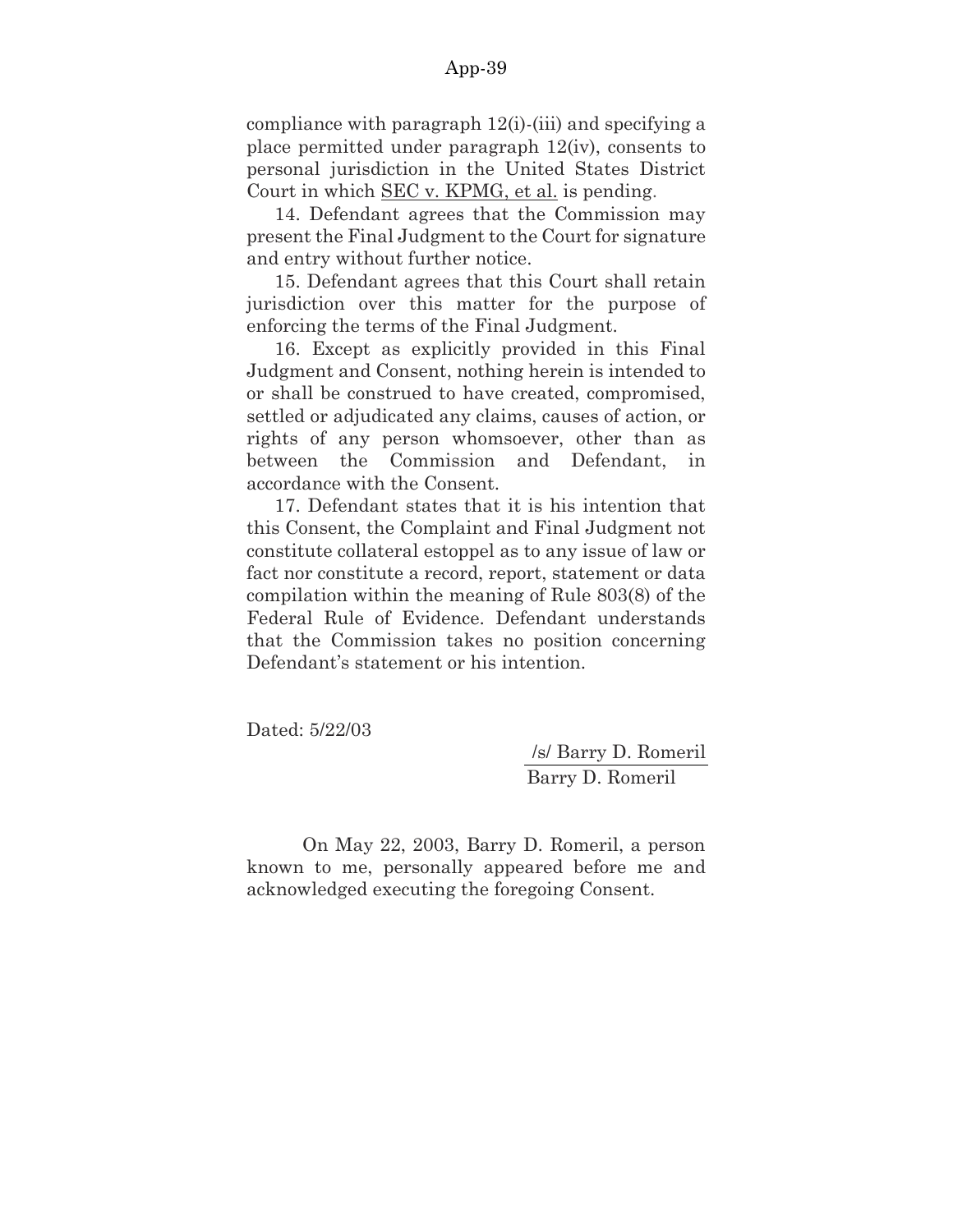/s/ Melissa G. Hough Notary Public Melissa G. Hough Commission expires: 3/31/05

Approved as to form: /s/ Andrew Vollmer William McLucas Andrew Vollmer Colleen Doherty-Minicozzi Clifton L. Brinson Heather Jones

Wilmer, Cutler & Pickering 2445 M Street, NW Washington, DC 20037 (202) 663-6622 *Attorneys for Defendant*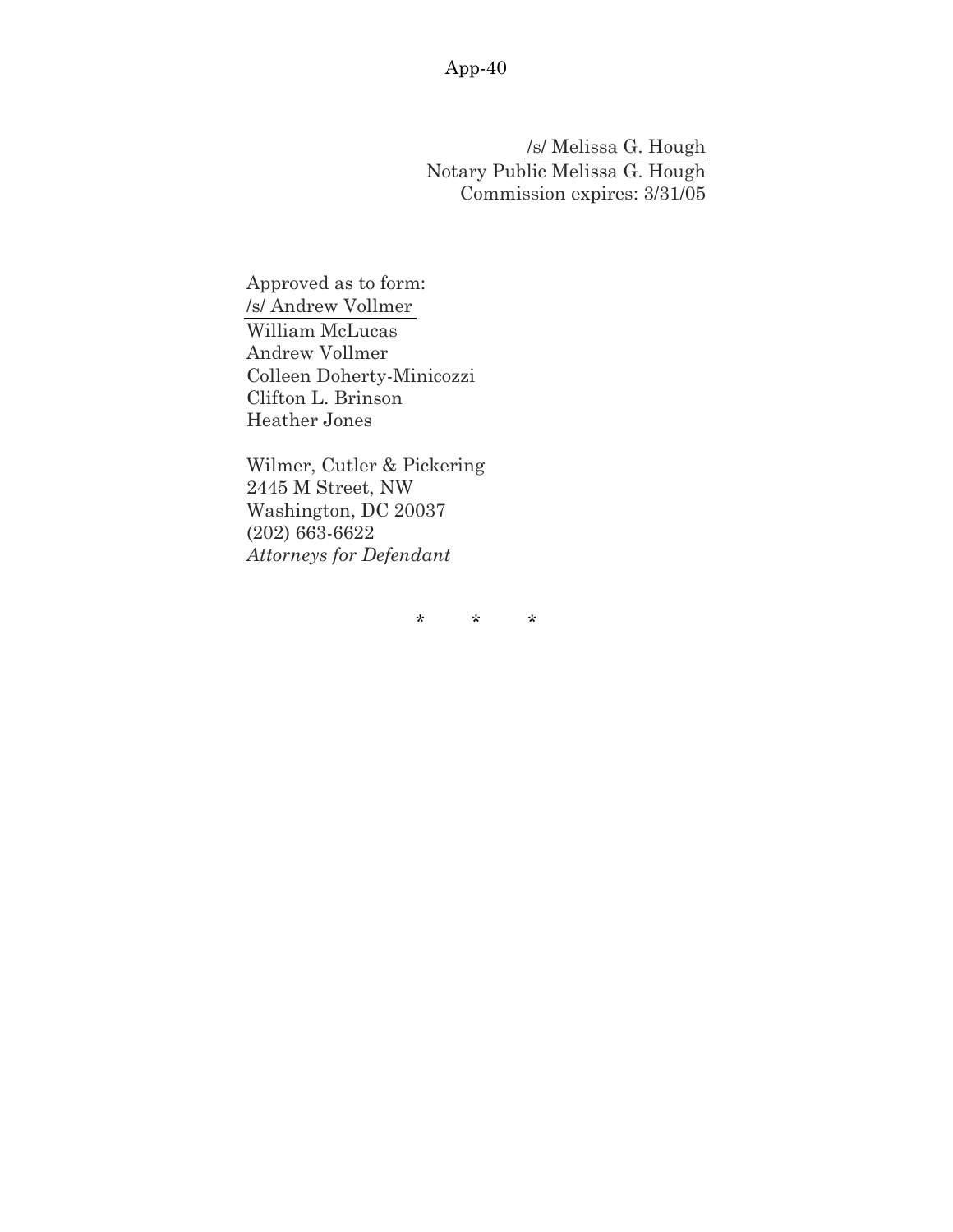# *Appendix E*

# **UNITED STATES COURT OF APPEALS FOR THE SECOND CIRCUIT**

At a stated term of the United States Court of Appeals for the Second Circuit, held at the Thurgood Marshall United States Courthouse, 40 Foley Square, in the City of New York, on the 21st day of December, two thousand twenty-one.

Securities and Exchange Commission,

> Plaintiff - Appellee,

v.

# **ORDER**

Docket No: 19-4197

Barry D. Romeril,

Defendant - Appellant,

Paul A. Allaire, G. Richard Thoman, Philip D. Fishbach, Daniel S. Marchibroda, Gregory B. Tayler,

Defendants.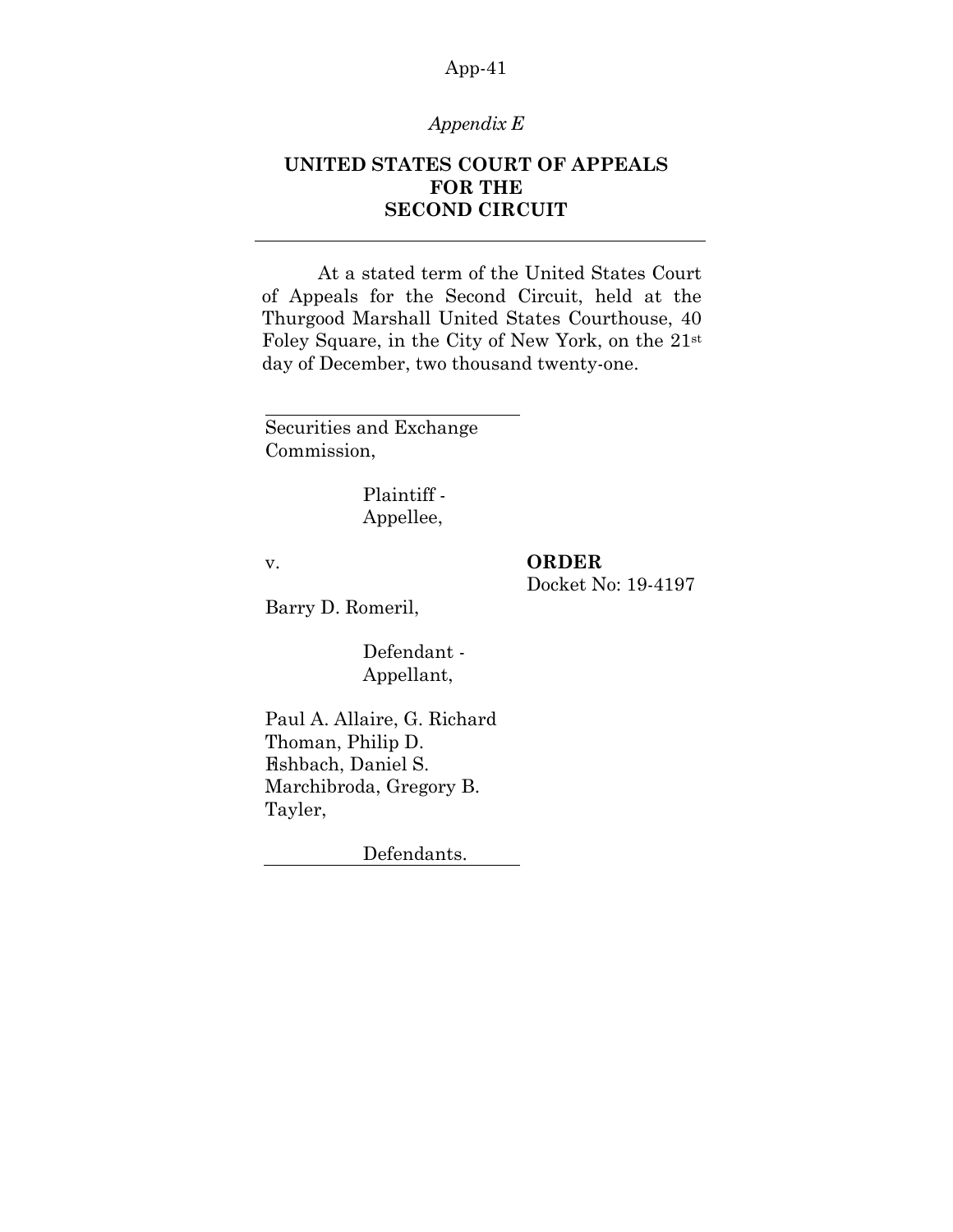Appellant, Barry D. Romeril, filed a petition for panel rehearing, or, in the alternative, for rehearing *en banc*. The panel that determined the appeal has considered the request for panel rehearing, and the active members of the Court have considered the request for rehearing *en banc.*

IT IS HEREBY ORDERED that the petition is denied.

FOR THE COURT: Catherine O'Hagan Wolfe, Clerk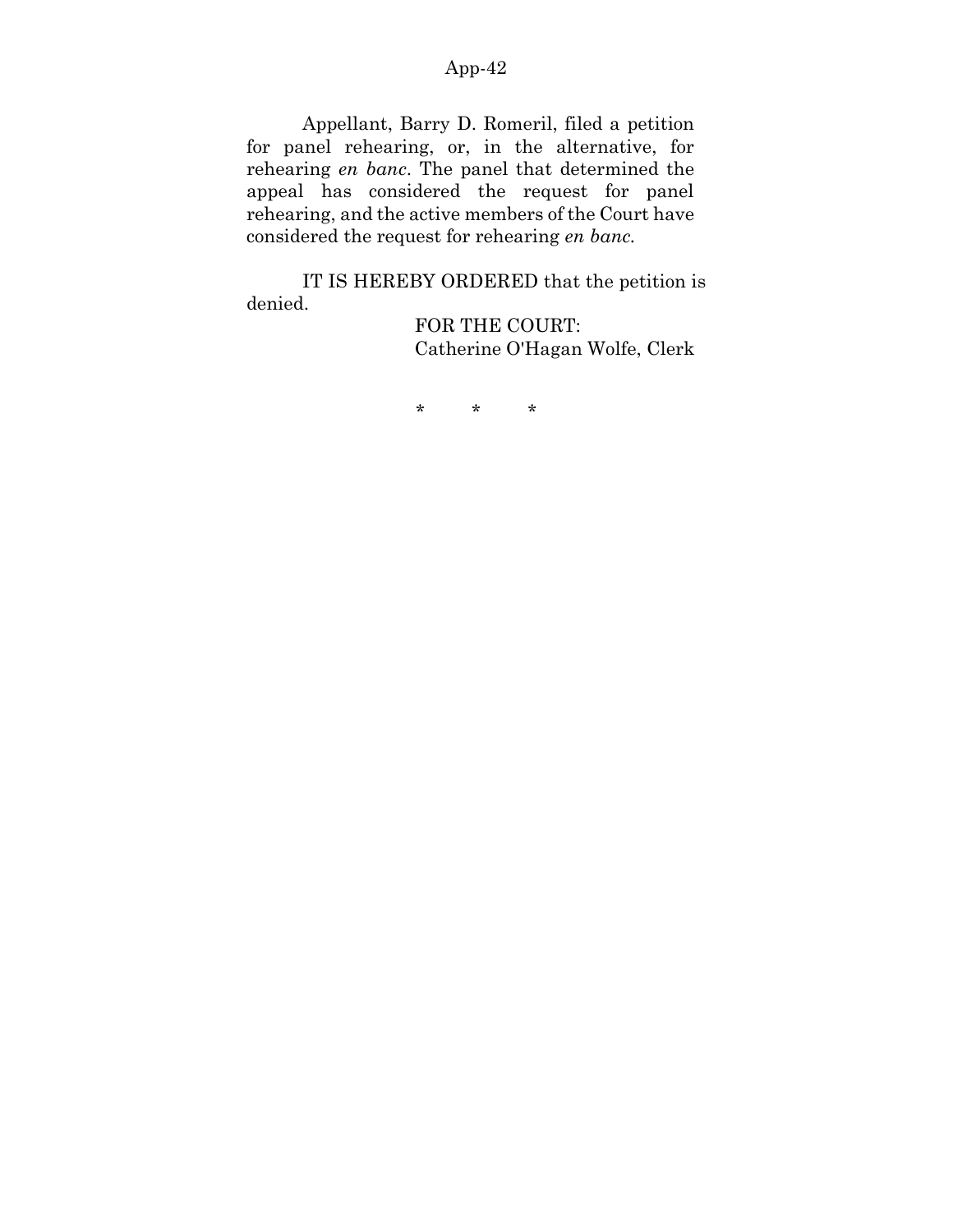# *Appendix F*

# **Constitutional, Statutory, and Regulatory Provisions Involved**

# **U.S. Const. amend. I**

Congress shall make no law respecting an establishment of religion, or prohibiting the free exercise thereof; or abridging the freedom of speech, or of the press; or the right of the people peaceably to assemble, and to petition the Government for a redress of grievances.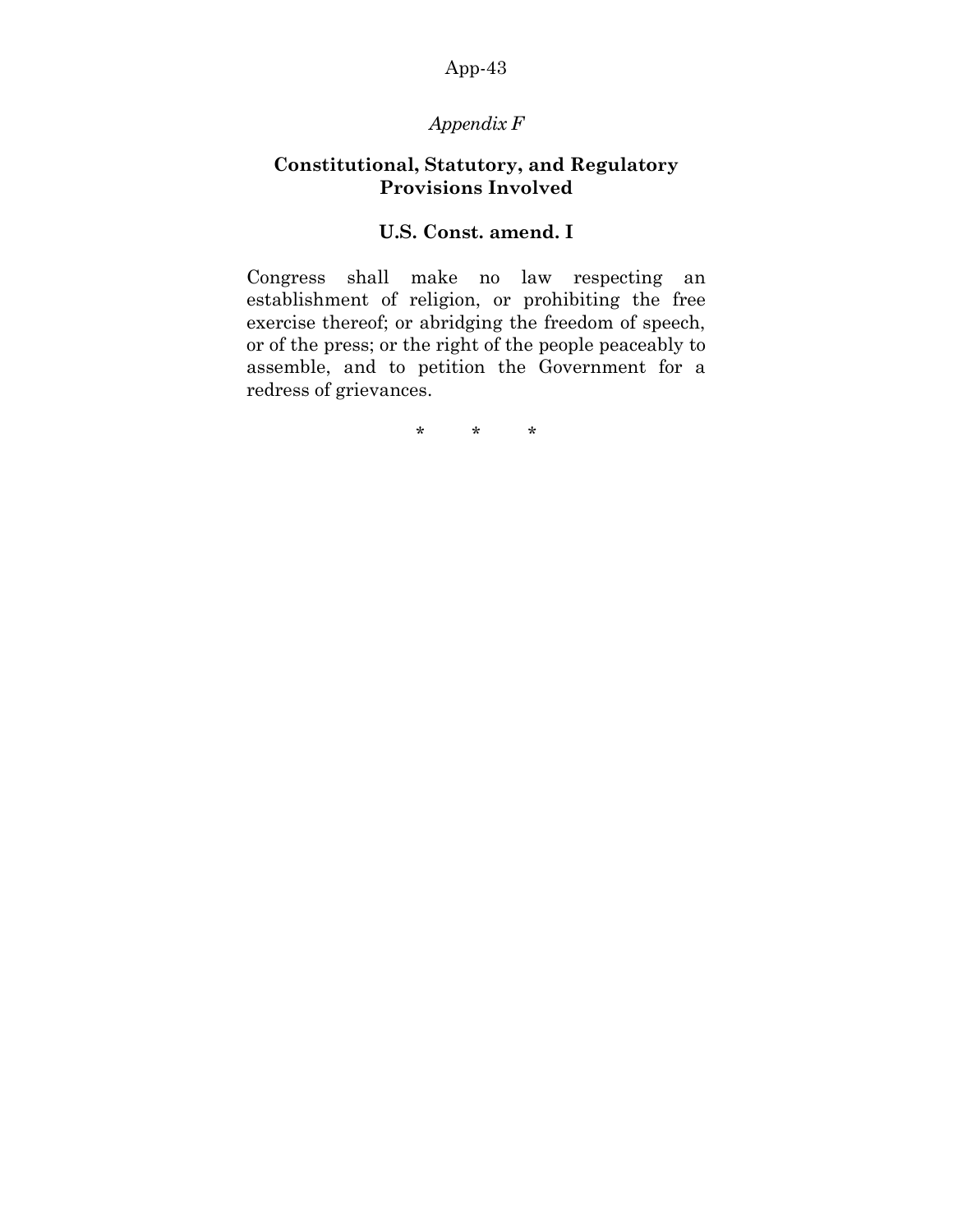# **U.S. Const. amend. V**

No person shall be held to answer for a capital, or otherwise infamous crime, unless on a presentment or indictment of a grand jury, except in cases arising in the land or naval forces, or in the militia, when in actual service in time of war or public danger; nor shall any person be subject for the same offense to be twice put in jeopardy of life or limb; nor shall be compelled in any criminal case to be a witness against himself, nor be deprived of life, liberty, or property, without due process of law; nor shall private property be taken for public use, without just compensation.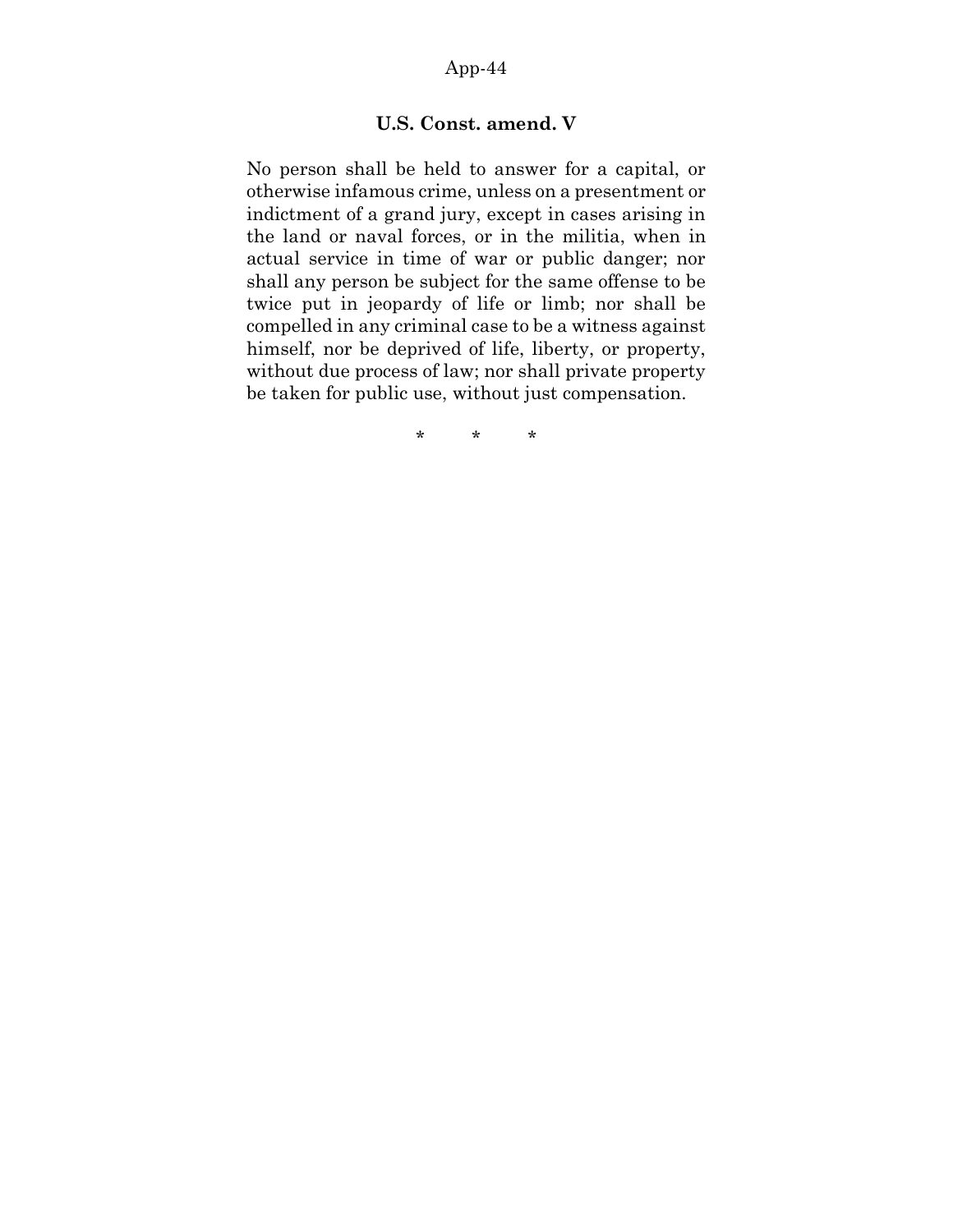# **Federal Rule of Civil Procedure 60**

#### **Rule 60. Relief from a Judgment or Order**

(a) CORRECTIONS BASED ON CLERICAL MISTAKES; OVERSIGHTS AND OMISSIONS. The court may correct a clerical mistake or a mistake arising from oversight or omission whenever one is found in a judgment, order, or other part of the record. The court may do so on motion or on its own, with or without notice. But after an appeal has been docketed in the appellate court and while it is pending, such a mistake may be corrected only with the appellate court's leave.

(b) GROUNDS FOR RELIEF FROM A FINAL JUDGMENT, ORDER, OR PROCEEDING. On motion and just terms, the court may relieve a party or its legal representative from a final judgment, order, or proceeding for the following reasons:

> (1) mistake, inadvertence, surprise, or excusable neglect;

> (2) newly discovered evidence that, with reasonable diligence, could not have been discovered in time to move for a new trial under Rule 59(b);

> (3) fraud (whether previously called intrinsic or extrinsic), misrepresentation, or misconduct by an opposing party;

(4) the judgment is void;

(5) the judgment has been satisfied, released, or discharged; it is based on an earlier judgment that has been reversed or vacated; or applying it prospectively is no longer equitable; or

(6) any other reason that justifies relief. (c) TIMING AND EFFECT OF THE MOTION.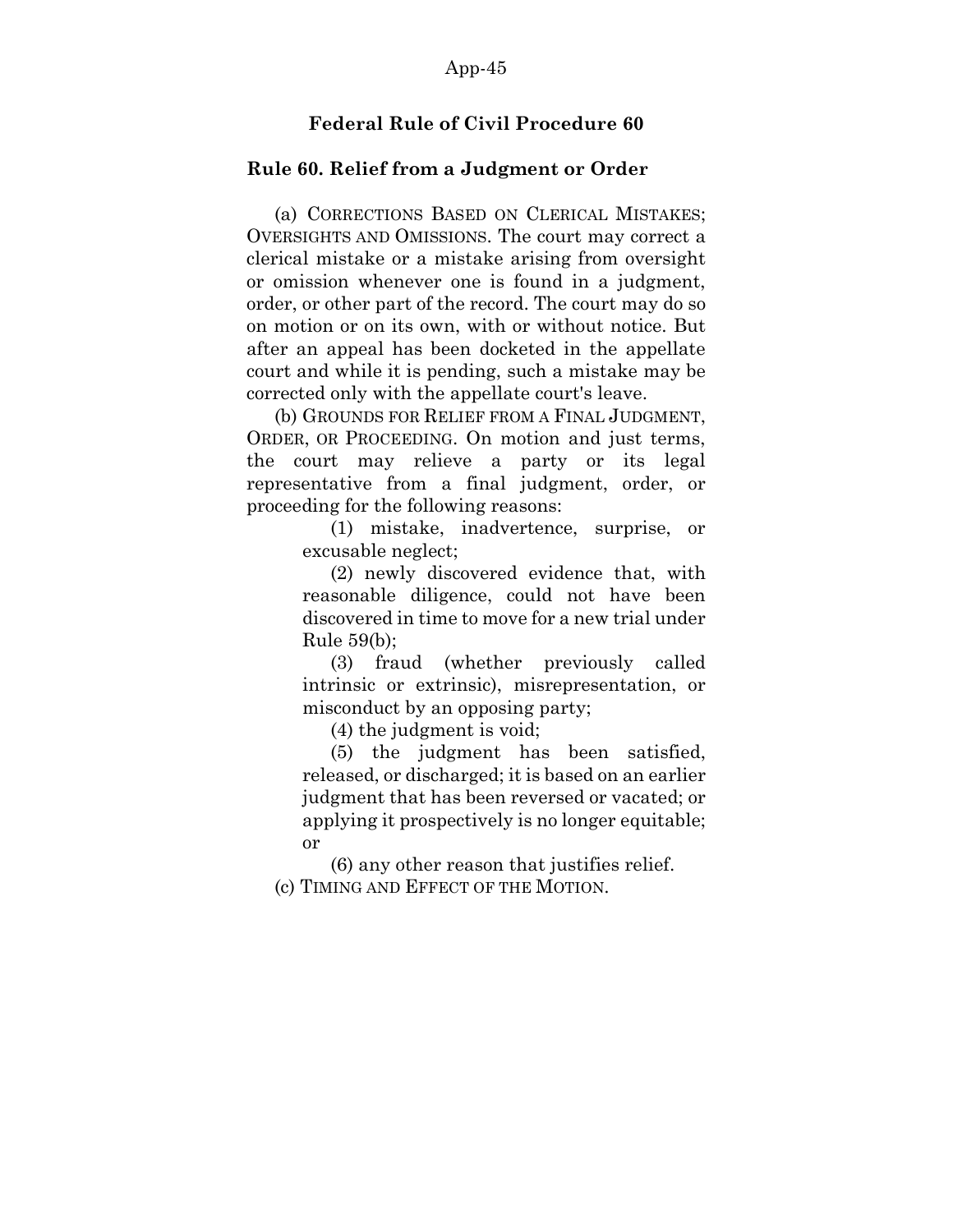(1) Timing. A motion under Rule 60(b) must be made within a reasonable time—and for reasons  $(1)$ ,  $(2)$ , and  $(3)$  no more than a year after the entry of the judgment or order or the date of the proceeding.

(2) Effect on Finality. The motion does not affect the judgment's finality or suspend its operation.

(d) OTHER POWERS TO GRANT RELIEF. THIS RULE DOES NOT LIMIT A COURT'S POWER TO:

> (1) entertain an independent action to relieve a party from a judgment, order, or proceeding;

> (2) grant relief under 28 U.S.C. §1655 to a defendant who was not personally notified of the action; or

> (3) set aside a judgment for fraud on the court.

(e) BILLS AND WRITS ABOLISHED. The following are abolished: bills of review, bills in the nature of bills of review, and writs of coram nobis, coram vobis, and audita querela.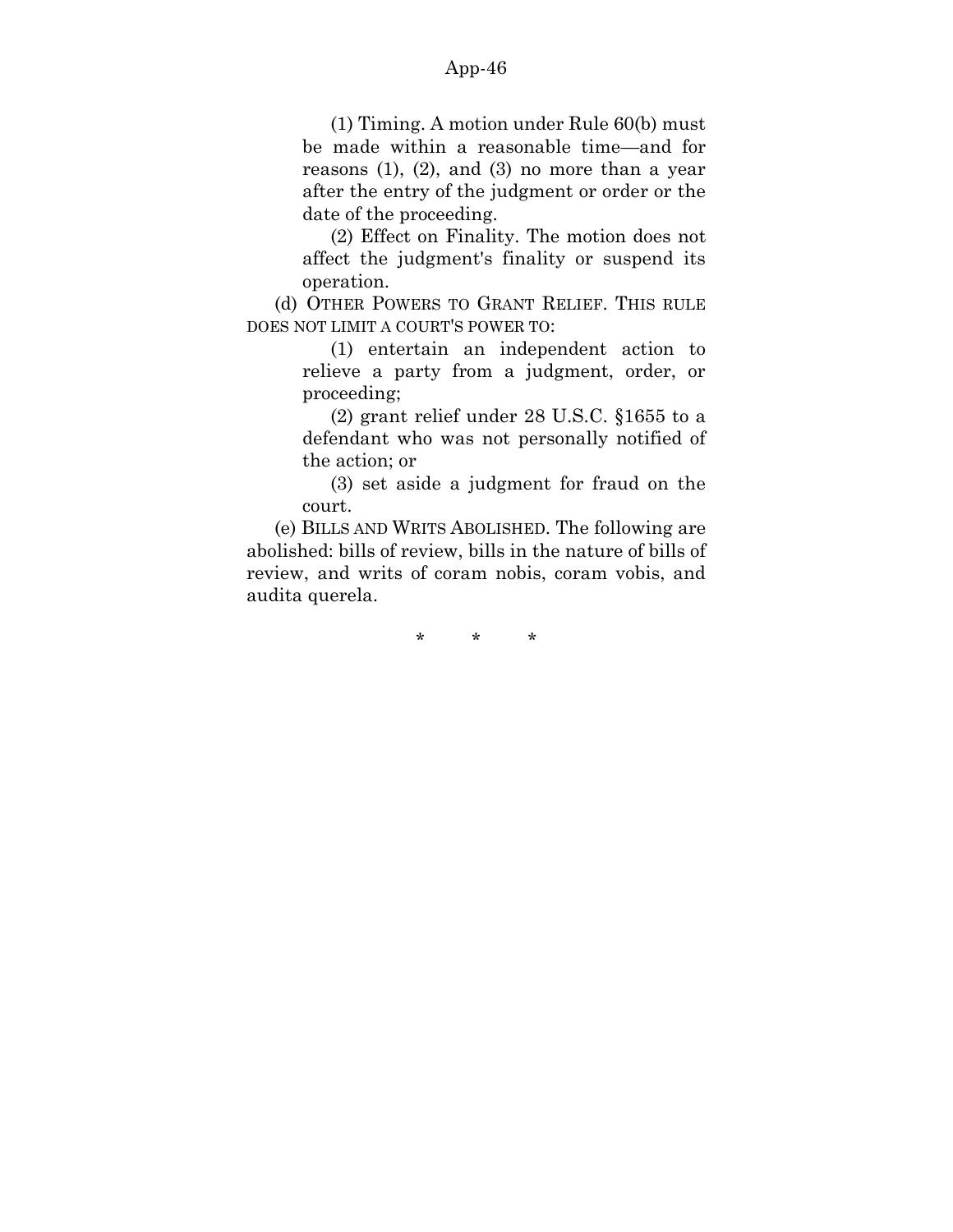### **7 C.F.R. § 202.5**

#### **§ 202.5 Enforcement activities.**

(a) Where, from complaints received from members of the public, communications from Federal or State agencies, examination of filings made with the Commission, or otherwise, it appears that there may be violation of the acts administered by the Commission or the rules or regulations thereunder, a preliminary investigation is generally made. In such preliminary investigation no process is issued or testimony compelled. The Commission may, in its discretion, make such formal investigations and authorize the use of process as it deems necessary to determine whether any person has violated, is violating, or is about to violate any provision of the federal securities laws or the rules of a self-regulatory organization of which the person is a member or participant. Unless otherwise ordered by the Commission, the investigation or examination is nonpublic and the reports thereon are for staff and Commission use only.

(b) After investigation or otherwise the Commission may in its discretion take one or more of the following actions: Institution of administrative proceedings looking to the imposition of remedial sanctions, initiation of injunctive proceedings in the courts, and, in the case of a willful violation, reference of the matter to the Department of Justice for criminal prosecution. The Commission may also, on some occasions, refer the matter to, or grant requests for access to its files made by, domestic and foreign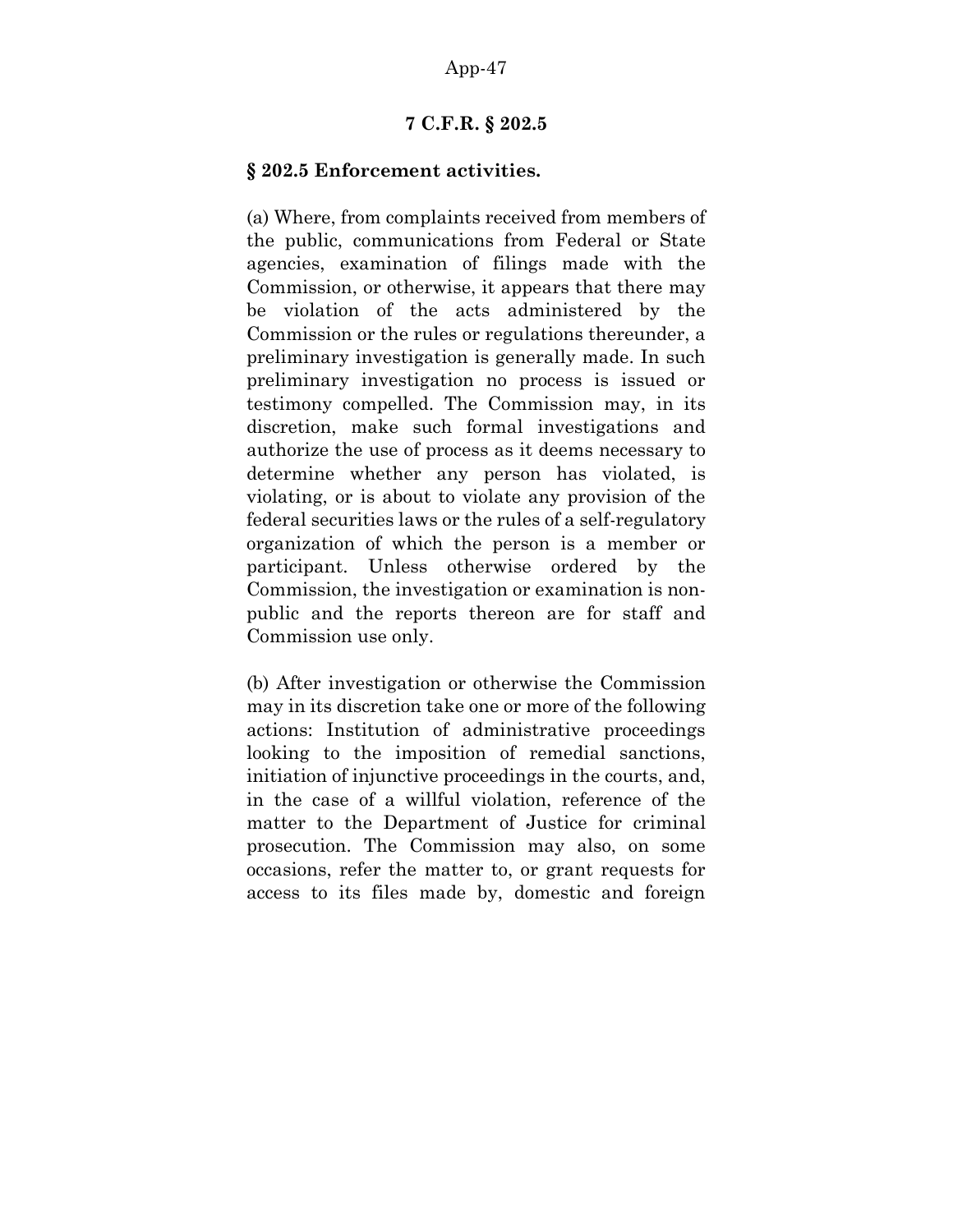governmental authorities or foreign securities authorities, self-regulatory organizations such as stock exchanges or the National Association of Securities Dealers, Inc., and other persons or entities.

(c) Persons who become involved in preliminary or formal investigations may, on their own initiative, submit a written statement to the Commission setting forth their interests and position in regard to the subject matter of the investigation. Upon request, the staff, in its discretion, may advise such persons of the general nature of the investigation, including the indicated violations as they pertain to them, and the amount of time that may be available for preparing and submitting a statement prior to the presentation of a staff recommendation to the Commission for the commencement of an administrative or injunction proceeding. Submissions by interested persons should be forwarded to the appropriate Division Director or Regional Director with a copy to the staff members conducting the investigation and should be clearly referenced to the specific investigation to which they relate. In the event a recommendation for the commencement of an enforcement proceeding is presented by the staff, any submissions by interested persons will be forwarded to the Commission in conjunction with the staff memorandum.

(d) In instances where the staff has concluded its investigation of a particular matter and has determined that it will not recommend the commencement of an enforcement proceeding against a person, the staff, in its discretion, may advise the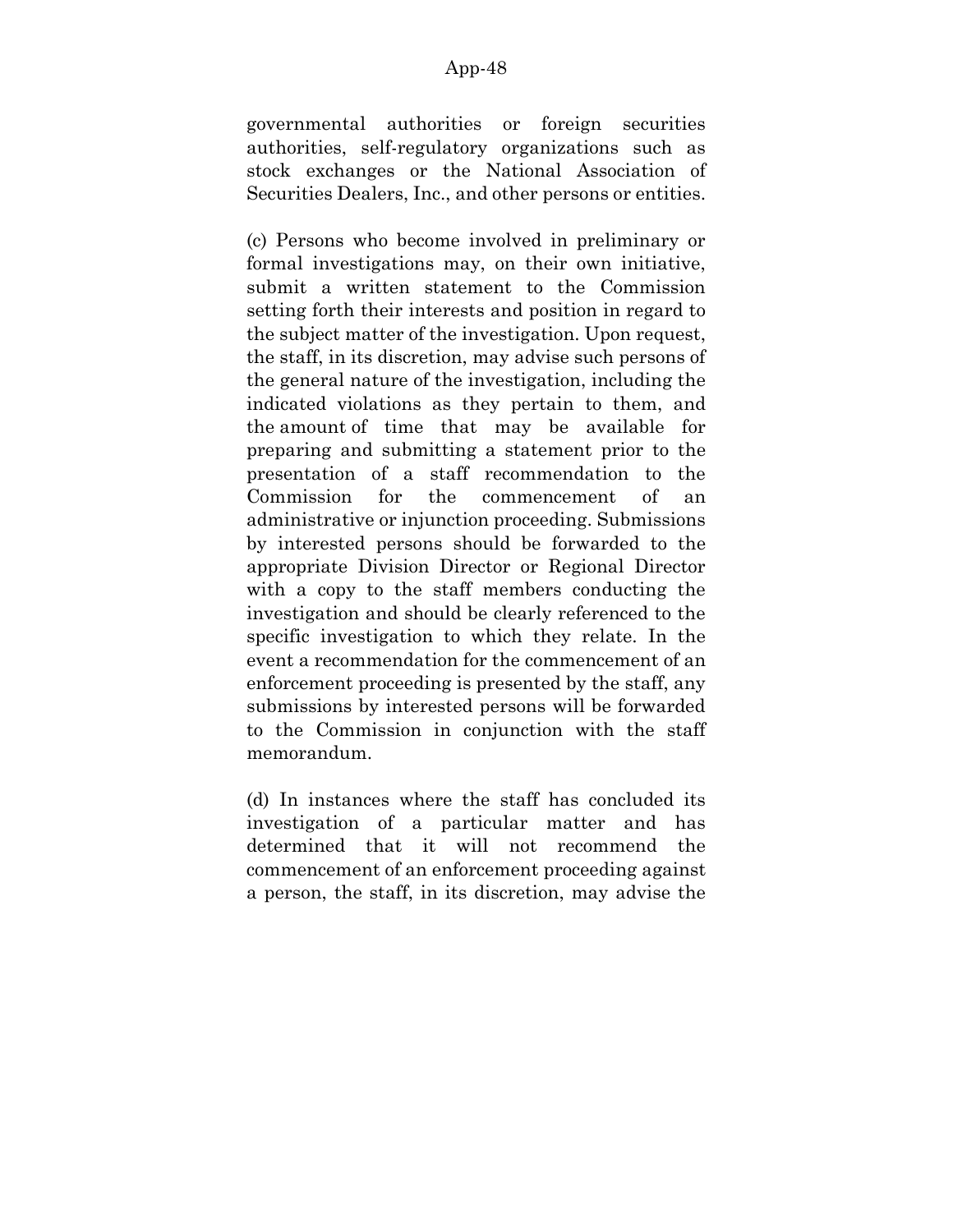party that its formal investigation has been terminated. Such advice if given must in no way be construed as indicating that the party has been exonerated or that no action may ultimately result from the staff's investigation of the particular matter.

(e) The Commission has adopted the policy that in any civil lawsuit brought by it or in any administrative proceeding of an accusatory nature pending before it, it is important to avoid creating, or permitting to be created, an impression that a decree is being entered or a sanction imposed, when the conduct alleged did not, in fact, occur. Accordingly, it hereby announces its policy not to permit a defendant or respondent to consent to a judgment or order that imposes a sanction while denying the allegations in the complaint or order for proceedings. In this regard, the Commission believes that a refusal to admit the allegations is equivalent to a denial, unless the defendant or respondent states that he neither admits nor denies the allegations.

(f) In the course of the Commission's investigations, civil lawsuits, and administrative proceedings, the staff, with appropriate authorization, may discuss with persons involved the disposition of such matters by consent, by settlement, or in some other manner. It is the policy of the Commission, however, that the disposition of any such matter may not, expressly or impliedly, extend to any criminal charges that have been, or may be, brought against any such person or any recommendation with respect thereto. Accordingly, any person involved in an enforcement matter before the Commission who consents, or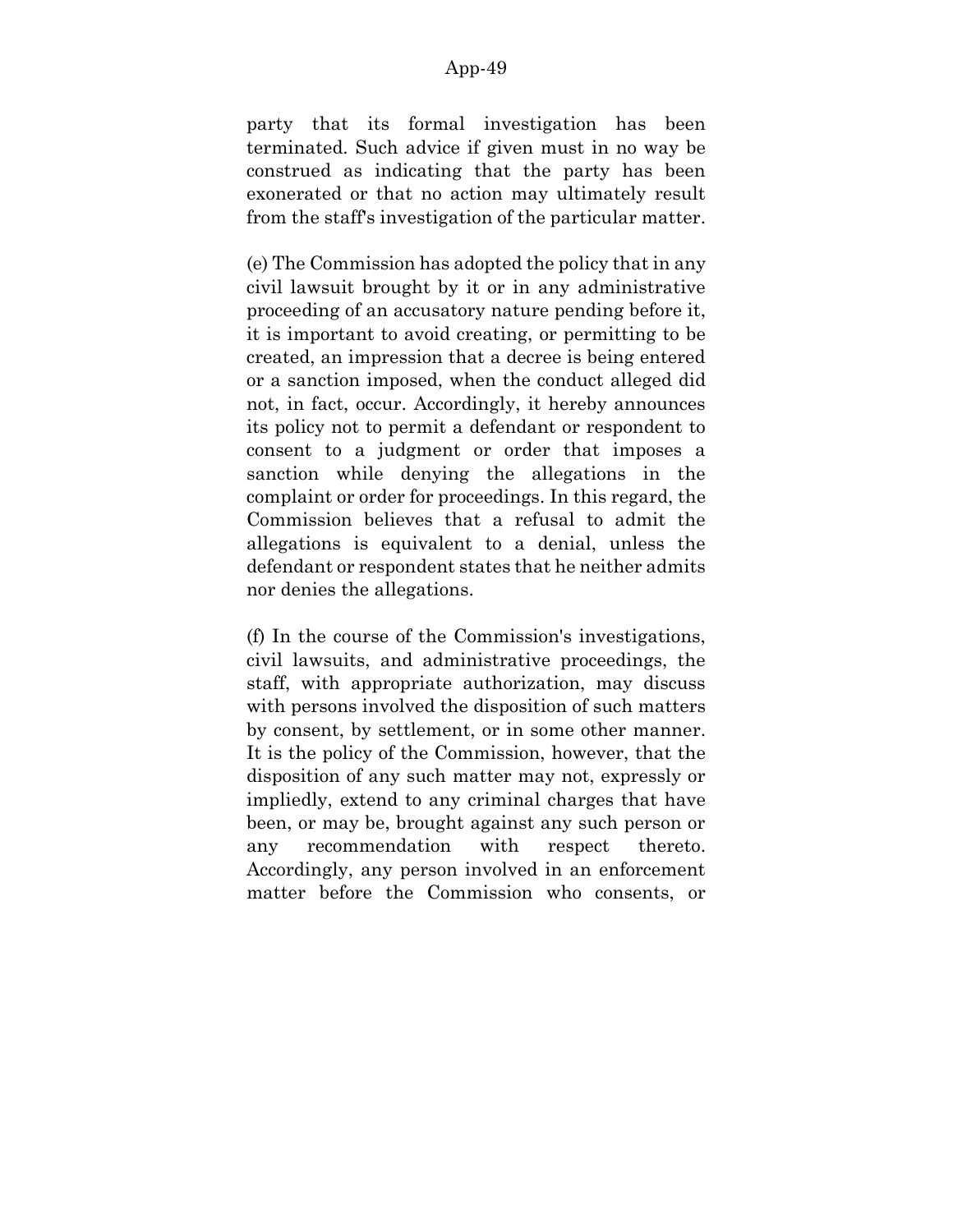agrees to consent, to any judgment or order does so solely for the purpose of resolving the claims against him in that investigative, civil, or administrative matter and not for the purpose of resolving any criminal charges that have been, or might be, brought against him. This policy reflects the fact that neither the Commission nor its staff has the authority or responsibility for instituting, conducting, settling, or otherwise disposing of criminal proceedings. That authority and responsibility are vested in the Attorney General and representatives of the Department of Justice.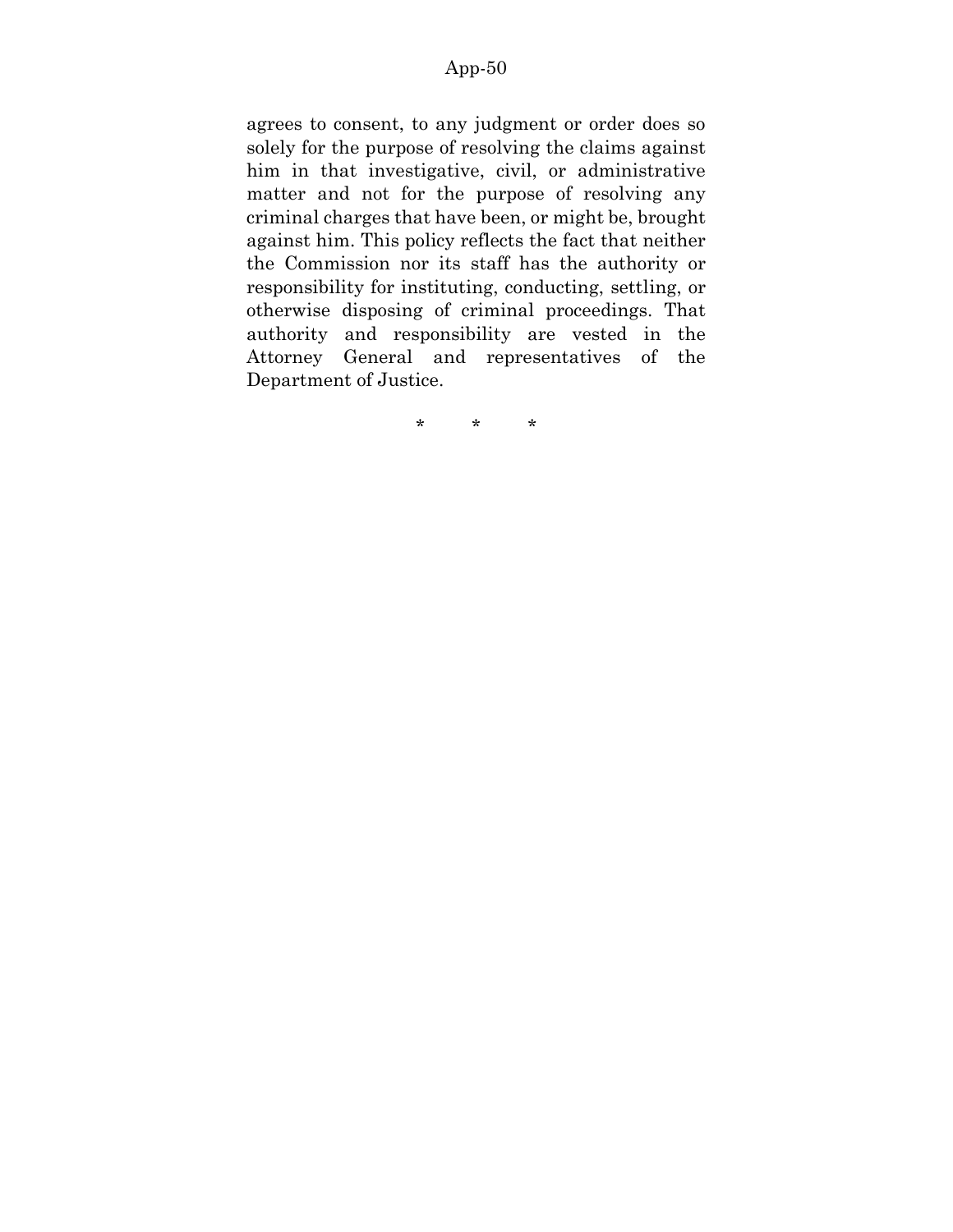#### **37 Fed. Reg. 25,224 (Nov. 29, 1972)**

# **Title 17—COMMODITY AND SECURITIES EXCHANGES**

# **Chapter II—Securities and Exchange Commission**

[Release Nos. 33–5337, 34–9882, 35–17781, IC–7526, IA–352.]

# **PART 202—INFORMAL AND OTHER PROCEDURES**

# **Consent Decrees in Judicial or Administrative Proceedings**

The Securities and Exchange Commission today announced adoption of a policy with respect to consent decrees in judicial or administrative proceedings under the laws which it administers. In this connection it has amended § 202.5 of Part 202 of the Code of Federal Regulations relating to informal and other proceedings, as indicated below.

#### COMMISSION ACTION

Pursuant to the authority granted in section 19 of the Securities Act of 1933, section 23 (a) of the Securities Exchange Act of 1934, section 20 of the Public Utility Holding Company Act of 1935, section 38 of the Investment Company Act of 1940 and section 211 of the Investment Advisers Act of 1940, the Securities and Exchange Commission hereby amends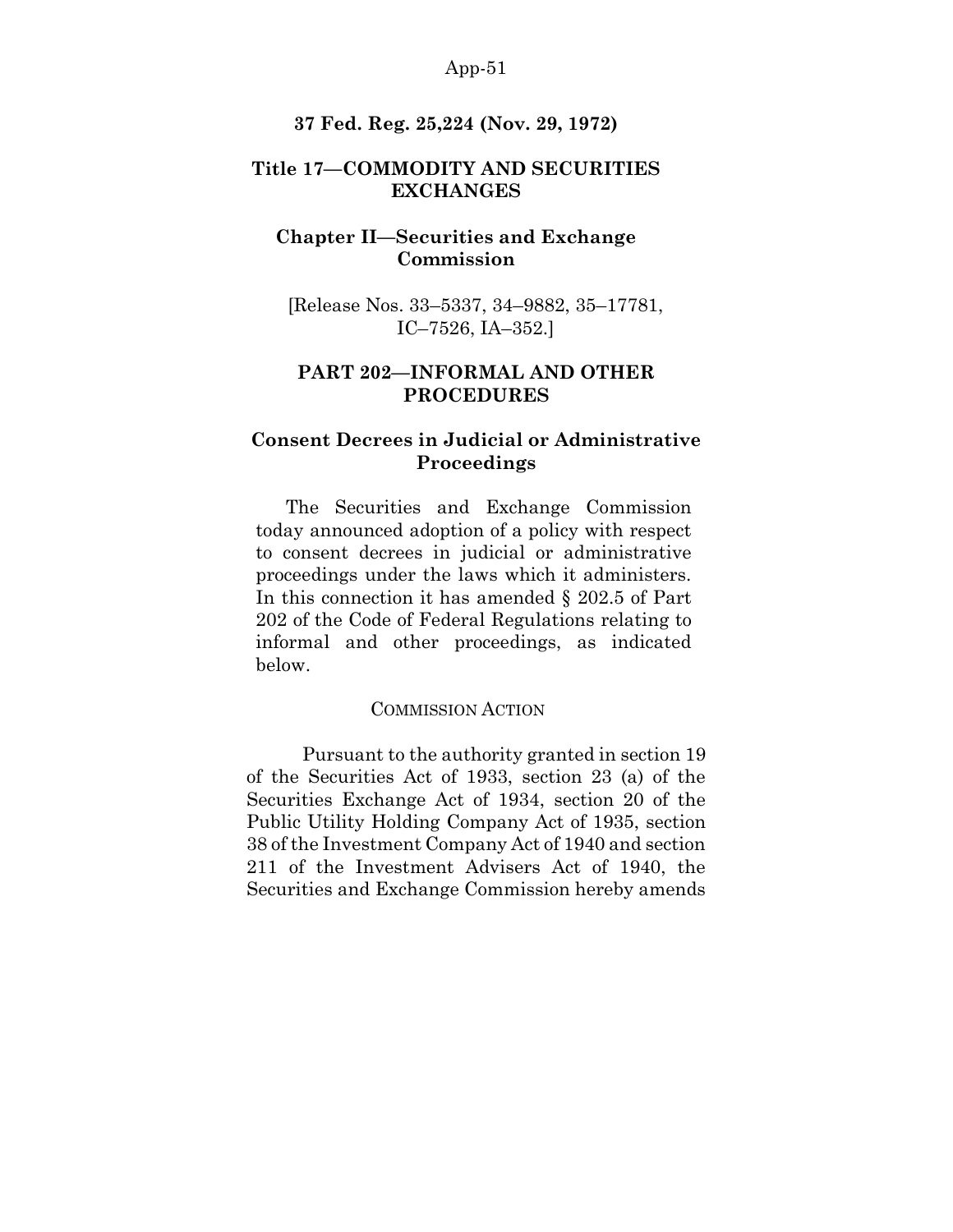§ 202.5 of Chapter II of Title 17 of the Code of Federal Regulations by adding thereunder a new paragraph (c) reading as follows:

#### **§ 202.5 Enforcement activities.**

**\* \* \* \* \* \***

(e) The Commission has adopted the policy that in any civil lawsuit brought by it or in any administrative proceeding of an accusatory nature pending before it, it is important to avoid creating, or permitting to be created, an impression that a decree is being entered or a sanction imposed, when the conduct alleged did not, in fact, occur. Accordingly, it hereby announces its policy not to permit a defendant or respondent to consent to a judgment or order that imposes a sanction while denying the allegations in the complaint or order for proceedings. In this regard, the Commission believes that a refusal to admit the allegations is equivalent to a denial, unless the defendant or respondent states that he neither admits nor denies the allegations.

(Secs. 19, 209, 48 Stat. 85, 908, 15 U.S.C. 77s; sec. 23(a), 48 Stat. 901, sec. 8, 49 Stat. 1379, 15 U.S.C. 78w(a); sec. 20, 49 Stat. 833, 15 U.S.C. 79t; sec. 38, 54 Stat. 841, 15 U.S.C. 80a–37; sec. 211, 54 Stat. 855, sec. 14, 74 Stat. 888, 15 U.S.C. 80b–11)

The Commission finds that the foregoing amendment relates only to rules of agency organization, procedure and practice and, therefore, notice and procedures specified in 5